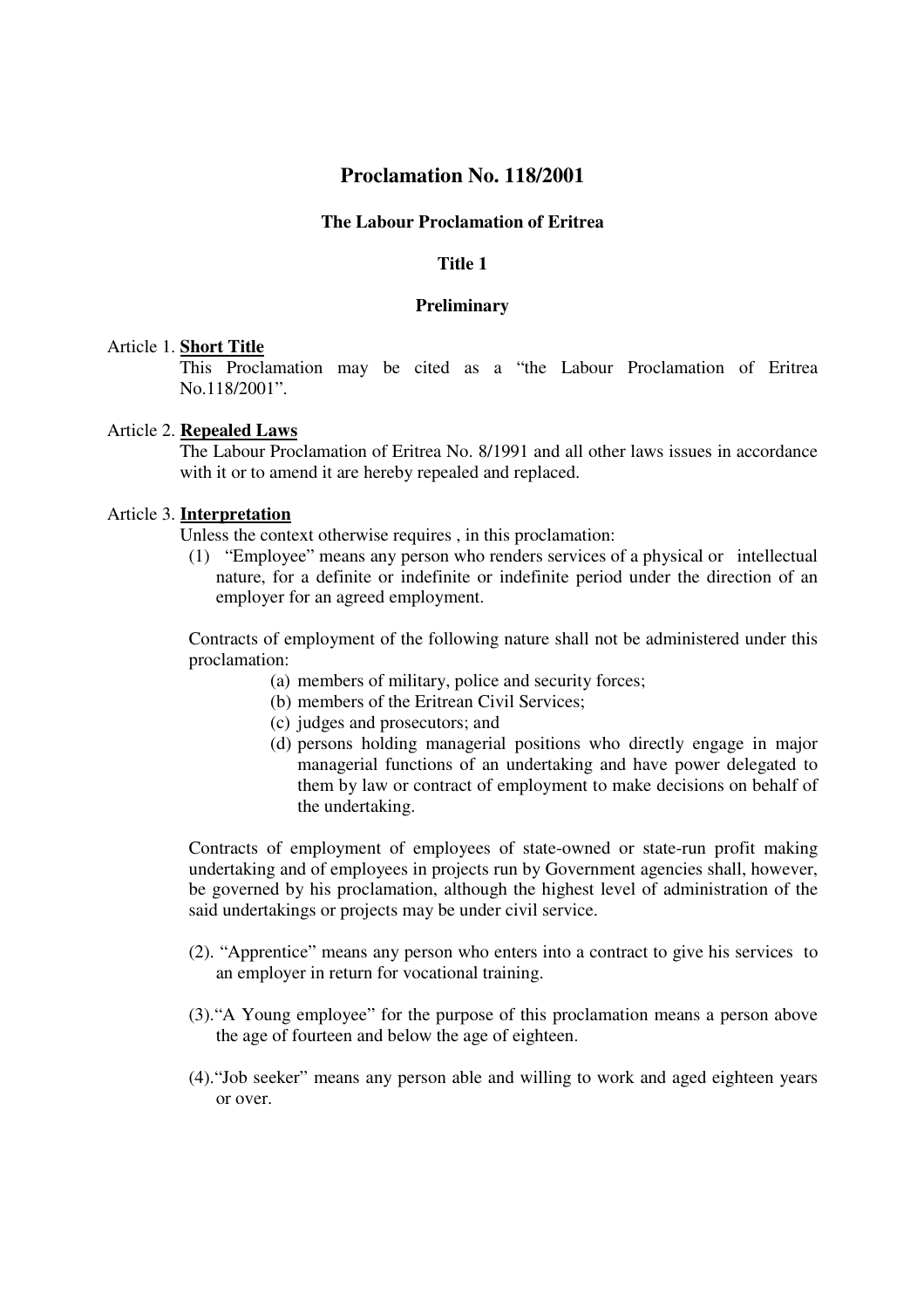- (5) "Employer" means any person with a legal or physical personality who employs another under a contract of employment.
- (6)."Industrial Undertaking" means public or private undertaking and any branch thereof and includes particularly:
- a. agriculture, forestry and fishery;
- b. mining and quarrying;
- c. manufacturing;
- d. electricity, gas, water and geothermal power;
- e. construction works, roads and other similar undertakings;
- f. wholesale and retails trade, restaurants and hotels;
- g. transport of people and goods by sea, air and land and services of storage and forwarding of goods from and to carrier stations and other forms or communications;
- h. financing insurance and business services; and
- i. social and personal services.
- (7) "Essential Services" means the following undertakings that render indispensable services to the public in general:
- a. undertakings that supply water and carry out city cleaning and sanitation services;
- b. undertakings that supply electric power;
- c. fire brigade services;
- d. hospitals, clinics, suppliers of medicine and pharmacies; and
- e. telecommunications services.
	- (8). "Contract of employment" means a written or oral contract entered into by an employee and employer for a definite or indefinite duration, whereby the employee agrees to render services of physical or intellectual nature to the employer, under the direction and control of the employer, for agreed remuneration payable by the employer.
	- (9). "Contract of apprenticeship," means a contract where by an apprentice renders to an employer while acquiring a special skill and receiving an agreed amount of pocket money.
	- (10). "Conditions of work" means the entire field of employee –employer relations and shall include, with out limitation, hours of work, wages, annual and other forms of leave payment due for dismissal, compensation to employees for occupational diseases or accidents, redundancy, disciplinary and grievance producers and any other employee benefits and responsibilities.

(11). "Regular hours of work" means hours of work agreed upon in a contract of employment entered into by the employer and employee based on Articles 48-50 of this proclamation.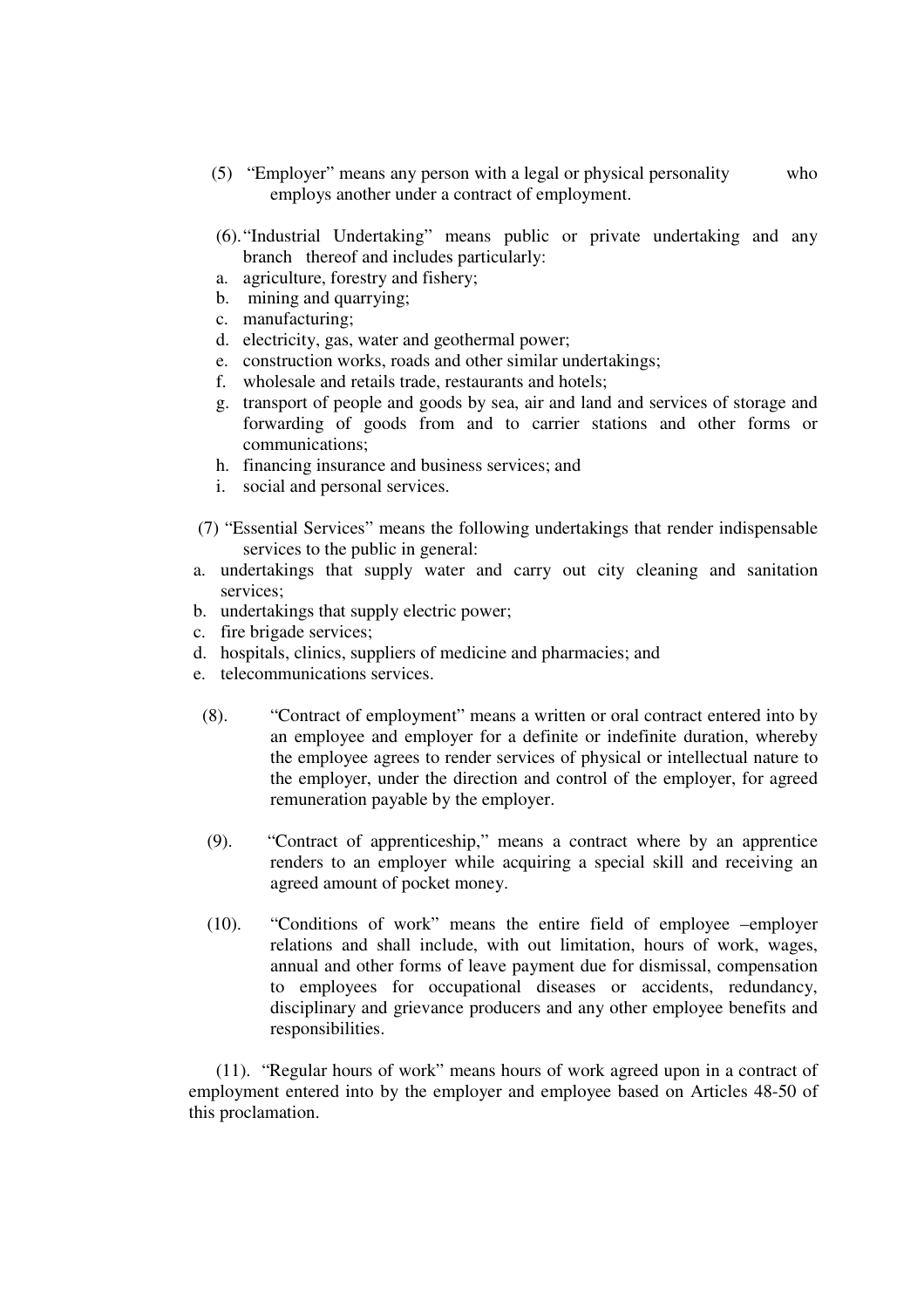(12). "Over-time work" means work performed in excess of the regular hours of work.

(13). "Perdiem" means daily allowances due to an employee for transport, food and lodging expenses for work performed outside his regular place of work.

(14). "Annual leave" means a definite number of workdays in a year where a worker is on holiday with pay.

(15). "Remuneration" means all payments due to an employee for rendering services to an employer but does not include;

- a. any sum paid to the employee to reimburse him for special expenses incurred by him in the course of his employment; and
- b. compensation for service and other compensation payments received because of termination of a contract of employment.

(16). "Wages" means an amount paid to an employee by an employer in cash for services rendered during regular hours of work based on the contract of employment and includes:

- a. any payments made on the basis of a commission, as agreed upon by the employee and the employer, calculated as a percentage of the total volume of work or specific mission; and
- b. allowances paid for accomplishing tasks in areas designated as a hardship areas by the government, due to their server conditions.

(17). "Forced Labour," means any service which a person performed involuntarily due to the coercion of another person and includes the following:

- a. any work performed by a young person contrary to the provisions of this proclamation; and
- b. any work performed involuntarily merely because of someone's influence as a result of his holding a public office or traditional status of chieftaincy.

Compulsory national service, normal civic obligations, forced labour as a provided for in the Penal Code, communal services and services rendered during emergency may not, however, be regarded as a forced labour.

(18). "Working month," means twenty-six working days.

(19). "Association of employees or employers" means any organization of employees or employers, whose principal object is to follow-up relations between employees and employers and includes the federation of two or more associations, as well as the confederation of two or more federations.

(20). "General association" means an association formed by employees in undertakings engaged in similar activities, which have less than twenty employees each.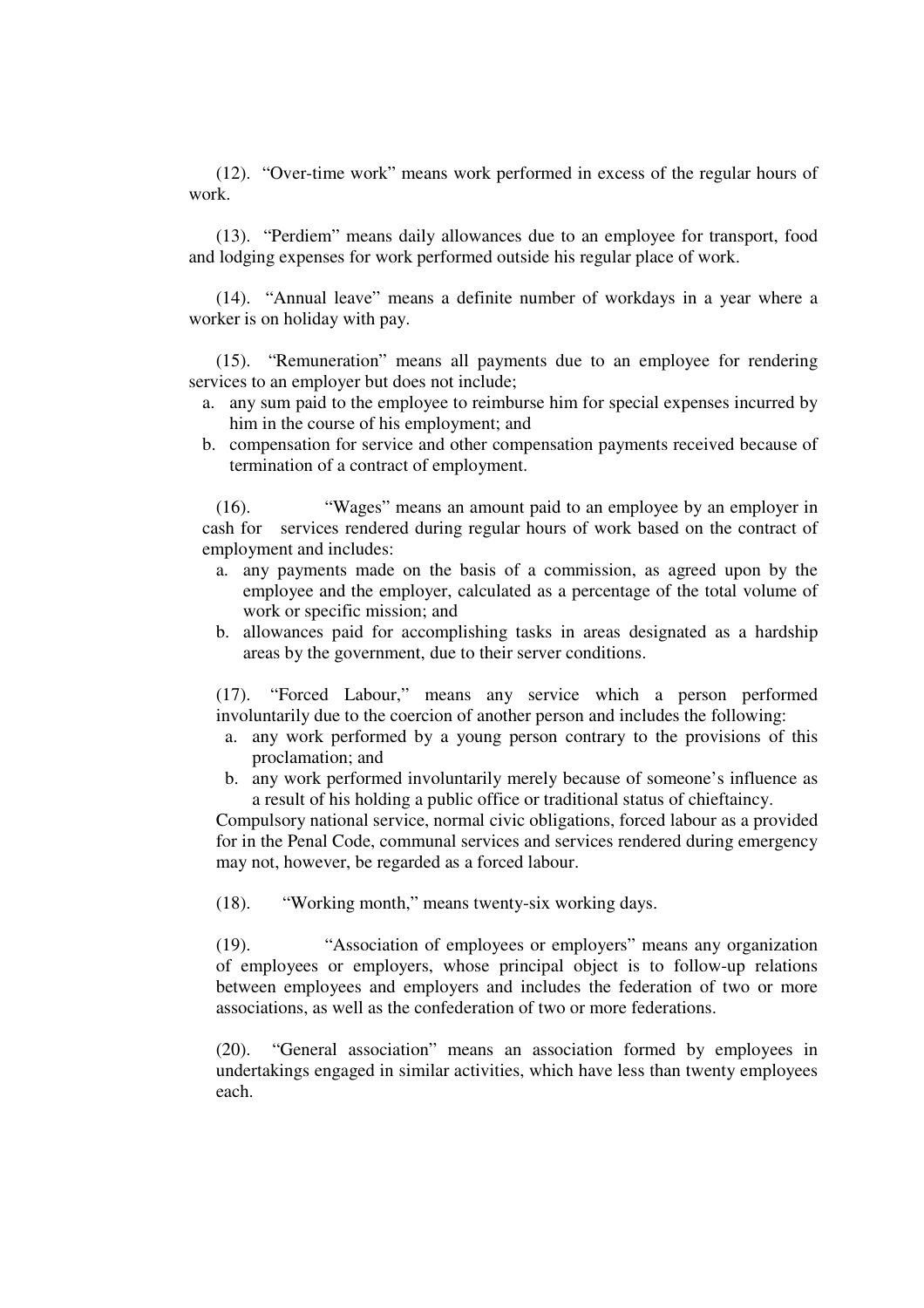(21). "Collective agreement" means a written agreement entered into between an employer or employers and employees, pertaining to conditions of work, benefits, rights and obligations of the employees and the employer.

(22). "Collective bargaining " means all free bargaining between representatives of an employer or employers and employees including bargaining on:

- a. working conditions and details pertaining to employment relations;
- b. terms of employment; and
- c. relations between associations of employees and employers.

(23). "Labour dispute" means any dispute between employee and employer or employees and employers or between an employers' association and an employees' association regarding the conditions of work .

(24). "Conciliation" means the resolution of any labour dispute by voluntary settlement of the disputants, including conciliation through a third party.

(25). "Conciliator" means a person a person assigned by the disputants or the Ministry to settle a dispute by conciliation.

(26). "Arbitration" means the process where by the parties to a dispute voluntarily entrust the determination of a labour dispute in accordance with the principles of the law to third person or persons.

3(27). "Individual labour dispute" means any claim of aggrieved employee arising out of the violation or alteration of provisions contained in laws, regulations, work rules or individual contracts of employment and the nonapplication of established practices by the undertaking.

(28). "Collective labour dispute" means any claim arising out side of the interpretation or the improvement of existing conditions or benefits contained in laws, regulations, collective agreements or work rules and any dispute involving questions of representation of the employee or the employer in the process of collective bargaining.

(29). "Employment injury" means injury sustained due to an accident or disease or disease contracted because of an employment.

(30). "Disability" means disability sustained from employment.

(31). "Strike," means the cessation of work by employees acting in concert to influence the employer to accept certain conditions of work in connection with a labour dispute.

(32). "Lock-out" means the closing of a place of employment or the stoppage of work by the employer, thereby refusing wholly or partially to continue to employ all or any number of employees in order to influence those employees to accept certain conditions of work in connection with a labour dispute.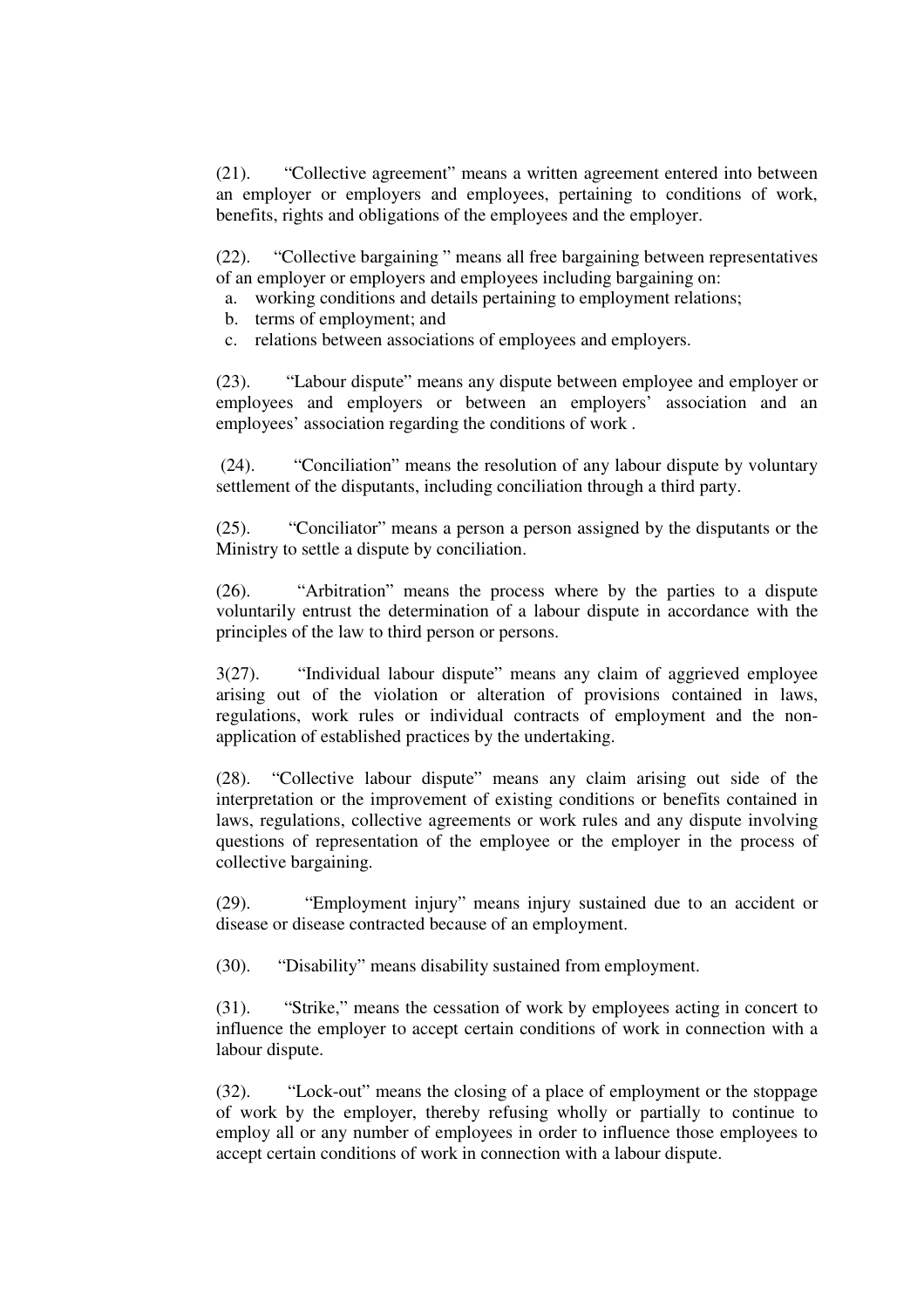(33). "Minister" and "Ministry" means the Minister and Ministry of Labour Human Welfare, respectively.

(34). "Conciliation branch" means a labour relations unit of the Ministry assigned to settle labour disputes through conciliation.

(35). "labour Relations Board" means a board with judicial powers established by the Minister to hear and decide claims and appeals pursuant to Article 127 (1) and (2) of this proclamation, respectively.

(36). "Offense" means an infraction to be penalized by fine by the First instance labour Court.

(37). "Advisory Board" means an organ established to advise the Minister on, inter alia, labour policy, the implementation of this proclamation and proposals of laws and regulations.

3(38). "Inspector" means a person who is appointed by the Ministry to fulfill tasks he is empowered to execute.

(39). "Medical Board" means a board of medical doctors established by the Ministry of Health.

(40). A word importing the masculine gender shall include the feminine as a well.

#### **Article 4. Scope of Application**

The provisions of this proclamation shall govern employment relations between Eritrean employees and foreign diplomatic missions or international organizations operating in Eritrea, unless other specific agreements to the contrary are concluded with Eritrean Government.

### **Title II**

### **Employment of Job Seekers and work Permit**

#### **For Non –nationals**

### **Chapter 1. Employment of Job Seekers**

#### **Article 5. Rights of Job Seeker**

A job seeker may apply for a job through the employment services unit of the Ministry or a private employment agency, or directly to the employer.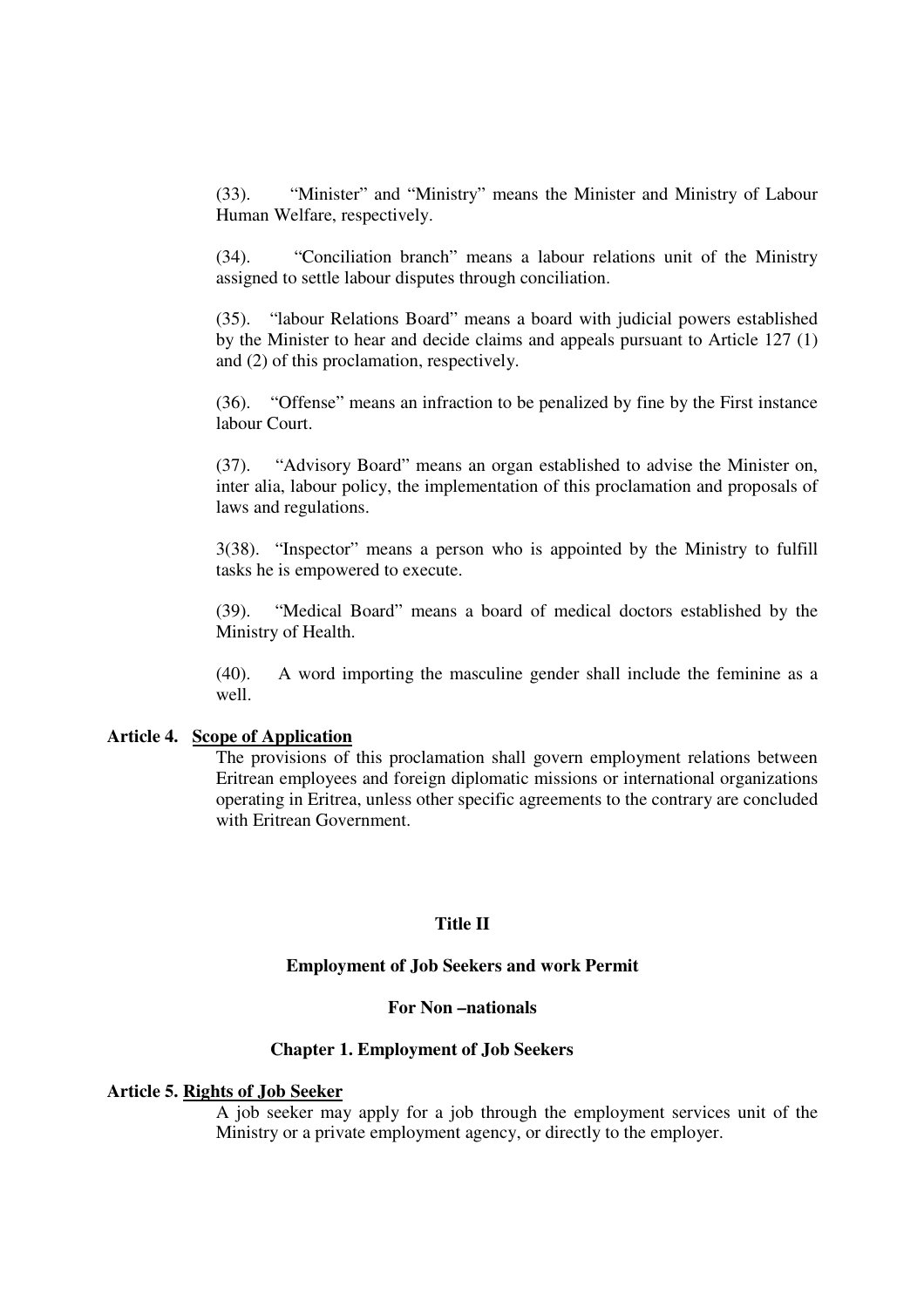### **Article 6. Right of an Employer During Employment**

Any employer has a right to employ any job seeker by any one of the ways specified in Article 5 hereof.

### **Article 7. Protection of the Rights of Eritreans working Abroad**

The Eritrean Government shall exert effects through its embassies and consulates to ensure that the rights and dignity of Eritrea's working abroad are protected.

# **Chapter 2. Work Permit Conditions for Non-nationals**

# **Article 8. Work Permits for Non- nationals**

- (1) Non-nationals may not work in Eritrea without a valid work permit issued in accordance with guidelines issues by the Ministry. The conditions of employment of non-nationals shall be determined by directives issued by the Ministry.
- (2) A work permit issued to a non-national shall clearly show the type of work he is engaged in, the duration of his employment in Eritrea and such other details as may be required by the Ministry.
- (3) The Ministry may order the termination, cancellation or renewal of permits issued to non-nationals and may introduce in permits new conditions to be complied with.
- (4) The Eritrean government may amend the provisions of this chapter to harmonize them with bilateral agreements, international treaties or conventions it accedes to or ratifies.

# **Title III**

### **Employment Relations**

### **Chapter 1. Contract of Employment**

### Article 9. **General**

- (1) Notwithstanding any provisions in the Civil Code, any person fourteen years of age or older has the capacity to enter into a contract of employment.
- (2) No contract of employment shall be enforceable against a person below the age of eighteen if it is determined to be prejudicial to the interests of that person, and in such a case, such a young person shall not be liable for any damages against him arising from the contract.
- (3) A contract of employment concluded for more than a year shall be made in writing.
- (4) An employee who signs a contract of employment shall do so before two witnesses and place his signature or thumb mark besides the signatures of the two witnesses and the employer.
- (5) The rights of an employee may not be affected because of failure to conclude a written contract of employment.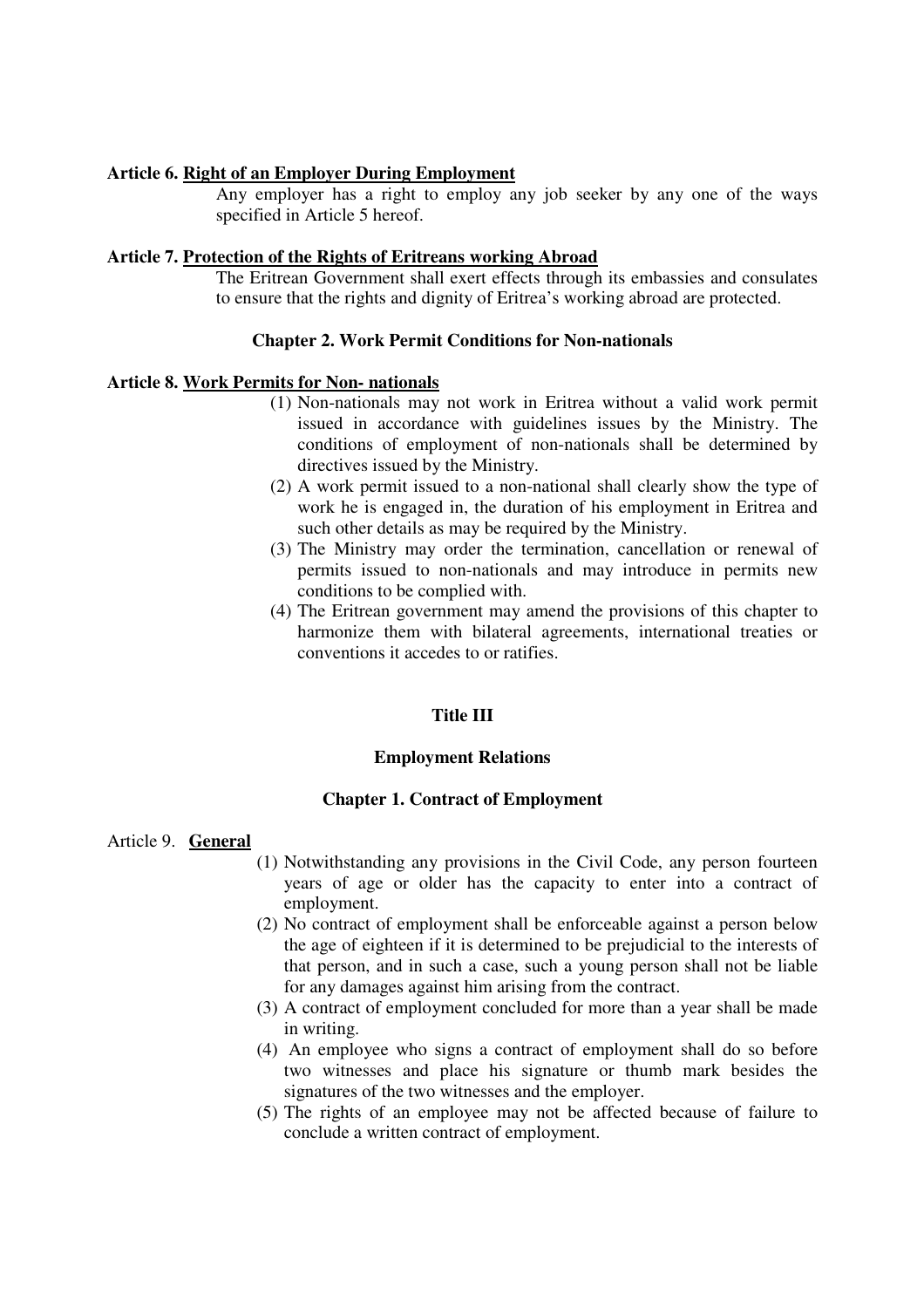(6) An employer who engages in forced labour shall be punishable under the Penal Code.

# **Article 10. Elements of a contract**

- (1) A contract of employment shall, inter alia, specify the duration of the contract, the date of employment, the type of work, the place of work, the rate of wages and other remuneration and the payment methods.
- (2) A contract of employment shall stipulate clearly the respective rights and obligations of the parties.
- (3) Conditions of work laid down in this Proclamation and in collective agreements, which are advantageous to the employee, shall be deemed to be an integral part of the contract of employment.
- (4) Terms in a contract of employment, which do not conform with the provisions of this Proclamation or provide less favorable conditions than those provided by law, shall be null and void.
- (5) Work rules in force in an undertaking shall be specifically mentioned in the contract of employment as part thereof.
- (6) Inventions made by an employee during the work done by him in the service of his employer shall belong to him, unless the employee has been expressly engaged for conducting research or making inventions. Inventions made by an employer shall however, belong to the employer. Any contrary provision in a contract of employment shall be void.

# **Article 11. Duration of Contract of Employment**

(1) The duration of a contract of employment may be:

- a. for an indefinite period; or
- b. for a definite period; or
- c. for a period required to carry out a definite piece of work; or
- d. for intermittent periodical work.
- (2) If the work is of a continuous nature, a contract employment made for a definite period shall be deemed to be a contract made for an indefinite period.

# **Article 12. Probation Period**

- (1) No probation period may exceed ninety consecutive days.
- (2) All conditions of work excluding those provided under Article 29, 31 and 56(8) of this proclamation shall apply to a person on probation.
- (3) Time lost by an employer due to failure or making the employee on probation commence his work on the basis of the contract of employment shall be calculated as part of probation period.
- (4) An employee on probation found unfit for the job maybe dismissed by the employer without notice and without severance pay.
- (5) An employee on probation who continues to work after the expiry of the probation period shall be deemed to have successfully completed it and employed on the basis of the contract of employment.
- (6) An employee on probation may terminate his contract of employment without notice.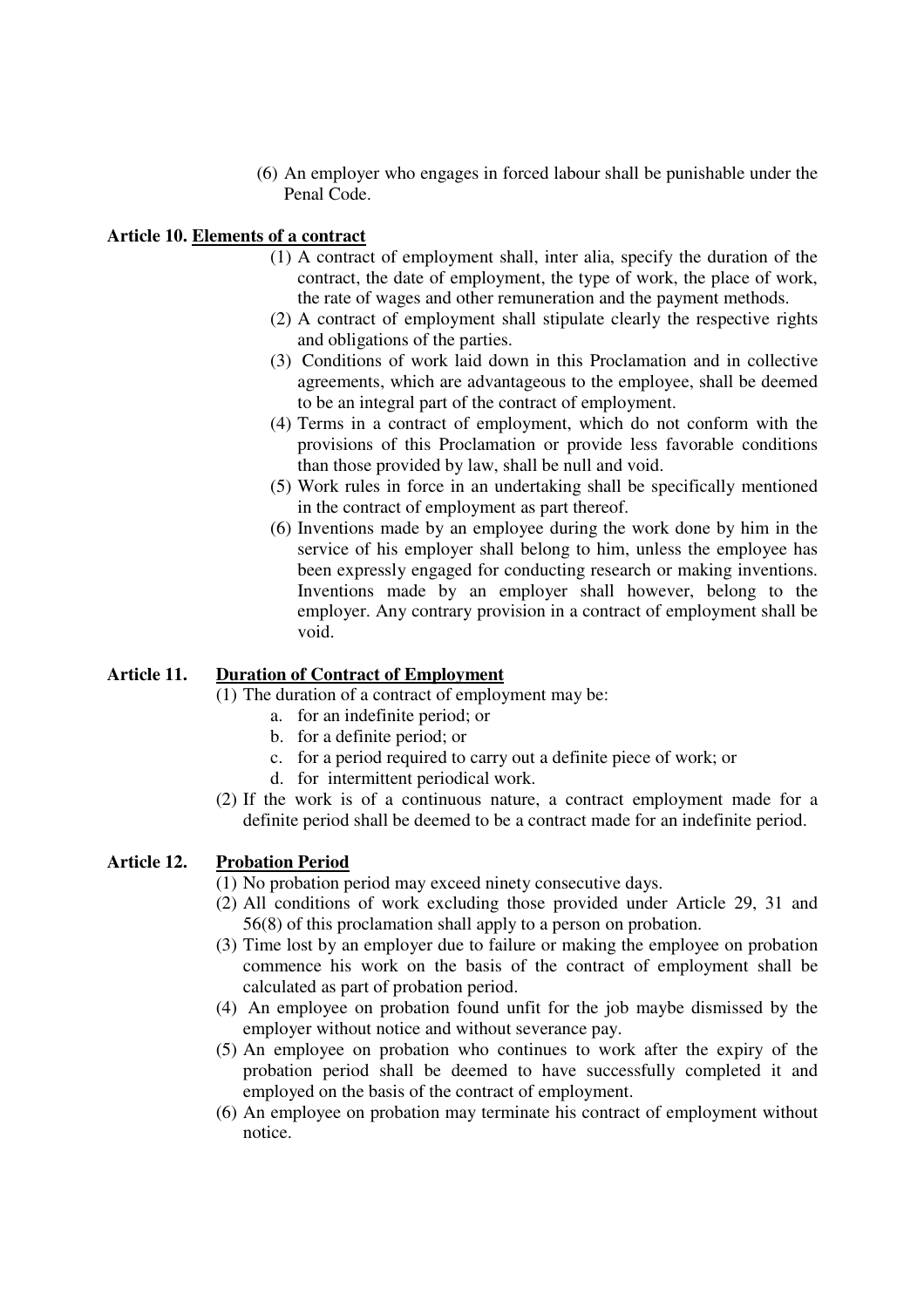# **Article13. Renewal of Contract of Employment**

- (1) The contract of employment of an employee for a definite period shall be deemed renewed for an indefinite period where the employee continues work after the termination of the said definite period.
- (2) A contract of employment deemed renewed under sub-article (1) hereof May, however, be terminated by the employer or employee without notice within three moths from its date of renewal.

# **Article 14. Assignment to a different Job**

- (1) An employee shall work in the type of job specified in the contract of employment.
- (2) Unless there is an agreement to the contrary, the employer may transfer the employee to a job other than that specified in the undertaking demands it ay any time. Such a transfer may, however, not entail the reduction of wages or the lowering of the position of the employee.
- (3) Where the wages for the new job to which the employee is transferred are higher than those for the job specified in the employee's contract of employment, the employee shall be entitled to the initial wages for the new job.

# **Article 15. Change of Place of Work**

Where there is no agreement to the contrary in the contract of employment and the employer finds it necessary transfer an employee to another location, the employer may do so without reducing the employee's benefits and work status. The employer shall bear the transferred to an area designated by the government as a hardship area designated by the government as a hardship area requiring additional remuneration, he shall be entitled to the said additional remuneration.

# **Article 16**. **Modification of a Contract of Employment**

Conditions of work of a contract of employment not determined under this Proclamation may be modified by:

- (a) Collective agreement; or
- (b) The written agreement of the parties.

# **Article 17**. **Transfer, Amalgamation, Division of Ownership Organizational change of an Undertaking**

- (1) Without prejudice to the provisions of Article 16 of this Proclamation, the transfer, amalgamation, division ownership or organizational change of an undertaking may not have the effect of modifying a contract employment.
- (2) The employer or owner of the undertaking shall have responsibility of ensuring that all the rights of employees are maintained during the transfer, amalgamation, division of ownership or organizational change of the undertaking.
- (3) An employee's status, seniority, wages and any other privileges acquired through his contract of employment may be renegotiated after the transfer, amalgamation, division of ownership or organizational change of the undertaking.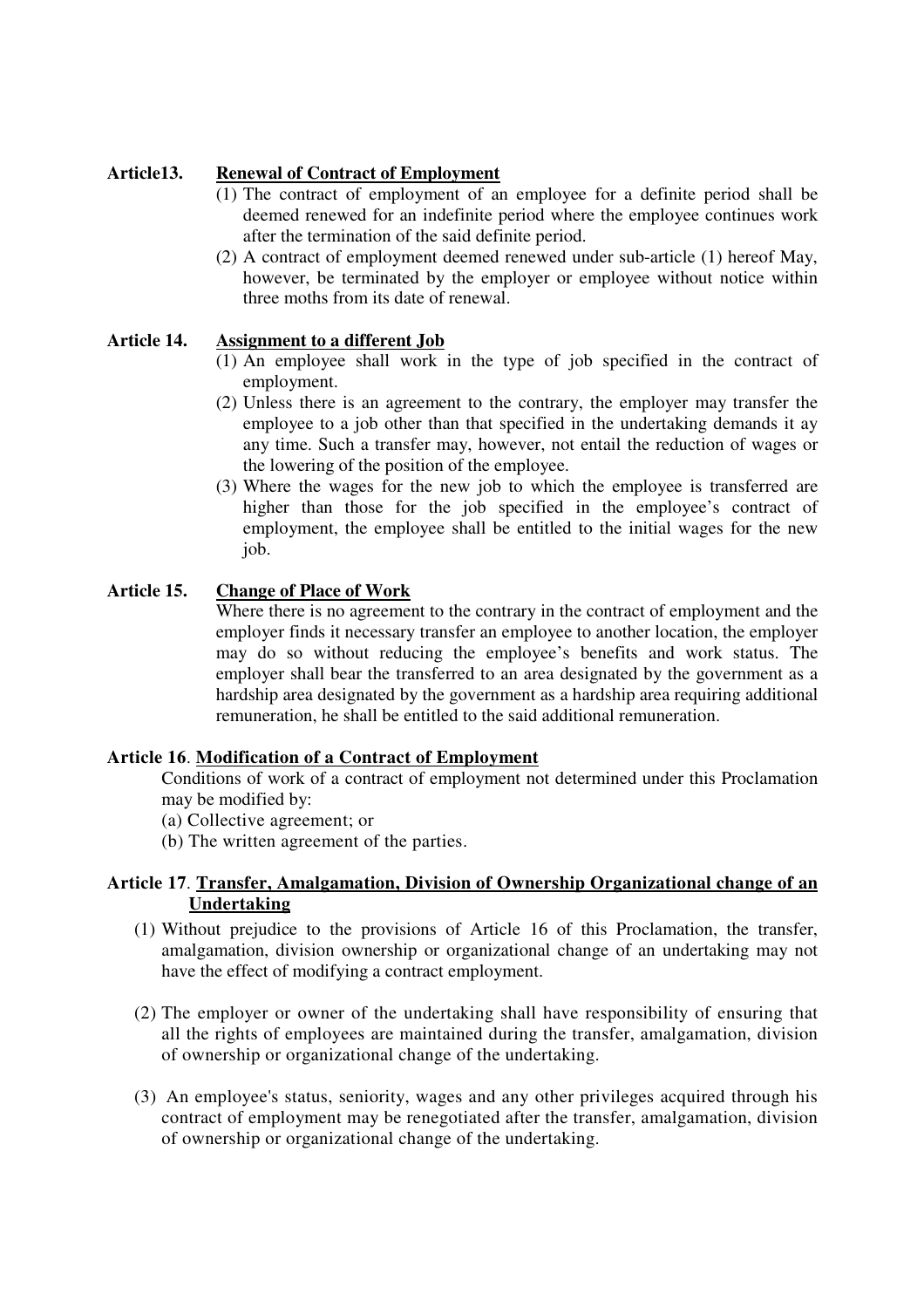# **Article 18. Temporary Suspension of Rights and Obligations Arising out of a Contract of Employment**

- (1) The rights and obligations arising out of a contract of employment may be temporarily suspended on the grounds specified in sub-article (3) of this Article.
- (2) The temporary suspension of the rights and obligations arising out of a contract of employment may not interrupt or cancel the contract of emplo yment. It shall, however, interrupt:
	- (a) the employee's obligation to work; and
		- (b) Unless otherwise provided for in this Proclamation or in a

collective agreement the employer's obligations to play wages or

provide other benefits and allowances to employee.

- (3) The following shall be valid grounds for the suspension of rights and obligations arising out of a contract of employment:
	- (a) leave without pay granted by the employer upon request by the employee;
	- (b) leave of absence for the purpose of holding office in the federation or confederation of employees or social services, to which the employee is elected;
	- (c) national service or any other national call;
	- (d) full or partial suspension of the activities of the employer due to force majeure for a period of more than seven consecutive days; and
	- (e) detention of an employee for a period not exceeding thirty days, provided that the employer is notified thereof within seven days or the employer can obtain such information by the other means.

### **Chapter 2. Obligations of the Parties**

## **Article 19. General**

- (1) Employers and employees shall, in addition to all the obligations they assume under the contract of employment, perform the obligations enumerated under Articles 20 and 21 hereof, respectively.
- (2) Employers and employees may agree to establish norms for the exchange of information which may help increase the productivity of the undertaking.

### **Article 20**. **Obligations of an Employer**

An employer shall have the following obligations: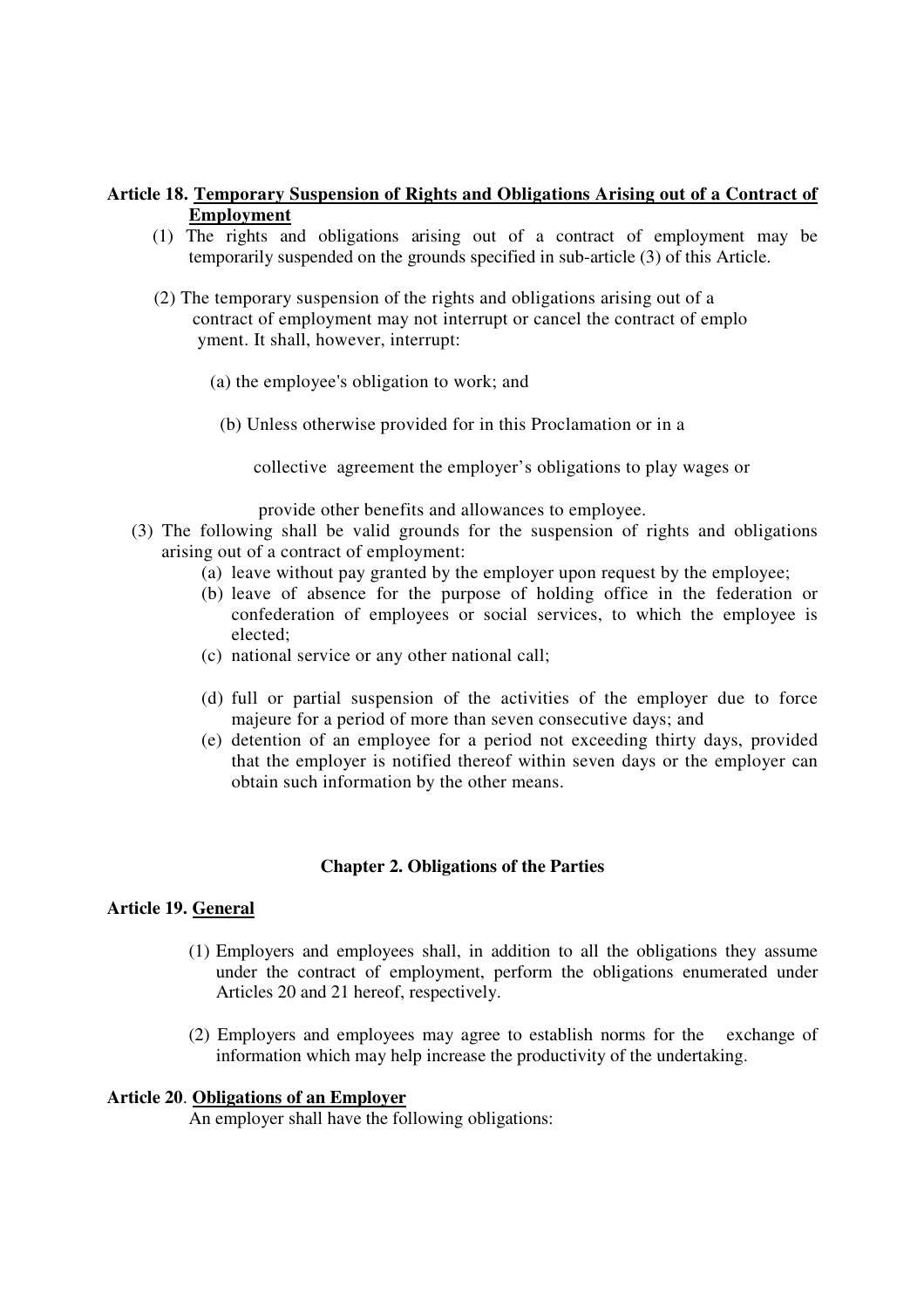- (1) to implement all the obligations of an employer enumerated in this Proclamation, in collective agreements and in work rules;
- (2) to provide work for the employee and, unless otherwise stipulated in the contract of employment, to provide him with tools and raw materials necessary for the performance of the work;
- (3) to respect the employee's dignity:
- (4) to take all the necessary occupational safety and health measures and to comply with the standards and directives to be given by this Proclamation or by the appropriate authorities in respect of these measures;
- (5) to bear the cost of medical examination, whenever such medical examination is required by law or the appropriate authority;
- (6) to take steps to ensure the training of the employee in the work he is employed for;
- (7) to keep a register containing the relevant particulars specified in Article 10 (1) hereof, particulars of leave taken by an employee for health reasons, other leave, employment injury of the employee and other particulars required by the Ministry;
- (8) upon the termination of a contract of employment or whenever the employee so requests, to provide the employee, free of charge, with a certificate stating the, type of work he performed, the length of service, and, if the employee desires, the wages he was earning and the reason for leaving his job or an evaluation of his conduct and performance;
- (9) to take appropriate measures early on to ensure that all work place premises and the processes of work do not become a source or cause of hazards to the health and safety of the employees;
- (10) to provide employees with personal protective equipment and other necessary materials and instruct them on their use;
- (11) to deduct from an employee's wages and remit membership dues to an employees' association upon the written authorization of the employee at the time of his registration as a member of the association; and
- (12) to complete and send to the Ministry a report of engagement for a new employee within thirty working days after engagement.

### **Article 21. Obligations of an Employee**

An employee shall have the following obligations:

- (1) to implement all the obligations of an employee specified in this Proclamation and in collective agreements and work rules;
- (2) to implement instructions given by the employer based on the terms of the employment contract and work rules
- (3) to handle with due care all working tools and materials and return unused raw materials;
- (4) to abstain from activities which cause physical mental incapacity during working hours;
- (5) to implement all health and safety instructions issued an employer or by a concerned authority;
- (6) to utilize appropriately and with care appliances devices provided for the protection of the safety health of himself and other employees; and
- (7) to render assistance when an accident occurs or imminent danger threatens his fellow employees or employer's property without endangering himself.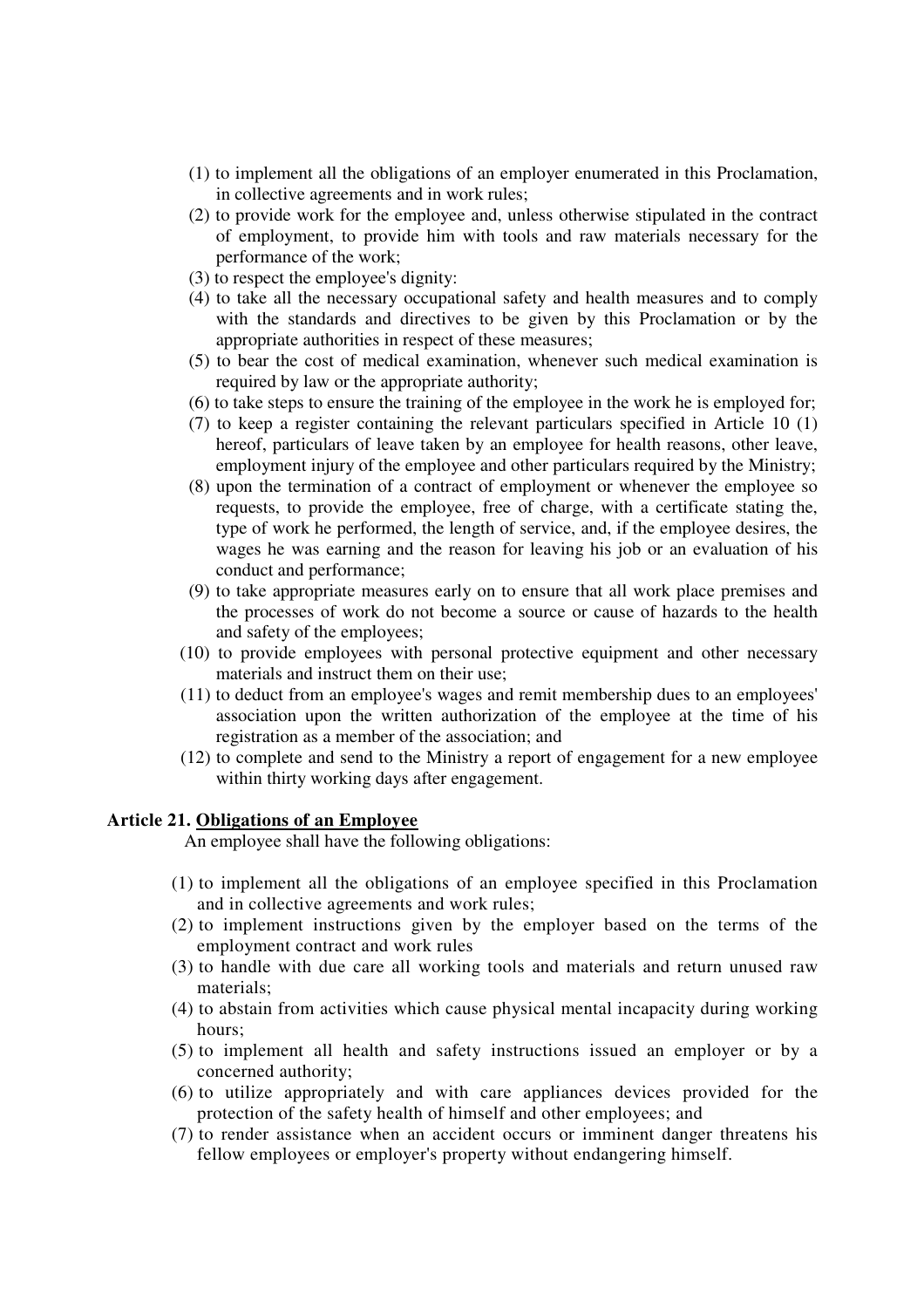## **Title IV**

### **Termination of Contract of Employment**

#### **Chapter 1. General**

## **Article 22. Principle**

A contract of employment shall be terminated upon initiation by the employer or employee and in accordance with the provisions of the law or a collective agreement or an agreement of the parties.

# **Article 23**. **Non-Legitimate Grounds for the Termination of the contract of employment**

The following may not constitute legitimate grounds for the termination by employer of a contract of employment:

(1) an employee's desire to hold office or his holding office as a representative of employees;

- (2) an employee's membership in an employees'association or his participation in its lawful activities;
- (3) an employee's submission of grievances or his participation in a proceeding before a court of law or a concerned authority against the employer;
- (4) an employee's race, colour, nationality, sex, religion, lineage, pregnancy, family responsibility marital status, political orientation or social status;
- (5) an employee's participation in the National Service or in a legally required public service activity;
- (6) an employee's absence from work due to an officially recognized medical doctor's certified illness or injury; and
- (7) an employee's refusal to work on a dangerous assignment ordered by his employer.

## **Article 24. Legitimate Grounds for the Termination of Employment**

A contract of employment following grounds:

- (1) the death of an employee;
- (2) where the undertaking cannot to the employer's death;
- (3) where the employee wishes to discontinue working the undertaking, unless there is agreement to the contrary;
- (4) where the period of a contract of employment expires;
- (5) where it is revealed that the employee had used forged documents or given false information to be employed in the employer's undertaking;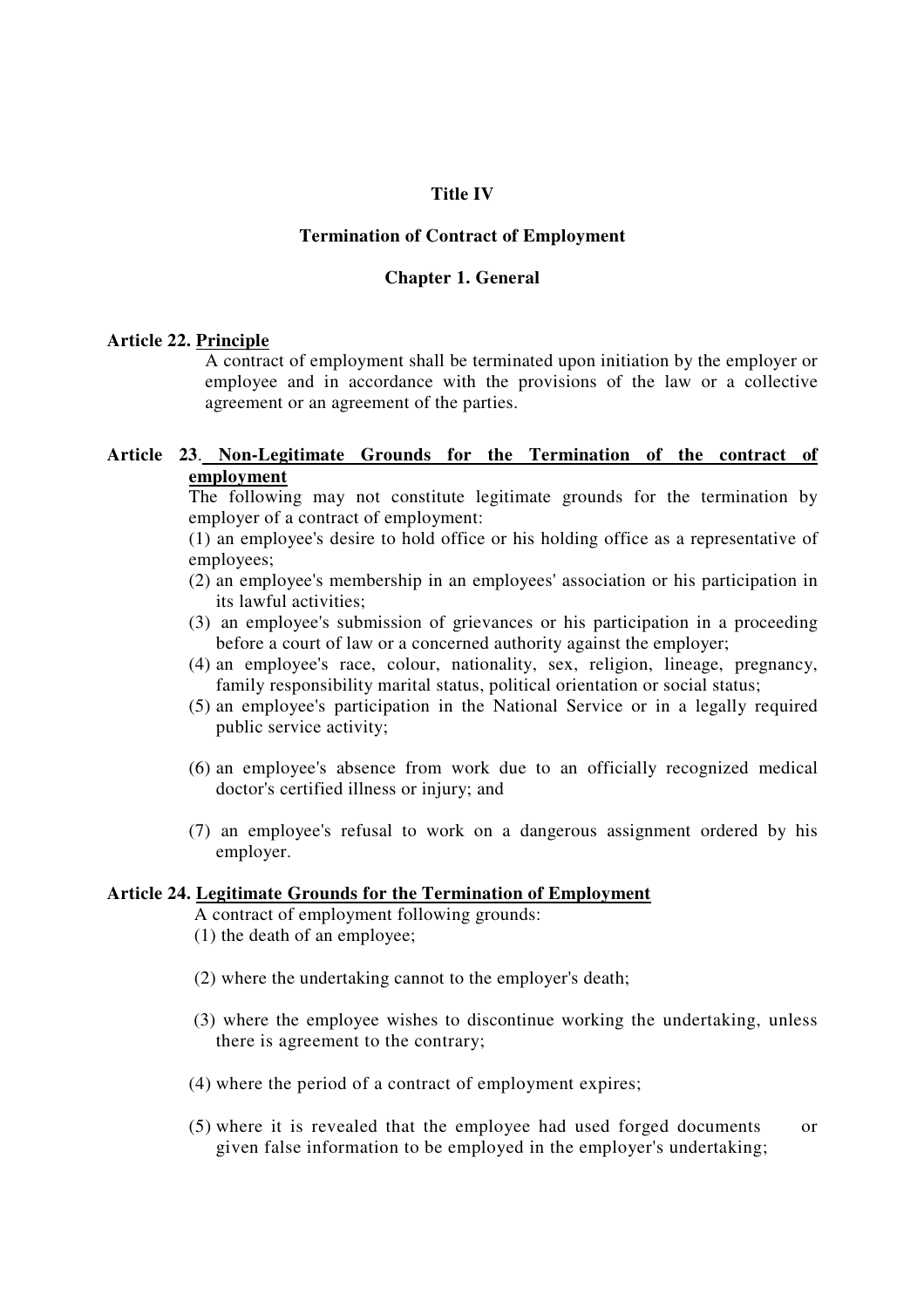- (6) where an employee commits theft or breach of trust or any other crime related with his employment;
- (7) where an employee contracts a disease which is not related to his employment and absents himself from work for more than six months;
- (8) where the employee does not, in carrying out his work, show the technical knowledge, speed, honesty, interest and reliability that would reasonably be expected of him;
- (9) where an employee becomes redundant as a result of the reduction of the volume of work or the introduction of new technology and it is not possible to transfer the employee to another section of the undertaking;
- (10) where the undertaking ceases to function permanently due to bankruptcy, natural disaster, war or other causes; or
- (l1) where an employee absents himself from work without good cause for five consecutive days or for a sum of ten (10) days within a year.

## **Article 25. Termination by Agreement Collective Agreement**

- (1) A contract of employment terminates by agreement of the parties or oil the basis of a collective agreement:
	- (a) where the contracting parties agree for termination; or
	- (b) where an employee commits infractions constituting causes for termination pursuant to a collective agreement.
- (2) Waiver by the employee of any of his rights under the law shall be of no effect in termination effected by agreement of the contracting parties or on the basis of a collective agreement.
- (3) Termination by agreement shall be effective only ii'made in writing.

### **Chapter 2. Termination**

## **Article 26. Justified Termination**

(1) An employer may terminate an employee's employment where the employee violates his obligations under Article 21 or pursuant to Articles 24-25 of this Proclamation.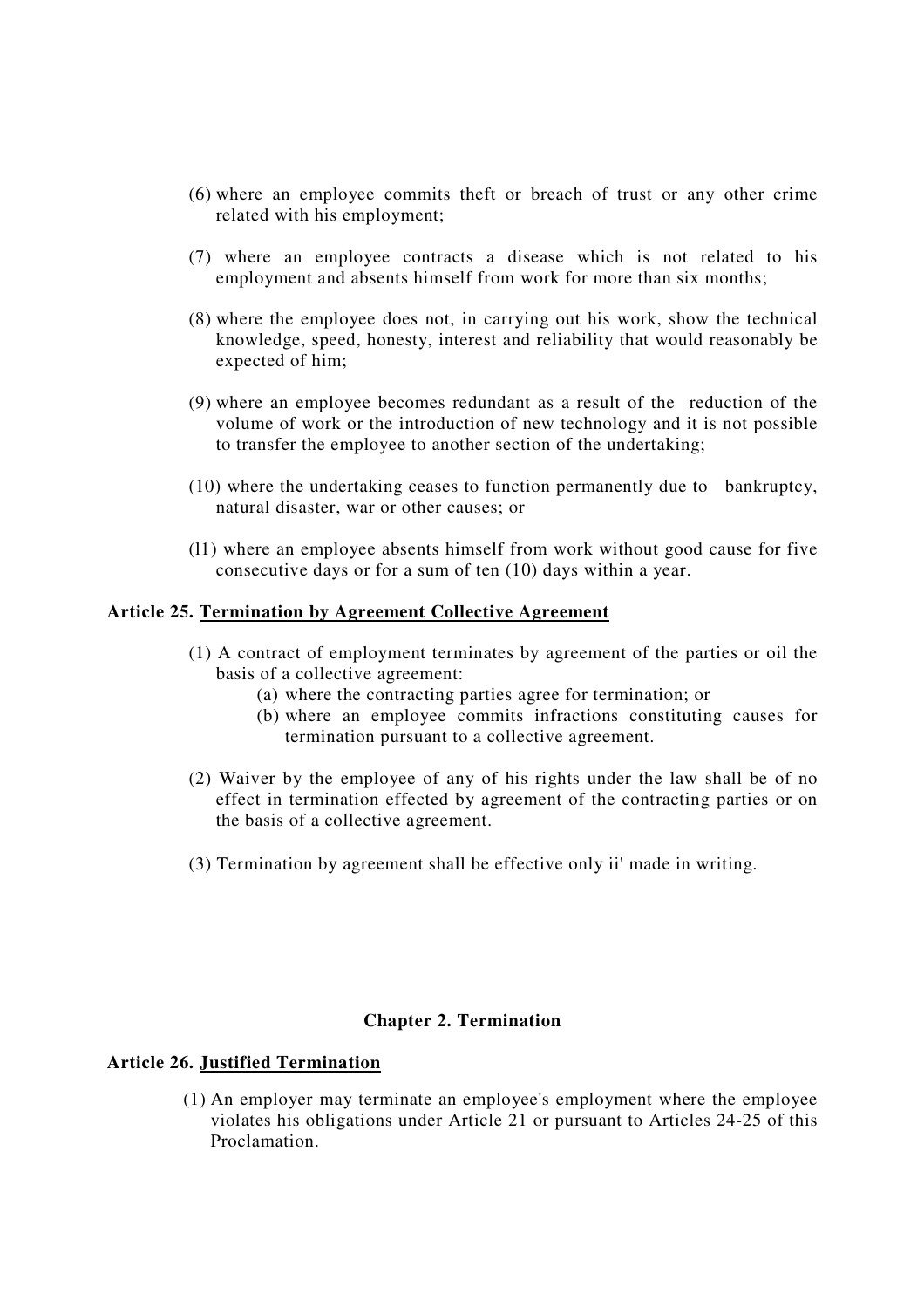(2) The provisions of this Proclamation on notice for termination of a contract of employment (Articles 30 and 31) shall apply to termination effected under sub-article (1) hereof.

## **Article 27. Procedure for Justified Termination**

An employer who terminates an employee's contract of employment under Article 26 hereof shall be bound by the obligation to:

- (a) notify the employee on disciplinary procedure at the time of engagement of the employee; and
- (b) give clear graded warnings in writing to an employee who has committed am, infraction and furnish evident for the infraction committed by such employee.

### **Article 28. Unjustified Termination**

- (1) An employer's termination of an employee's contract employment in violation of Article 23 of this Proclamation shall be deemed unjustified termination.
- (2)The provisions of Artie 29 of this Proclamation shall bind an employer who terminates the contract employment of an employee on grounds of unjustified termination.
- (3) An employees' association leader dismissed due to his association leadership shall be reinstated.

### **Article 29. Compensation for Unjustified Termination**

- (1) An employee whose contract of employment is unjustly terminated shall be entitled to compensation.
- (2) Compensation for unjustified termination shall be:
	- (a) for an employee, with uninterrupted service of, or uninterruptedly assigned on standby for up to two years, a day's pay for each month of service on the basis of his last month's pay; and
	- (b)for an employee, with uninterrupted service of, uninterruptedly assigned on standby for more the two years, a month's pay for each year of service on the basis of his average monthly pay for the last year of service.
- (3) No compensation for unjustified termination may, however, exceed six months' pay of an employee.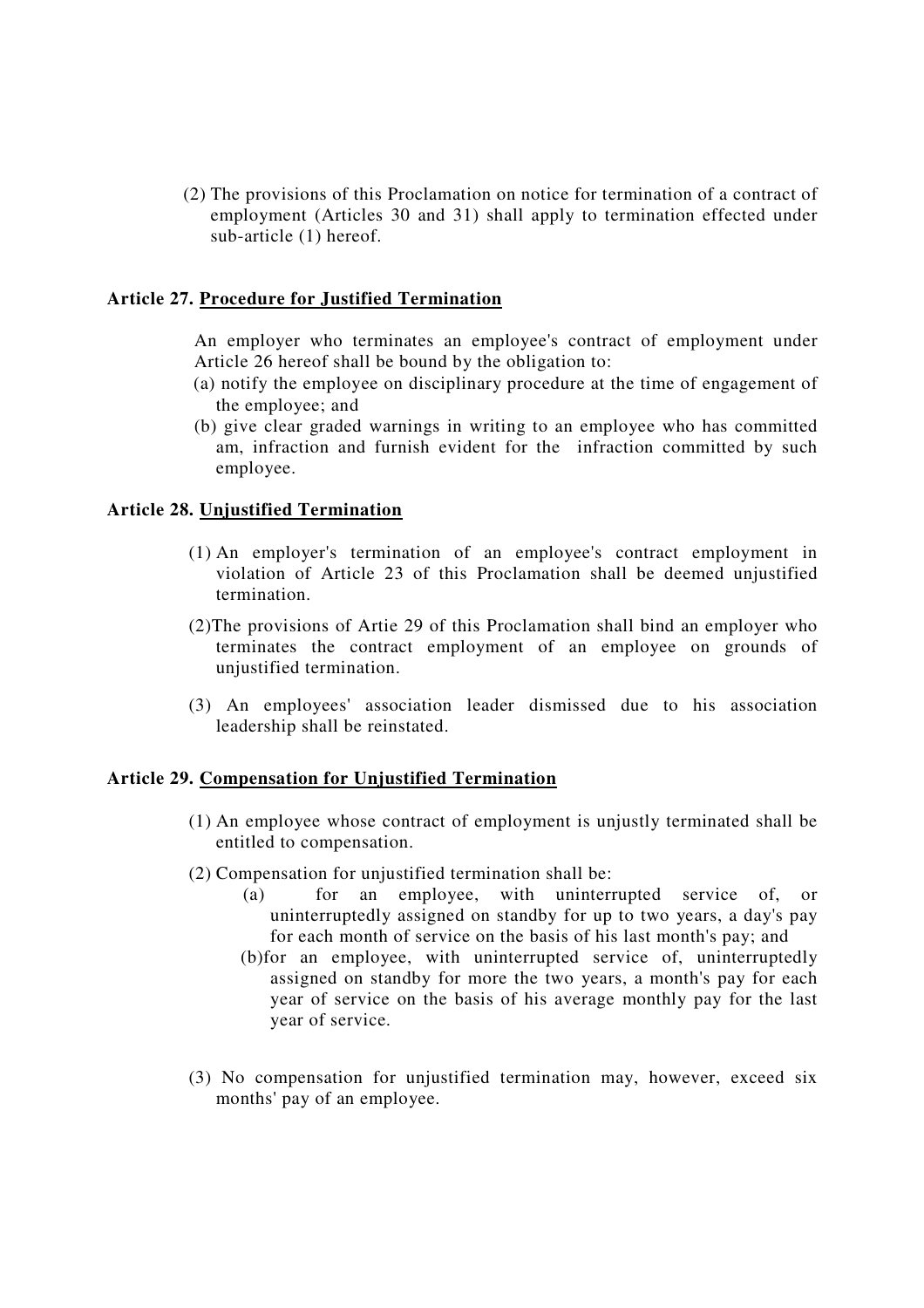# **Article 30. Notice for Termination of Contract employment**

- (1) Unless specifically provided for in a contract of employment, the period of notice for termination both for the employer and the employee shall be as follows:
	- (a) seven days'notice for a contract of employment which lasted for less than a year;
	- (b) fourteen days' notice for a contract of employment which lasted for one year up to two years;
	- (c) twenty one days'notice for a contract of employment which lasted for more than two years up to five years; and
	- (d) thirty days'notice for a contract of employment which lasted for more than five years.
- (2) The employer may, in lieu of notice, pay the employee a sum equal to the amount of wages the employee would earn during the period of notice.

# **Article 31. Termination, which Require no Notice**

- (1) An employer shall have no obligation to give notice in the following circumstances:
	- (a) where an employee fails to fulfill his obligations under article 21(2)-(7) of this proclamation; or
	- (b) where an employee dies; or
	- (c) where it is revealed that an employee had used forged documents or given false information to be employed in the employer's undertaking; or
	- (d) where an employee commits theft or breach of trust or any other crime related with his employment; or
	- (e) where an employee absents himself from work without good cause for five consecutive days or for a sum of ten (10) days within a year; or
	- (f) where an employee commits infractions constituting causes for termination pursuant to a collective agreements; or
	- (g) where an employee discloses secrets he had to keep.
- (2) An employee shall have no obligation to give notice in the following circumstances;
	- (a) where an employer fails to fulfill his obligations under Article 20 (1)-(6) and (10) of this proclamation; or
	- (b) where an employer commits an act against the employee punishable under the penal code; or
	- (c) where he finds himself and his dependents exposed to great danger or a disease he never anticipated from the employment; or
	- (d) where the pay day has been delayed for more than a week.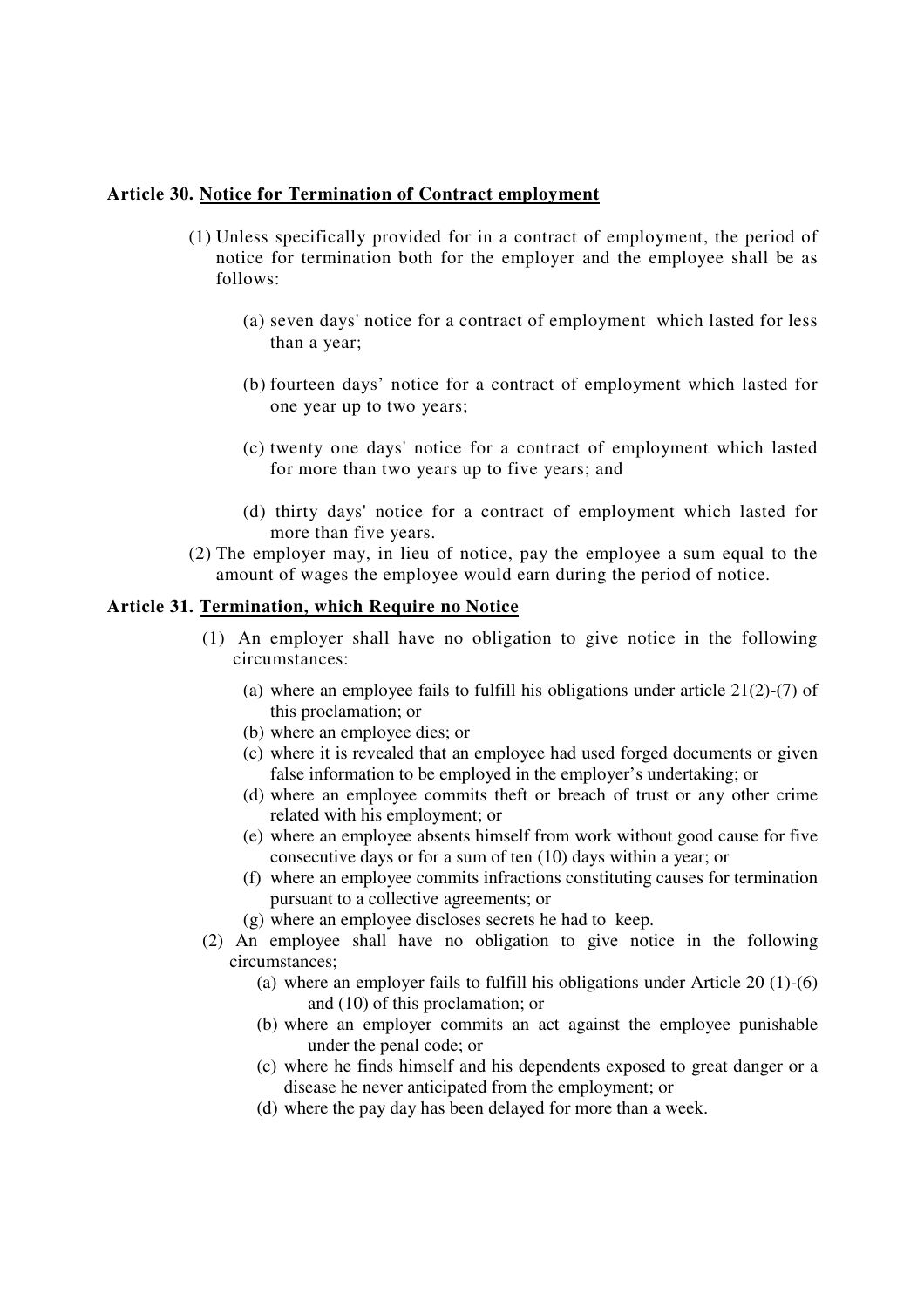## **Article 32. Severance Pay**

- (1) An employee whose contract of employment has terminated according to the provisions of this Proclamation shall be entitled to severance pay.
- (2) An employee who has completed a year of service or more shall, upon the termination of his employment, be paid severance pay by the employer as follows:
	- (a) two weeks' wages for each of the first five years of employment;
	- (b) three weeks' wages for each year of employment after the fifth year up to and including the tenth year; and
	- (c) four weeks' wages for each year of service after the tenth year.

The severance pay of an employee who has served for less than a year shall be calculated at the rate of two weeks' wages per annum.

- (3) The wages specified under sub-article (2) (a), (b) and (c) hereof shall be calculated on the basis of the last wage earned by the employee at the time of the termination of his employment.
- (4) Irrespective of the grounds for the termination of his employment, an employee may not be deprived of his right for severance pay.

## **Title V**

## **Special Contracts**

# **Chapter l. Contract of Apprenticeship**

### **Article 33. Apprentice's Conditions of Employment**

A contract of apprenticeship shall be in writing and shall, at least, include the following:

- (a) the vocational training an apprentice will get;
- (b) the duration of apprenticeship; and
- (c) whether pocket money is to be paid to an apprentice.

### **Article 34. Termination**

- (1) A contract of apprenticeship shall terminate pursuant to the provisions of Articles 24-25 of this Proclamation or where, in the opinion of the employer, the apprentice is found to be incompetent in his training.
- (2) Where a contract of apprenticeship terminates, the contracting parties shall be bound by the provisions of this proclamation on notice for termination of a contract of employment.
- (3) The provisions of Articles 29, 32 and 55 of this Proclamation shall not apply to a contract of apprenticeship terminated under sub-article (1) and (2) of this Article.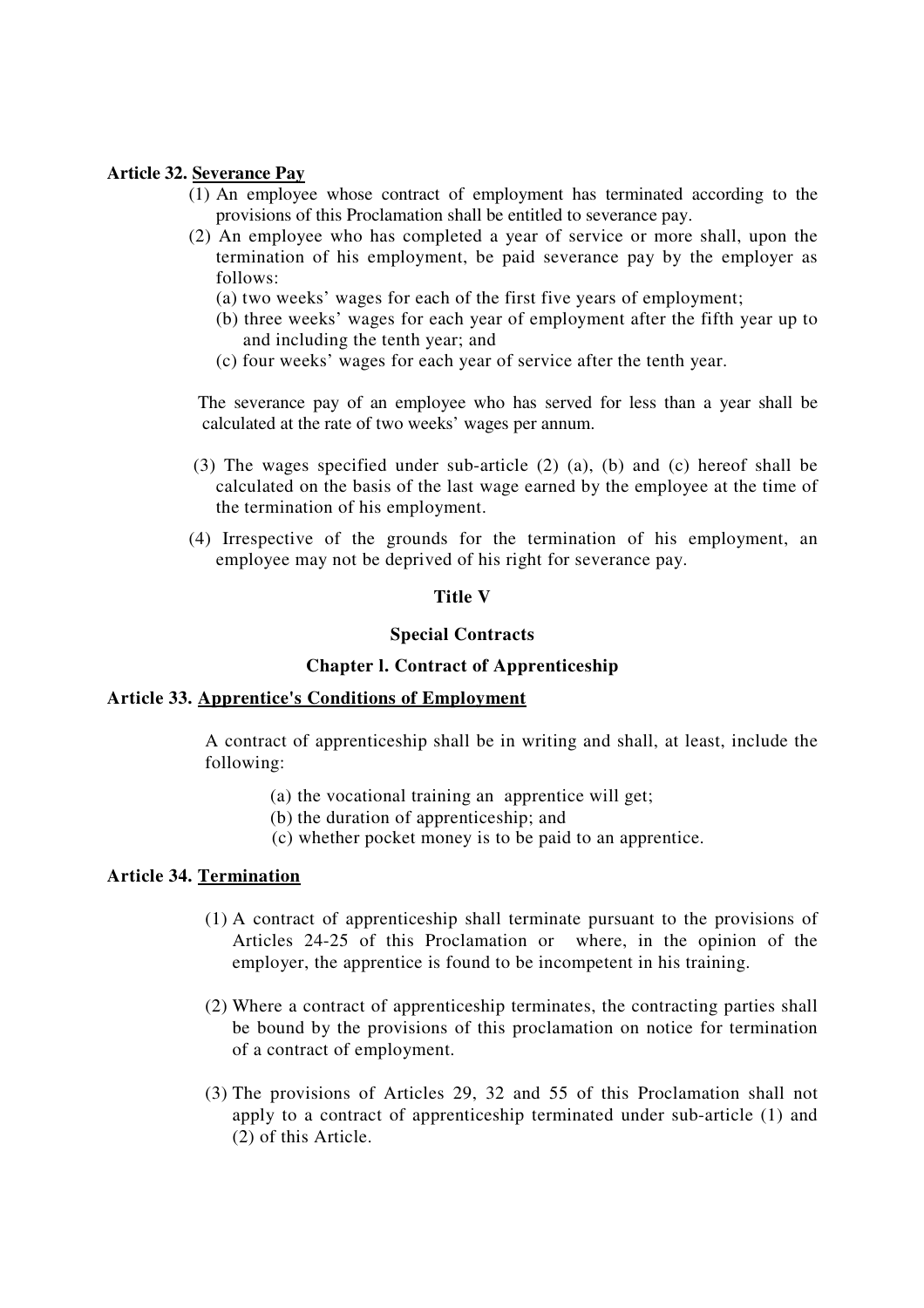# **Article 35**. **Application of Conditions of Work on an Apprentice**

- (1) Unless other wise provided in this Proclamation, conditions of work Provided for in this Proclamation, in collective agreements and in work rules shall also apply to an apprentice.
- (2) The amount of pocket money to be paid to an apprentice, if any shall be determined by the agreement of the contracting parties.
- (3) No apprentice may alone be assigned to hazardous work.

# **Article 36. Obligations of an Employer**

An employer who engages an apprentice shall fulfill the following obligations:

- (a) to give the apprentice the training as require by the contract of apprenticeship;
- (b) to assign the apprentice only to the vocational training specified in the contract of apprenticeship;
- (c) to give directives to the apprentice and take necessary precautions to protect him from employment injury;
- (d) to take all reasonable steps to safe guard the heath and moral well-being of the apprentice; and
- (e) to give the apprentice an appropriate certificate at the completion of the apprenticeship training, or prior to it, where the contract is terminated earlier.

# **Article 37. Obligations of an Apprentice**

An apprentice shall fulfill the following obligations:

- (1) to perform his obligations under the contract; and
- (2) to diligently follow the instructions and directives given to him in the process of training and endeavour to complete his training successfully.

# **Article 38. Powers of the Minister**

The minister may issue regulations to control the conditions of training apprentices.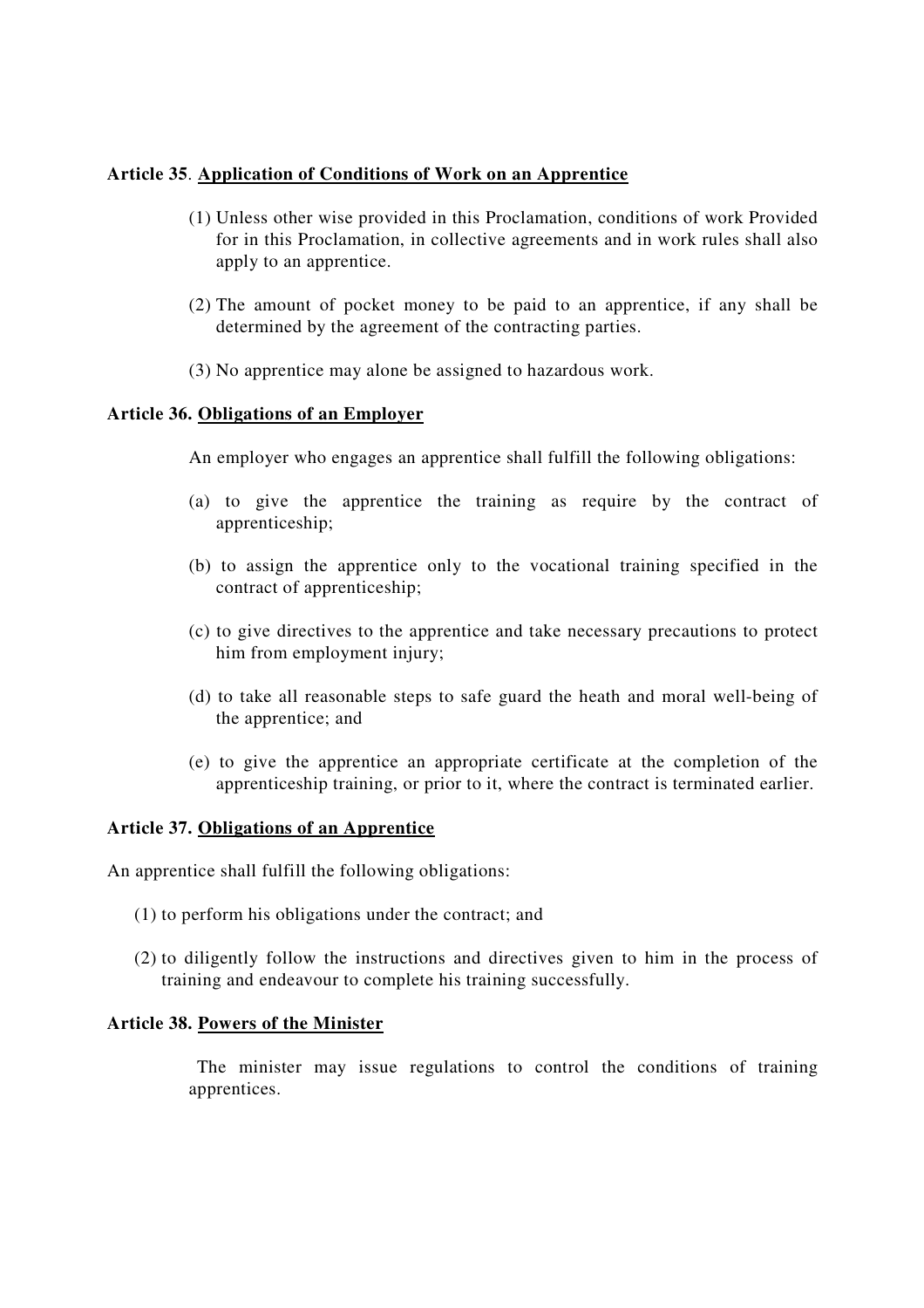### **Chapter 2. Domestic Employees**

#### **Article 39**. **Domestic Employee**

A domestic employee is a person primarily hired for the performance of household duties and chores, the maintenance of the home and the care and comfort of the members of the household and includes a domestic gardeners, guard or driver.

## **Article 40. Powers of the Minister**

The Minister may, by regulation, determine the provisions of this Proclamation, which shall apply to all or to a category of domestic employee and the manner of their application.

## **Title VI Minimum Labour conditions Chapter 1. Wages**

### **Article 41. General**

- (1) An employee shall pay equal starting wages for the same type of work.
- (2) Wages shall be determined by the contracting parties, but may not be less than the minimum wages fixed by collective agreement in an undertaking.

#### **Article 42. Forms of Payment of Wages**

Wages may be pain in any one of the following forms:

- (a) time rate, that is where the wages are paid on the basis of a unit time without particular regard to the result of the work done the period may be in hours, a day, a week, a fortnight or a month;
- (b) lump sum, that is, where wages are paid for a definite piece of work, irrespective of the time required to complete it;
- (c) piece-rate, that is where the quantity and quality of the work done are taken into account for the payment of wages;
- (d) combined piece and time rate, that is, where the quantity and quality of the work done within a given period are taken into account for the payment of wages;
- (e) job rate, that is, where the employee is paid for a specific amount of work within a specific period; and
- (f) commission, that is, where an employee receives an agreed percentage or amount for each operation performed. This type of wages shall be earned as soon as the operation is completed. If, however, the activities of work give rise to various commissions, agreement may be reached for schedules of payment.

#### **Article 43. Conditions of payment for Idle Time**

- (1) Unless otherwise provided for in this proclamation or other relevant law, wages shall be paid only for work done.
- (2) Notwithstanding sub-article (1) hereof, an employee shall be entitled to his wages if he was ready but unable to work due to lack of supply of tools or raw materials or other reasons not attributable to him.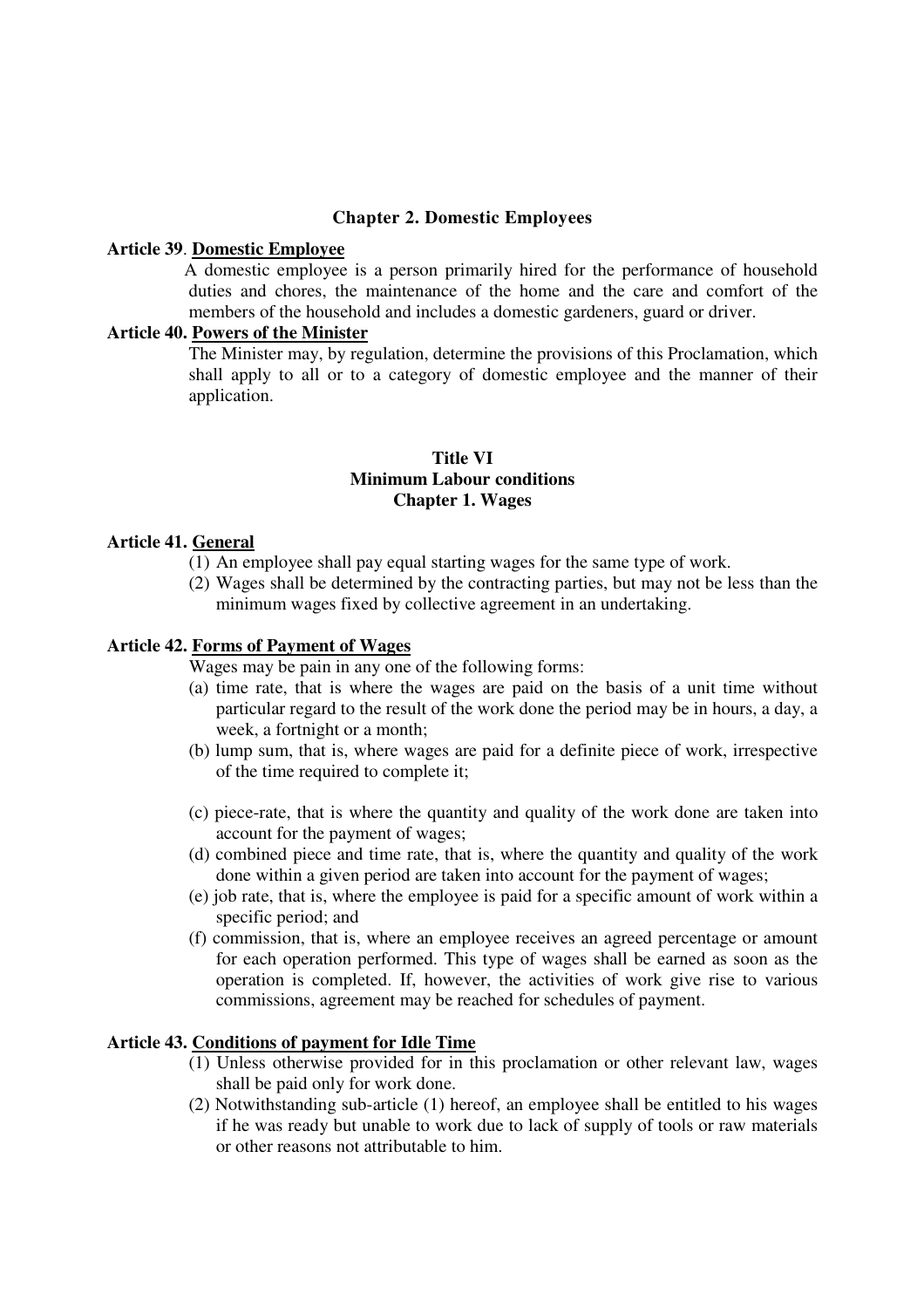# **Article 44. Payment of Wages**

- (1) Wages shall be paid to the employee or his legal representative on the day and at the place agreed by the parties, or on the habitual day and the habitual place pf payment.
- (2) Payment of wages shall be effected without interruption. Where payment is not effected on the due date, it shall be only delayed until the following working day.
- (3) If the Payment date falls on a Sunday or a public holiday, payment shall be effected on the preceding working day.

# **Article 45. Deduction from Wages**

- (1) The employer may not deduct from, attach or set-off the wages of an employee, except where it is provided otherwise by law or collective agreement or accordance with a court order or an express written agreement of the employee
- (2) In no case may the aggregate deduction or setoffs in any one-month exceed onefifth of the wages due to the employee in that month.

## **Article 46. Record of Payment**

- (1) The employer shall keep a register of payment specifying the gross and net pay, other additional remuneration, the amount and types of deductions, and other relevant particulars, and where there is no special arrangement, showing the signature of the employee.
- (2) The employer shall have the obligation to make the register accessible, and to explain the entries thereof to the employee at the latter's request.
- (3) The fact that an employee has without protest, received the net amount indicated on the register may not constitute may not constitute waiver of his right to any part of his remuneration which was due.

### **Article 47. Perdiem**

- (1) An employer who assigns an employee to travel and work temporarily outside his place of employment shall pay him agreed transport expenses and daily food and, lodging allowances.
- (2) Where an employee travels and works temporarily in areas designated as hardship areas marked for extra allowance by the government, he shall be entitled to the extra allowance. The perdiem may be increased b agreement of the parties.

### **Chapter 2. Working Hours, Leave and Public Holidays**

### **Article 48. Regular Hours of Work**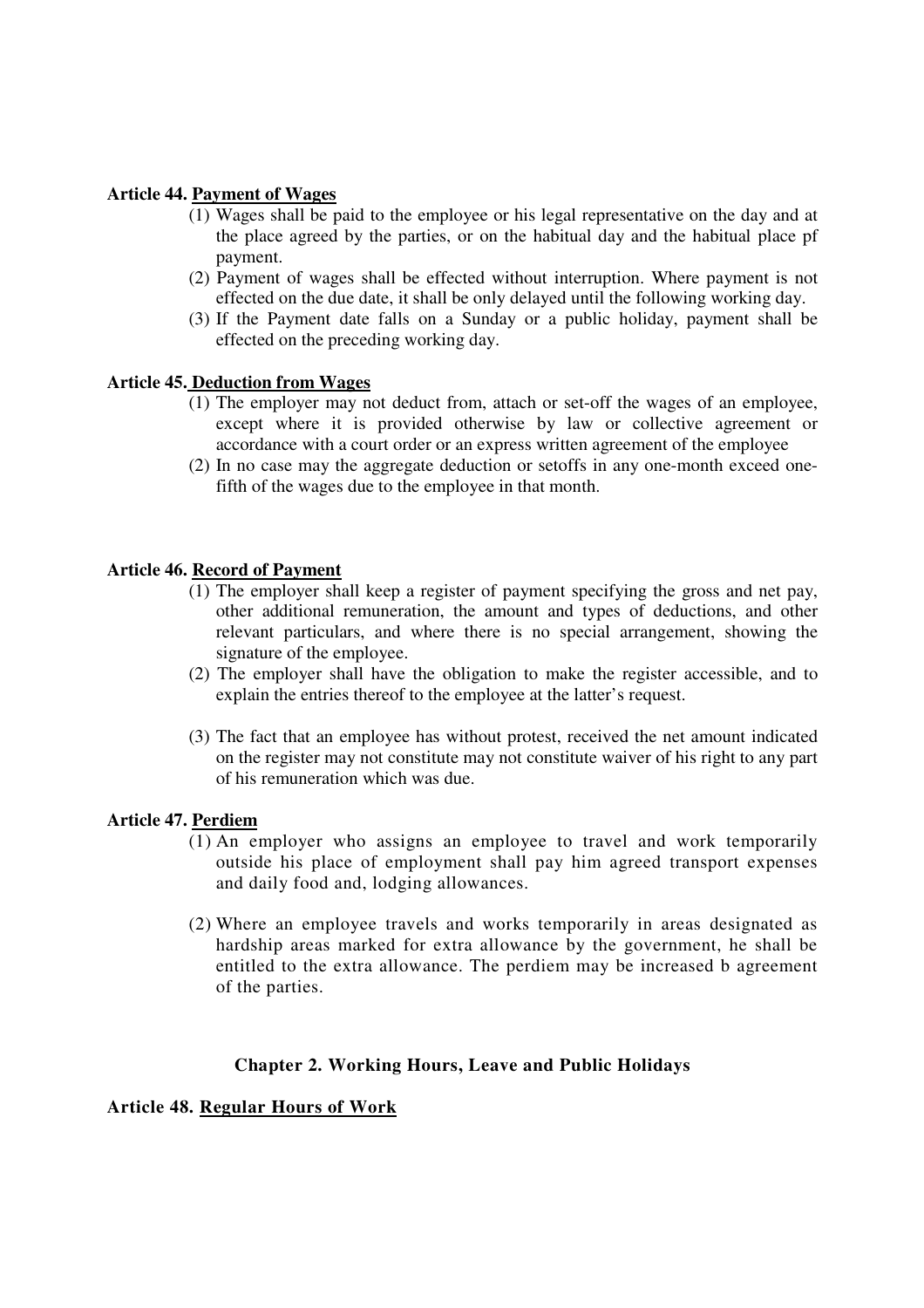- (1) Regular hours of work may not exceed eight hours a day and forty-eight hours a week.
- (2) The Minister may issue directives reducing regular hours of work for any economic sector, industries or occupations where there are special conditions of work.

Such reduction may not entail reduction of the wages of an employee.

# **Article 49. Arrangement of Weekly Hours of Work**

- (1) Hours of work shall spread equally over the working days of a week, provided that where the nature of the work so requires, the hours of'work in any one of the working days may be shortened and the difference distributed over the remaining days of the week, without extending the daily limits of eight hours by more than two hours.
- (2) No work run by shifts may exceed eight hours per shift.

## **Article 50. Distribution of Hours of Work in Weeks**

Where the circumstances in which the work has to be carried on are such that normal hours of work cannot be distributed evenly over a week, working hours calculated on the basis of average hours of work may be distributed over a period longer than one week, provided that the average number of hours worked over a four-week or shorter period may not exceed eight hours per day and forty eight hours per week.

# **Article 51. Break for Relaxation and Meals**

- (1) An employee shall have break for relaxation for a limited period between working hours, taking into consideration the nature and place *of* work. The break shall be part *of* the regular hours of work.
- (2) An employee shall have a meal break, taking into consideration the nature and place of work, but such break may not be part of the regular hours of work.

### **Article 52. Overtime work**

- (1) An employer may make an employee work over time, provided he may not make the latter work overtime for more than two hours without the latter's consent.
- (2) Notwithstanding the provisions of sub-article (I) hereof, an employee shall be compelled to work overtime in the following instances:
	- (a) during an accident, actual or threatened;
	- (b) where there is urgent work;
	- (c) where force majeure occurs; or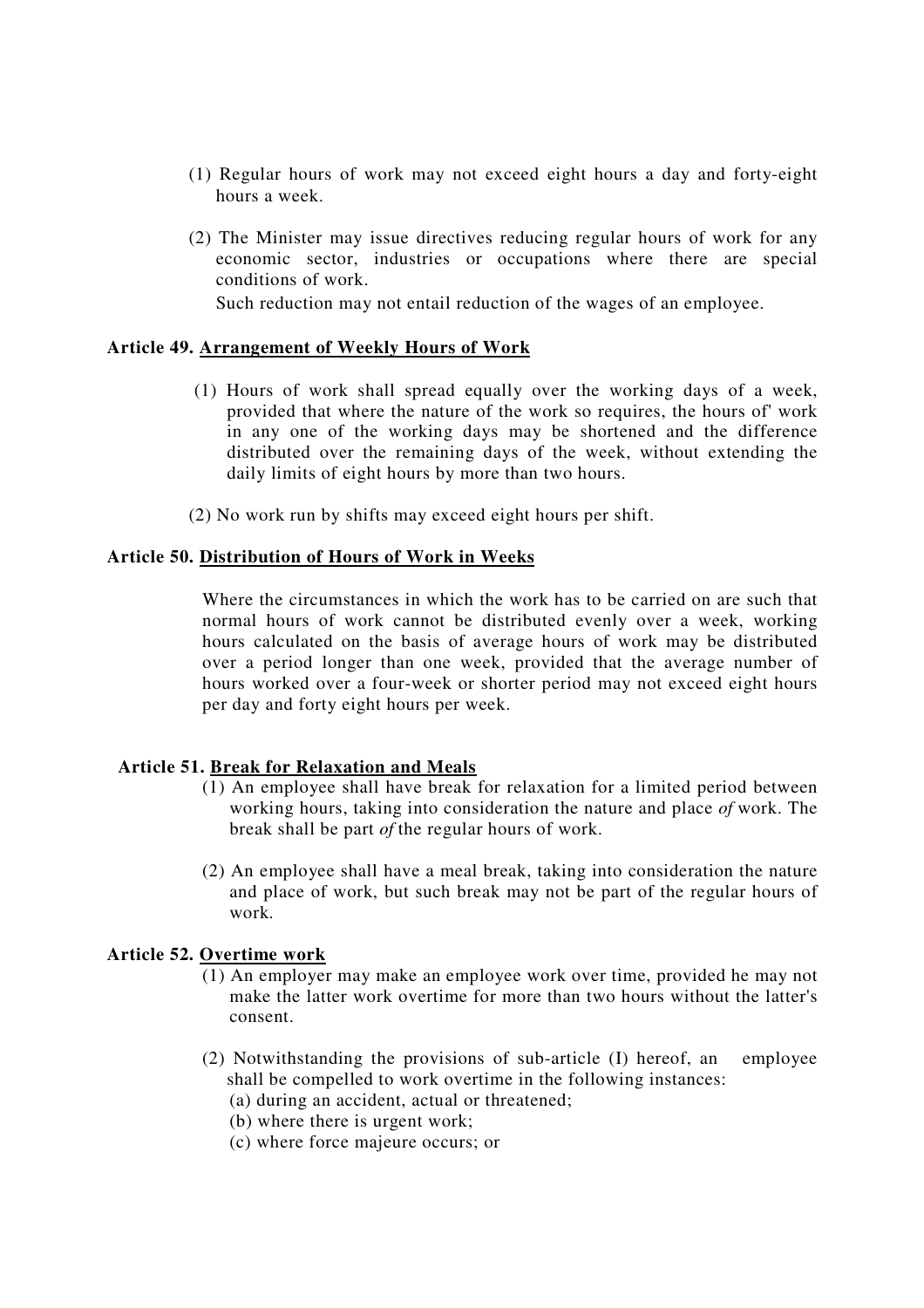(d) to substitute an absent employee assigned on work which runs continuously.

## **Article 53. Overtime Work Payment**

- (1) An employee who works overtime between six o'clock in the morning and ten o'clock in the evening shall be paid at the rate of one and a quarter  $(2/2)$  multiplied by the regular hourly rate. For overtime work from ten o'clock in the evening up to six in the morning, he shall be paid at the rate of one and one half (1.5) multiplied by the regular hourly rate.
- (2) An employee who works overtime on weekly rest clay shall be paid at the rate of two (2) multiplied by the regular hourly rate.
- (3) An employee who works overtime on public holidays shall be paid at the rate of two and one half (2 1/2) Multiplied by the regular hourly rate.
- (4) Payment for overtime work shall be effected together with the payment of wages.

# **Article 54. Weekly rest**

- (1) An employee shall, at the minimum, be entitled to a weekly rest of twenty-four consecutive hours in the course of each period of seven days.
- (2) The weekly rest period shall be Sunday, provided that undertakings that work on Sundays may replace it by another suitable day.
- (3) The Minister may issue regulations concerning the weekly rest of employees engaged in work of a special nature.

### **Article 55. Public Holidays**

- (1) All public holidays recognized by law shall be paid public holidays. Where more than one public holidays fall on the same day, payment shall be made for only one holiday.
- (2) An employee who works on a public holiday shall be paid for each hour of work at the rate of two and a half (2 1/2) multiplied by the regular hourly rate.
- (3) Where a public holiday falls on a rest day designated by this Proclamation or any other special law, the employee who works on such a day shall only be entitled payment for a public holiday.

### **Article 56. Annual Leave**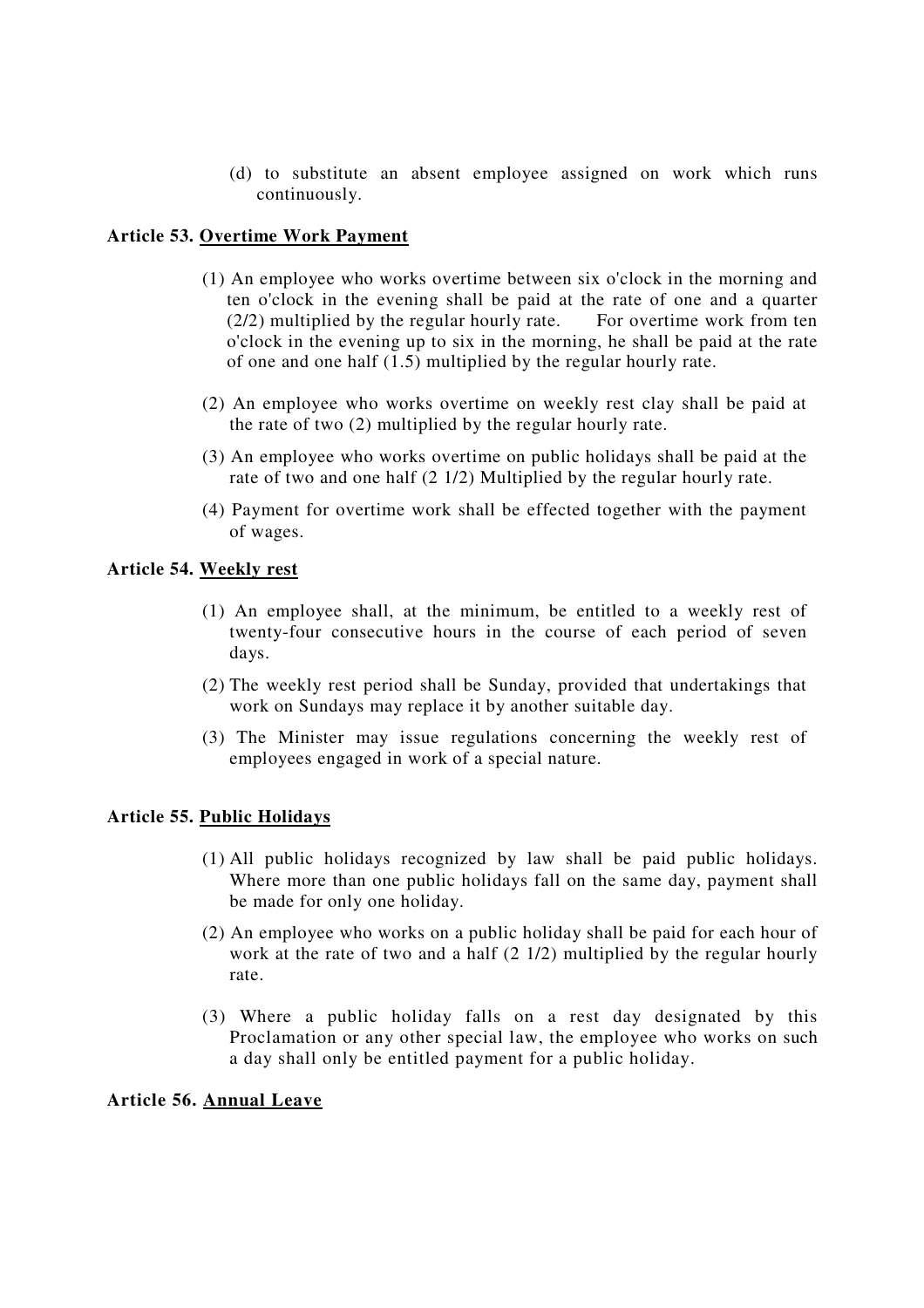- (1) An employee shall, at the time he takes leave, be paid wages due to him for the period of leave.
- (2) An employee shall be entitled to annual leave with pay amounting to:
	- (a) fourteen working days for the first year of se and
	- (b) fourteen working days plus one working each additional year of service.
- (3) Annual leave may not exceed thirty-five working
- (4) No postponement of annual leave shall be permitted. Annual leave May, however, be postponed to for unforeseen shortages or breakdowns.
- (5) An annual leave postponed under sub-article shall be taken after the cause of its postponement ceases to exist.
- (6) An employee may take his leave in parts if his agrees.
- (7) Where an employee falls sick during his annul the provisions of this Proclamation on sick apply.
- (8) Unless there is an agreement to the contrary for each annual leave, annual leave shall be taken at a time convenient to the employee.
- (9) An employee whose contract of employment has been terminated under this Proclamation shall be paid wages in lieu of annual leave not taken. Where the employee has completed his probation period but not a year of service, he shall be paid wages in lieu of leave not taken proportionate to the length of time lie has worked during the year.
- (10) Unless otherwise provided in this Proclamation and except with the consent of the employee, wages may not be paid in lieu of annual leave.

## **Article 57. Recall from Annual Leave**

- (1) An employee who is on leave may be recalled only when unforeseen circumstances require his return to work.
- (2) A recalled employee shall be entitled either to resume his leave or to a payment covering the remainder of his leave.
- (3) Where an employee is recalled, the employer shall cover those reasonable expenses incurred by the employee as a result of the recall, including transport expenses and daily food and lodging allowances for the duration of the trip.

The travel time associated with a recall shall be considered normal work time.

## **Article 58. Leave for family Events**

(1) An employee shall be entitled to leave with pay for working days where he marries or where his spouse, an ascendant, a descendant or another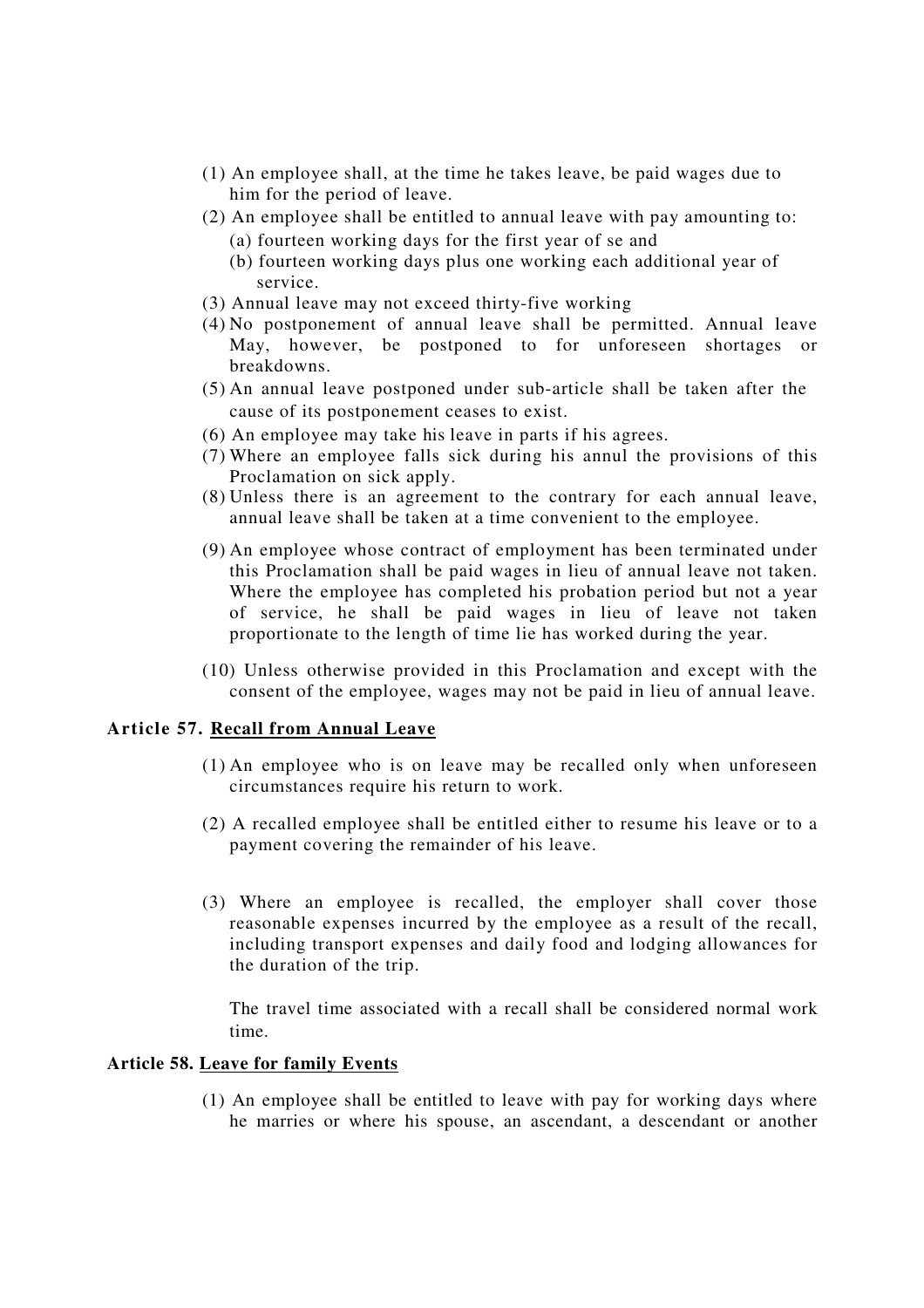relative, whether by affinity or consanguinity up to the second degree, dies.

(2) An employee shall be entitled to leave without pay for five consecutive days in cases where he encounters exceptional and serious occurrences.

## **Article 59. Association Leave**

Employee association leaders shall be entitled to leave with pay for the purposes of labour dispute, litigation, collective agreement negotiation, association meetings, seminars or training courses.

## **Article 60. Leave for Special Purpose**

- (1) An employee who appears at hearings before competent to hear labour disputes or to enforce labour laws shall be granted leave with pay only for the time utilized for the said purpose.
- (2) An employee who exercises his civil rights shall be granted leave with pay only for the time utilized for the said purpose.
- (3) The manner in which educational or training leave is to be granted and the form and extent of the financial assistance to be given may be determined in collective agreement or work rules.

### **Article 61. Obligation to Notify**

An employee wishing to take leave in accordance with the provisions of Articles 58- 60 of this Proclamation shall notify the employer in advance and present the necessary supportive evidence where the employer so requests.

### **Article 62. Sick Leave**

- (1) Where an employee, after having completed his probation, is rendered incapable to work owing to sickness resulting other than from an employment injury, lie shall be entitled to sick leave.
- (2) The leave referred to in sub-article (1) of this Article may not exceed six months counted consecutively or separately in any twelve-month period starting from the first day of the employee's sickness.
- (3) Where the employee absents himself from work on grounds of sickness, he shall, except where the employer is in a position to be aware of the sickness, notify the employer the day following his absence.
- (4) Unless otherwise provided in the collective agreement, the employee may exercise his right of sick leave provided he presents a valid medical certificate at the beginning of his sickness or subsequently thereafter.
- (5) The period of sick leave provided for in this Article shall be grated in the following manner:
	- (a) the first one month with 100% of his wages;
	- (b) the next two months with 50% of his wages;
	- (c) the next three months without pay.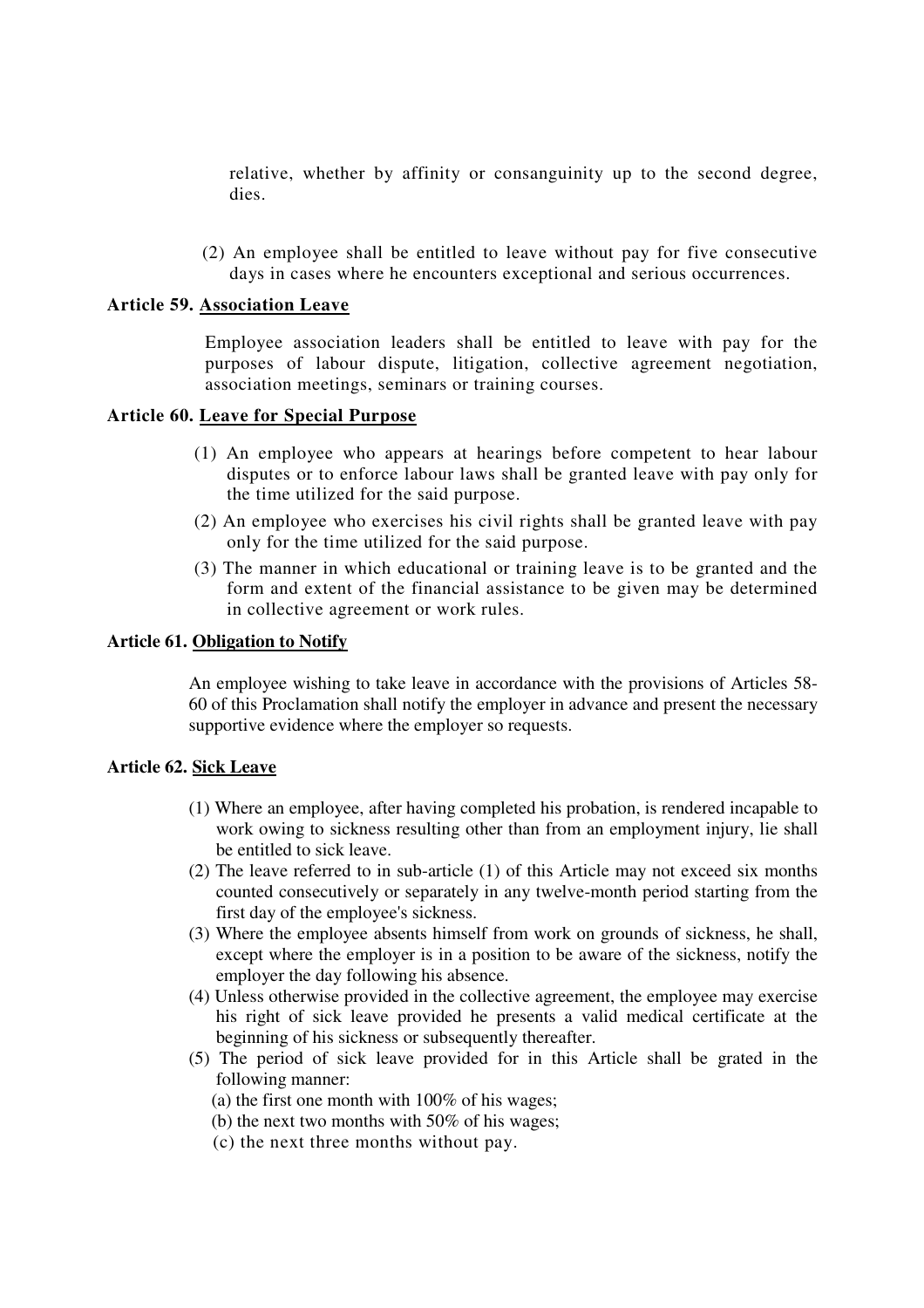(6) An employer shall bear no responsibility under this Chapter for the sickness of an employee, which lasts more than six months.

#### **Chapter 3. Working Conditions of the Disabled**

#### **Article 63. General**

- (1) The Ministry and the associations of employees employers shall bear responsibility to broaden the work and vocational training opportunities of the disabled and enable them to work according to their abilities.
- (2) The Minister may issue regulations to regulate the working conditions of the disabled, taking into consideration their different levels of ability and health.

# **Article 64. Equality of Opportunity or Treatment in Employment and Remuneration**

- (1) A disabled person may not be discriminated regards opportunity or treatment in employment wages solely due to his disability.
- (2) The Minister may, where a disabled person complains against discrimination pursuant to sub-Article (1) hereof, decide whether there is discrimination based solely on disability. The Minister may, where he decides that there is discrimination, order the employer concerned
- (3) The disabled person or employer who is dissatisfied with the decision of the Minister may appeal against the decision of the Minister to the High Court within fifteen days from the day lie receives a copy of the decision.

#### **Chapter 4. Working Conditions for Women and Young Employees**

## **Section 1. Equal Opportunity or Treatment of Women and Maternity Protection and Benefits**

## **Article 65. General**

- (1) Women may not be discriminated against as regards opportunity or treatment in employment and remuneration, on the basis of their sex.
- (2) The Minister may, where a woman complains against discrimination pursuant to sub-Article (1) hereof, decide whether there is discrimination on the basis of her sex. The Minister may, where he decides there is discrimination, order the employer concerned to rectify the situation.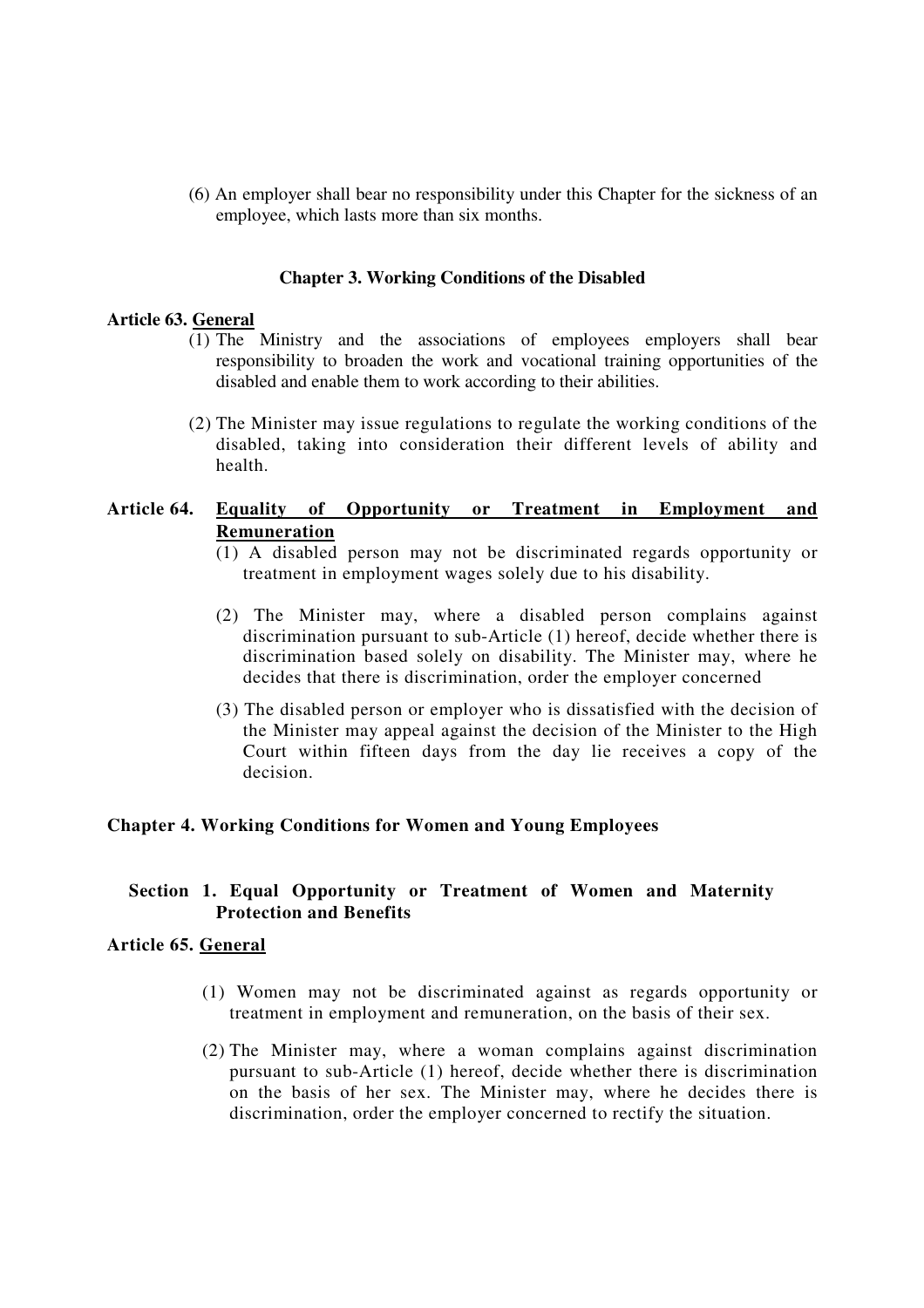(3) The woman or employer may appeal against the decision of the Minister to the High Court within fifteen days from the day they receive a copy of the decision.

## **Article 66. Pregnancy and Maternity leave**

- (1) A pregnant employee shall be granted leave with pay for medical examination connected with her pregnancy provided, however, that she is obliged to present a medical certificate of her examination to employer.
- (2) A pregnant employee shall be entitled to sixty consecutive days of paid maternity leave beginning from the next day of her delivery. She may, however choose to take her maternity leave in two parts, one preceding her presumed confinement and the other after her delivery.
- (3) An employee who falls sick following the end of maternity leave, shall be granted sick leave under Article 62 of this Proclamation

## **Article 67. Working Conditions for a Pregnant Employee**

- (1) A pregnant employee may not be assigned on n work between 10:00 P.M. and 6:00 A.M. and overtime work.
- (2)Where a pregnant employee's job is dangerous to pregnancy or health, she may, upon official medical certification, be transferred with the same wage another temporary job. She shall be entitled to be reinstated to her former job after the end of maternity leave.
- (3)An employer may neither terminate the contract, employment nor serve notice of termination employee on maternity leave or on sick leave that has arisen out of her pregnancy or confinement.

### **Section 2. Working condition of Young Employees**

### **Article 68. General**

(1) It is prohibited to employ a person under the age of fourteen years.

- (2) A young employee may not be assigned to work between 6:00 P.M. and 6:00 A.M.
- (3) A young employee may not be made to work for more than seven hours per day.

### **Article 69. Employment Prohibited to a Young Employee**

(1) The Minister may, by regulation, issue a list of activities prohibited to young employees, including apprentices, which shall, in particular, include: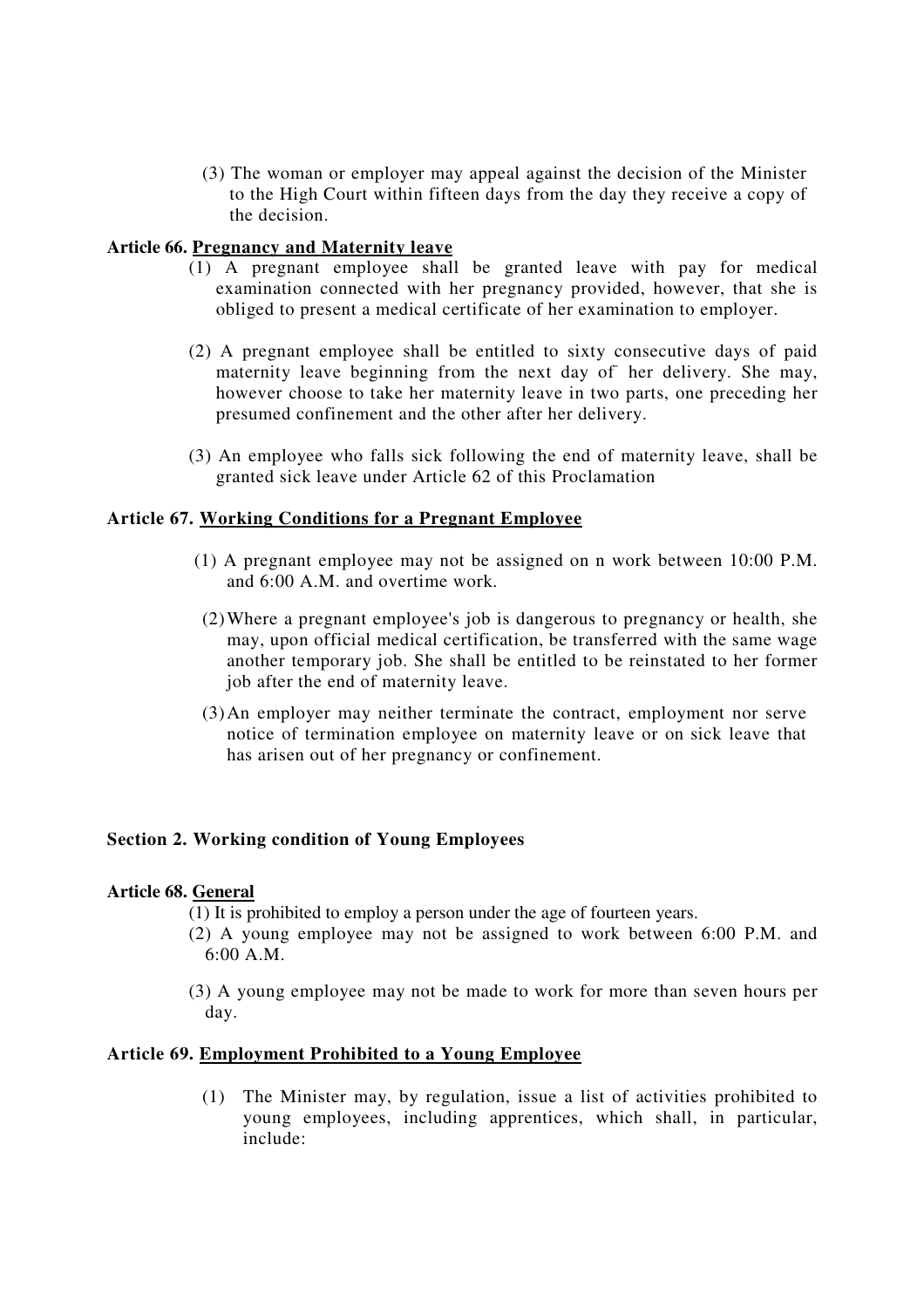- (a) Work in the transport of passengers and goods by road, railway, air and sea and in docksides and warehouses involving heavy weight lifting, pulling or pushing or any other related type of labour;
- (b) Work connected with toxic chemicals, dangerous machines, electric power generation plants, transformers or transmission lines;
- (c) underground work, such as mines, quarries similar works; an and
- (d) work in sewers and digging tunnels.
- (2) Sub-article (1) of this Article shall not apply to any type of training carried out and supervised by a competent authority.

#### **Chapter 5. Employment Injuries**

## **Section 1. Responsibility for Employment Injuries**

## **Article 70. General**

- (1) Air injury sustained by an employee during or the employer according to the provisions of this Chapter shall compensate for connection with his work as a consequence of employment accident or an occupational disease.
- (2) The employer shall be liable, regardless of fault, employment injuries sustained by an employee such liability shall be determined in accordance the provisions of this Chapter.
- (3) An employer using fixed machinery or engaged mining, quarrying, transporting heavy burdens extensive deforestation, construction or explosive work shall cover his employees with workers'compensation insurance. He shall be liable for an offense where he fails to do so.

#### **Article 71. Employment Accident**

An employment accident is any organic injury or functional disorder sustained by an employee as a result of any cause extraneous to the injured employee or any effort he makes during or in connection with the performance of his work and includes:

- (1) an injury sustained by an employee while carrying on employer's orders, even away from the work place or outside his regular hours of work;
- (2) an injury sustained by an employee, before or after his working hours, because of obligations related to his work, or during any interruptions of work while in the work place or the premises of the undertaking, or while he is proceeding to or from the place of work in a transport service vehicle provided by the employer;
- (3) an injury sustained by an employee as a result of an action of the employer or a third party during the performance of his work, provided that where the work merely gives the employer or third party an opportunity to cause the injury, it may not be deemed to have been incurred in the performance of work; and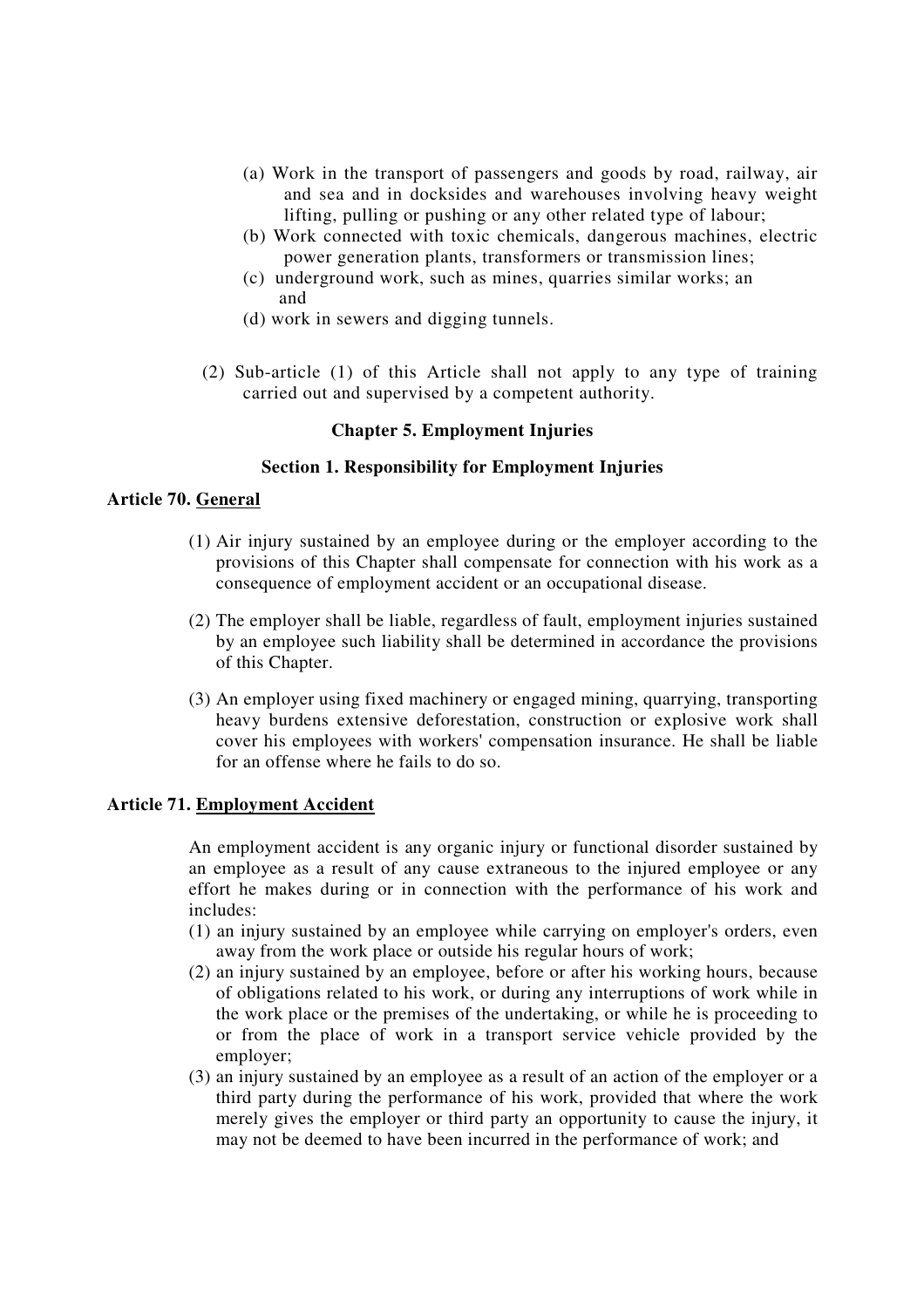(4) an injury sustained by an employee as a result of his violating work rules, the employer's orders or other similar directives to prevent an accident, to save life or to safeguard the employer's interest.

# **Article 72. Occupational Disease**

- (1) A pathological condition, whether caused by physical, chemical or biological agents, which arises as a consequence of the type of work performed by the employee or the surroundings in which he works shall be considered an occupational disease.
- (2) Occupational diseases shall not include endemic or epidemic diseases which are prevalent and contracted in the area where the work is done, except in the case of an employee exclusively engaged in combating such diseases by reason of his occupation.
- (3) The Minister shall, in consultation with the Ministry of Public Health, issue schedules that are subject to periodic revision listing diseases of occupational origin.
- (4) Notwithstanding the provisions of sub-article (3) of this Article, an employee shall be entitled to compensation if he establishes the occupational origin of a disease he contracts.

## **Article 73. Conditions where an Employer Bears no Responsibility**

- (1) An employer shall not be liable for any injury, which an employee intentionally causes to himself.
- (2) An injury resulting from the following acts shall, in particular, be deemed to be intentionally caused employee:
	- (a) without prejudice to the provisions of Article 71(4) of this Proclamation, non-obedience of express safety and health instructions or nonobservance of the provisions of accident prevention rules especially issued by a employer; or
	- (b) reporting to work in a state of intoxication caused either by taking medicine not prescribed by a physician not prescribed by a physician or alcoholic beverages or narcotic drugs.
- (4) With the exception of his obligations under Article 75 hereof, an employer is entitled to be reimbursed for all expenses he incurs from an employee who intentionally injures himself.

## **Article 75. Degree of Disablement and its Assessment**

(1) The degree of disablement shall be assessed Medical Board or any other certified physician based on the disablement chart annexed to this Proclamation table No. l. Where the disablement chart is not clear specific disablement the Medical Board shall bear the sole authority to assess it.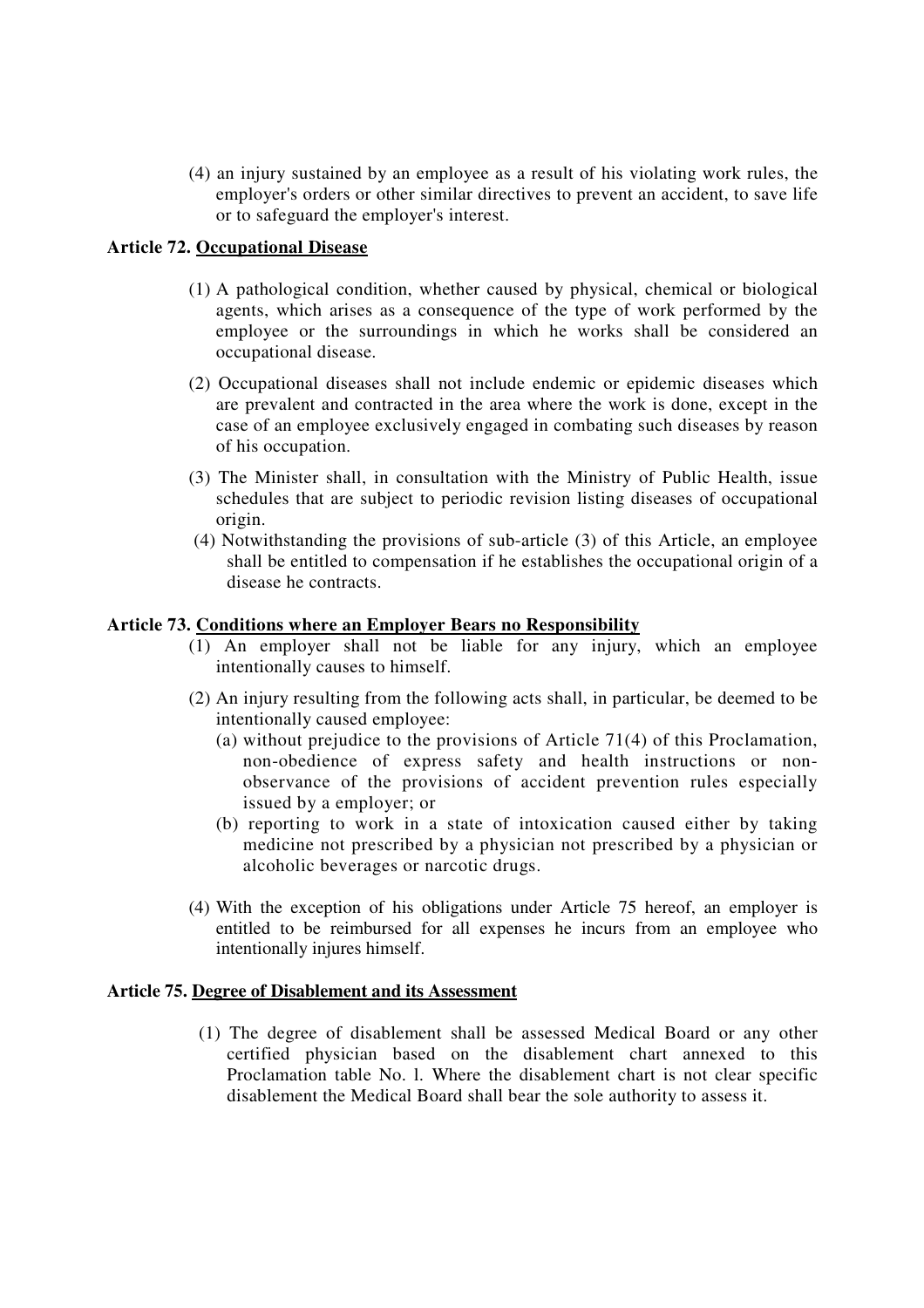- (2) Where a disabled employee or an employee who has already suffered an employment injury sustains a near employment injury, his disablement shall be assessed only taking into account his new employment injury.
- (3) Where an employee sustains more than one of the listed in the disabilities chart, he shall be compensated for the sum of all of the disabilities, provided the sum total may not exceed 100%.
- (4) Disablement that has been assessed may be revised on the initiation of the employee or employer, in accordance with sub-articles (1) and (2) hereof, where the employee's condition deteriorates or improves or has been wrongly diagnosed.

## **Section 2. Services and benefits in the Case of Employment Injury**

### **Sub-section 1. Medical Services**

## **Article 75. First Aid and Funeral Expenses**

An employer shall have the following obligations and at his own expense:

- (a) to provide an injured employee with prompt first aid;
- (b) to transport an injured employee by an adequate means of transportation to the nearest health center; and
- (c) unless otherwise provided in a collective agreement to pay a rational price for the coffin, the burial ground and the transportation of the remains of an employee who dies because of an employment injury.

### **Article 76. Medical Expenses**

Where an employee sustains employment injury, the employer shall cover the expenses of the medical services listed below:

(a) hospital and pharmaceutical care;

- (b) general and special medical and surgical care; and
- (c) any necessary prosthetic or orthopedic appliances.

### **Article 77. Duration of Medical Services**

Medical services for an employee who sustains employment injury shall cease in accordance with decision of the Medical Board.

# **Sub-section 2. Various Cash Benefits**

# **Article 78. Compensation for Employment Injuries**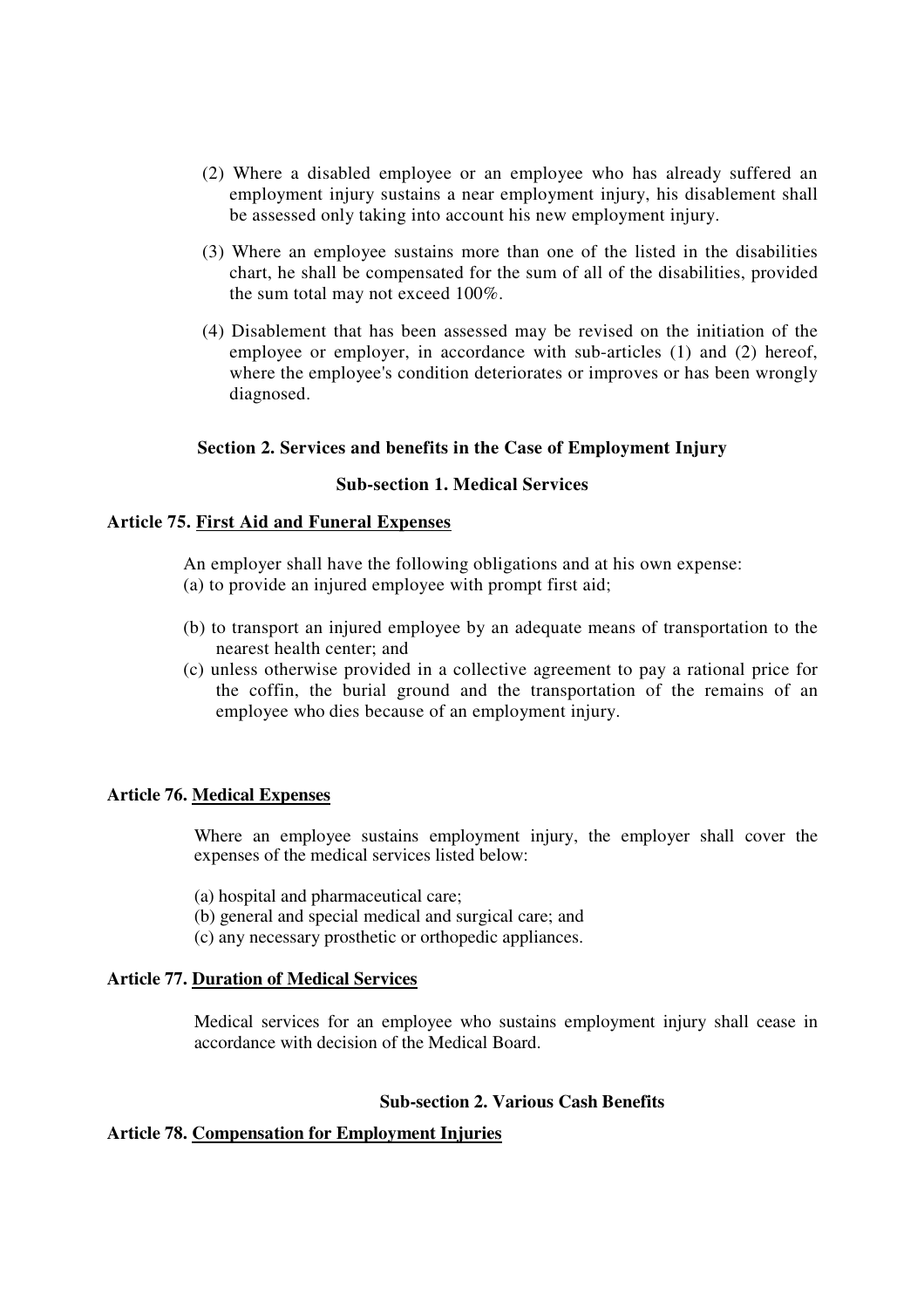- (1) An employee who has sustained employment shall be entitled to: (a) periodic payments while he is temporarily and (b) disability compensation where he sustained permanent disability.
- (2) The heirs of an employee who dies as a result of employment injury shall be entitled to compensation provided under Article 81(3) (c) hereof.

#### **Article 79. Periodic Payments**

- (1) The employer shall pay for one year the periodic payments provided for under Article 78(1) (a) hereof.
- (2) The periodic payments referred to in sub-article (1) hereof shall be monthly at the rate of not less than seventy five percent (75%) of the employee's wages of the last month, starting from the day of injury up to twelve months.
- (3) The periodic payments payable to the injured employee under sub-article (2) of this Article shall be increased by five percent (5%) for each year of service, provided, however, that the increase may not exceed the employee's monthly wages.
- (4) Periodic payments shall cease when one of the following occurs first:
	- (a) when an injured employee is medically certified to be no longer disabled; or
	- (b) when an employee receives disablement compensation; or
	- (c) twelve months from the date an employee stopped work.

### **Article 80. Conditions for the Suspension of Periodic Payments**

- (1) Periodic payments may be suspended where an injured employee who has claimed or is receiving payment commits any one of the following:
	- (a) refuses or neglects to submit himself to medical examination or in any way intentionally obstructs or unnecessarily delays such an examination;
	- (b) behaves in a manner calculated to delay his recovery; or
	- (c) violates directives issued by the competent authority which injured employees must observe.
- (2) The periodic payments shall recommence, as soon as circumstances, which cause the suspension, cease, provided, however, that there may be no entitlement to back-pay for the period during which the suspension was in force.

#### Article 81. Amount of Compensation for Disablement

(1) Disablement compensation payable to employees of undertakings which have introduced worker's compensation insurance pursuant to the provisions of Article 70(3) of this Proclamation shall, unless otherwise provided in a collective agreement, be equal to the workers' compensation insurance entered into on behalf of the employees by the employer, provided, however, that if amount covered by the insurance is less than the amount provided for under sub-article (3) of this Article, the difference shall be covered by the employer.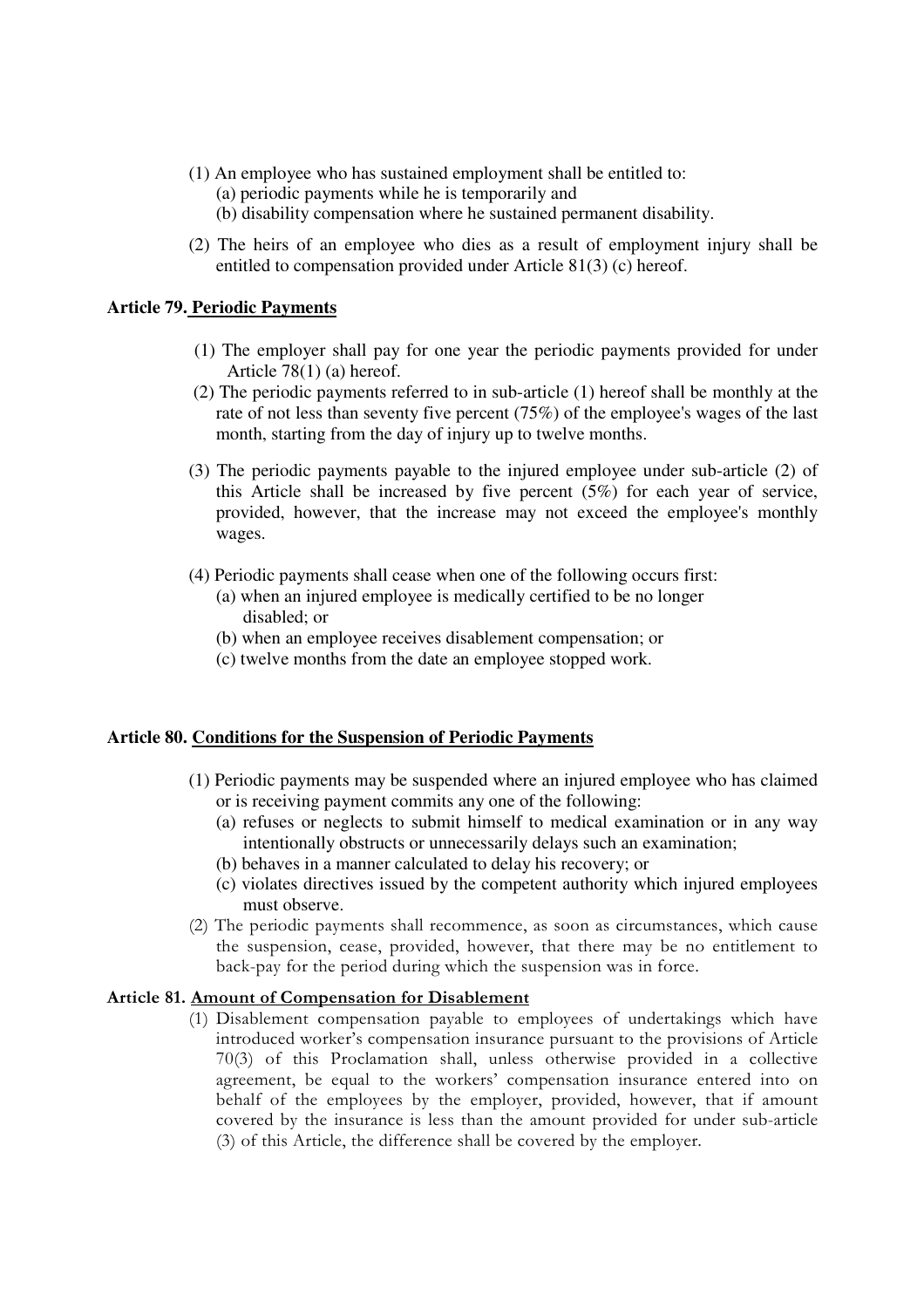- (2) Disablement compensation payable to an employee of an undertaking, which has not introduced workers' compensation insurance, shall be equal to the amount he is entitled to under sub-article (3) of this Article.
- (3) The amount payable by an employer for disablement compensation shall be as follows:
	- (a) where the injury sustained by an employee is permanent total disablement, a sum equal to six times his annual wages;
	- (b) where the injury sustained by an employee is permanent partial disablement, a sum equal to the percentile of disablement multiplied by six times his annual wages; and
	- (c) where the injury sustained causes the death of an employee, a sum equal to five time his annual wages which goes to his heirs-at-law, provided, however, that the payment may not be less than fifteen thousand Nacfa (15,000.00)
	- (4) Disablement or death compensation due to an apprentice shall be calculated on the basis of the wages he would have qualified for after his apprenticeship.

## **Article 82. Date of Occurrence of an Employment Injury**

- (1) The date considered the date of occurrence of an employment accident is the day an employee is injured by the accident he encounters.
- (2) The date considered the date of occurrence of an employment disease is the day the disease is clearly known, that is the first day an employee loses his ability to work, the day he ascertains by a medical doctor's examination that he has contracted a disease or the day he dies because of the disease.

### **Article 83. Benefits not Taxable**

The benefits paid under the provisions of this chapter shall be exempted from any kind of tax.

# **Title VII**

### **Social Security**

### **Article 84. Social Security**

The Minister has the power to issue regulations pertaining to social security.

### **Article 85. Power of the Minister**

The Minister shall, after conducting the necessary study, present to the National Assembly a draft law governing the establishment and/or management of provident fund for employees.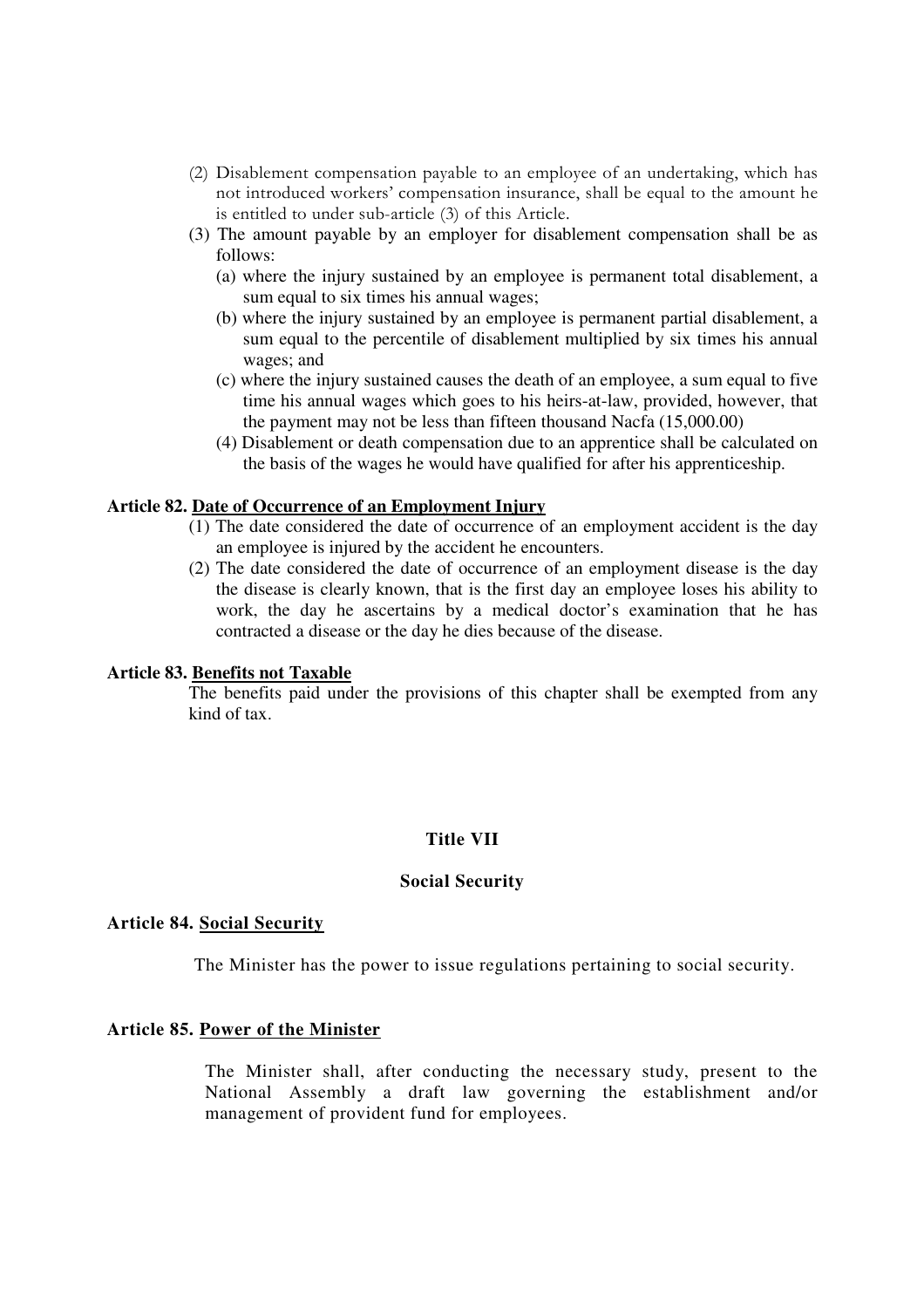## **Title VIII**

### **Formation of Associations and Collective Bargaining**

### **Article 86. General**

- (1) Employees and employers shall have the right to form their respective associations and participate in their activities as members.
- (2) Employees and employers associations, respectively, shall have the right to frame their constitution, elect their representatives, organize their administration and set their programmes.
- (3) No measures of refusal or cancellation of registration or dissolution of any employees'or employers'association may be taken except in accordance with the provision of Articles 94 to 97 of this Proclamation.

### **Article 88. Rights of Leaders of Employees' Associations**

- (1) The right to wage increment and promotion of a leader of an employees' association who absents himself from the work of the undertaking for the purpose of association duties may not be curtailed. The time spent on association duties shall be considered as part of his services for the undertaking.
- (2) Leaders of federation or confederation of employees shall be full-time paid employees of the federation or confederation. The federation or confederation shall also pay all services-related benefits that would be due to them during their tenure there.
- (3) A leader of a federation or confederation of employees whose services with the federation or confederation are terminated or completed shall be entitled to return to a job in the undertaking at least comparable to his former position. Where a leader of a federation of employees return to a job in the undertaking, he shall be entitled to the general wage increases which might have been given absence and pension rights, if any.
- (4) Where a leader of a federation or confederation of employees returns to a job in his former undertaking pursuant to sub-article (3) of this Article, his former undertaking shall familiarize him with new working conditions, procedures and technology, if any.
- (5) In cases where implementing the provisions sub-articles (3) and (4) of tills Article is impossible due to valid reasons, a leader who leaves his post of leadership from the federation or confederation of employees shall be adequately compensated by the federation or confederation, provided, however, that the undertaking he had been working liar before becoming a leader of a federation or confederation of employees shall pay him severance pay and other dues in respect of rights he had acquired while working for the undertaking.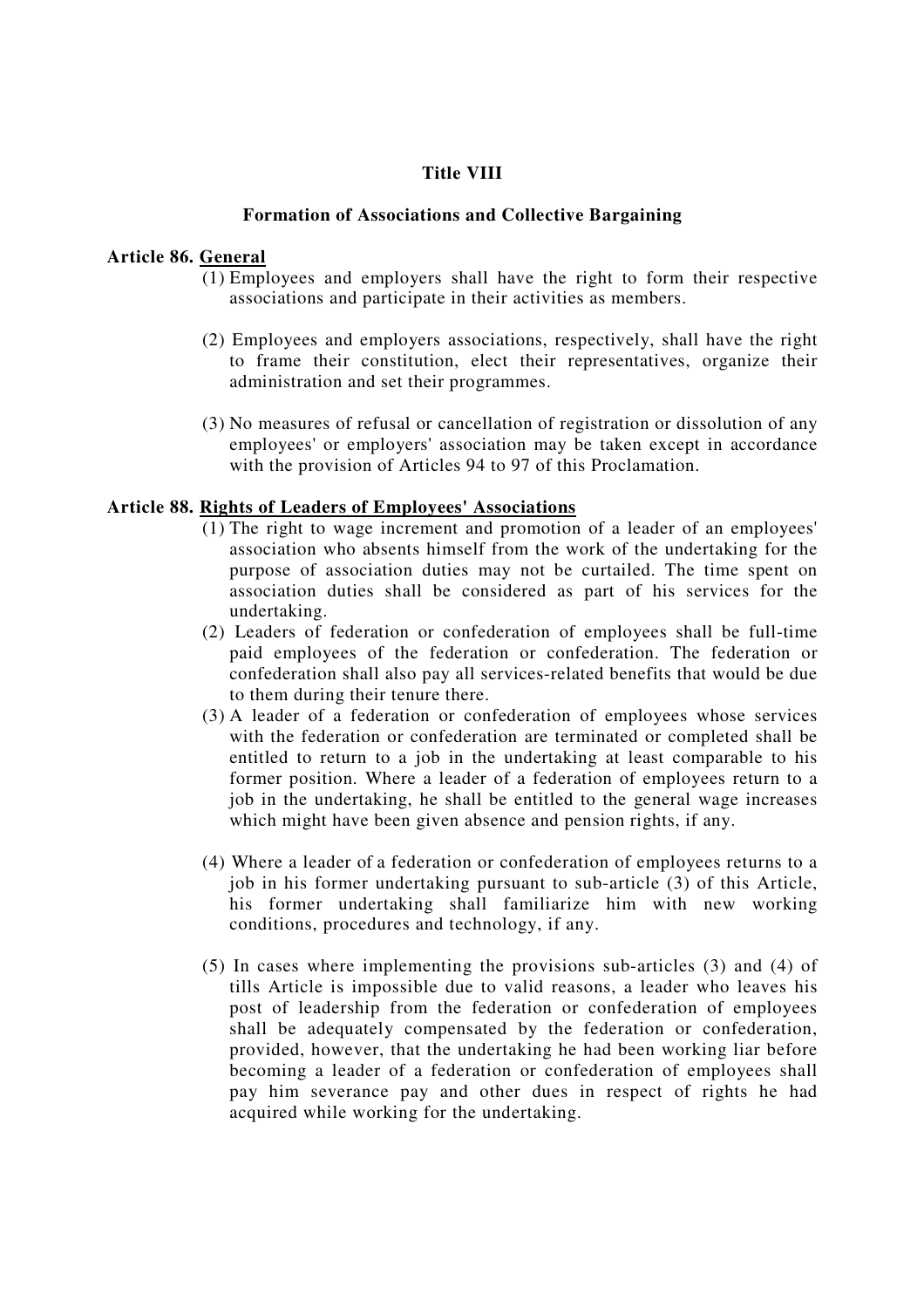$(6)$  The provisions of sub-articles  $(3)-(5)$  of this Article shall not apply to a leader who leaves his post due to corruption, theft, embezzlement or betrayal of the purpose of the organization or the commission of a crime.

### **Article 89. Formation of Associations**

- (1) Employees'associations may be established in an undertaking where tile number of employees is twenty or more, provided, however, the number of members of an association may not be less than fifteen.
- (2) Employees who work in different undertakings which have less than twenty employees each but are engaged in similar activities, may join and establish a general association, provided, however, the numbers of members of a general association may not be less than twenty.
- (3) Employees'associations may jointly form federations and federations may jointly form confederations.
- (4) Employers may jointly form an employers' association, employers' associations may jointly form all employers' federation and employers' federations may jointly form an employers'confederation.
- (5) No employees'or employers'association may form a confederation without forming a federation.
- (6) Any level of association of employees or employers may establish offices as required.

### **Article 90. Functions of Associations**

Associations shall formulate their functions which may include:

- (1) observing the conditions of work and fulfilling the obligations set forth in this Proclamation, respecting; the rights and interests of its members and representing members in collective negotiations and labour dispute before labour dispute settlement tribunals;
- (2) ensuring that laws regulations and directives are known to, observed and implemented by members;
- (3) initiating laws and regulations pertaining to employer and employees and participating actively during their preparation and amendments;
- (4) discharging other functions provided for in their constitutions;
- (5) striving to develop and implement effective tripartite relations among the government, employers and employees; and
- (6) fostering the establishment of a sound working relationship between the employer and employees to improve the production capacity of the undertaking.

# **Article 91. Functions of Federations and Confederations**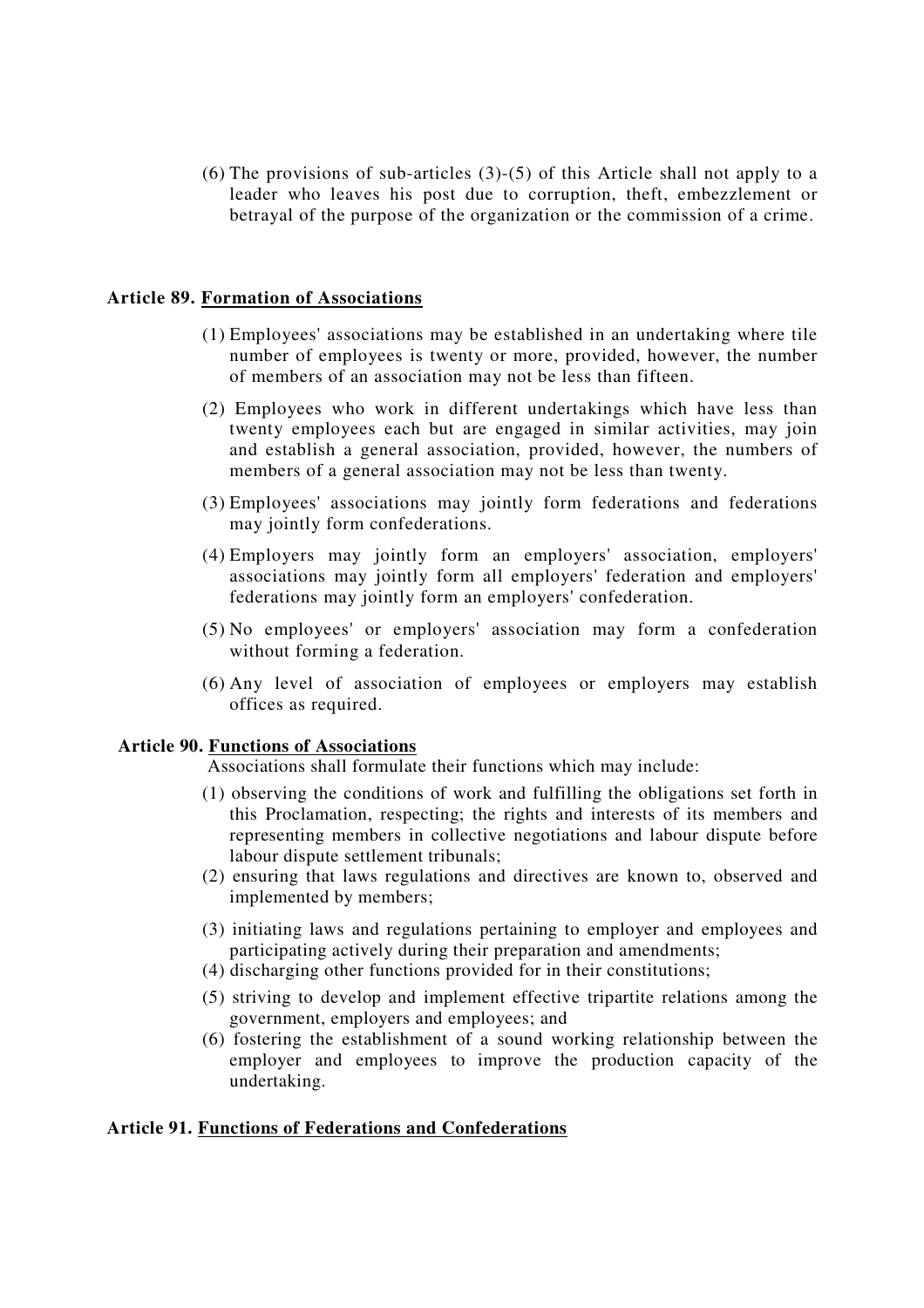In addition to those functions mentioned in Article 90 hereof, federations and confederations shall have the following functions:

- (1) to strengthen the unity and spirit of co-operation of their members, participate in the determination or improvement of the conditions of work at the trade or industry level and encourage members to strength their participation in the construction of the national economy;
- (2) to represent their associations in national and international conferences; and
- (3) to discharge other functions provided for in their constitutions.

## **Article 92. Constitution of Association**

Employees'and employers'associations shall frame their own constitutions. The constitutions may, inter alia, include the following:

- (1) the name of the association;
- (2) the address of the head office of the association;
- (3) the objectives of tile association;
- (4) the date of formation of the association;
- (5) the rights and duties of members;
- (6) the emblem of the association;
- (7) the qualification for leadership of the association;
- (8) the financial and property , administration of association;
- (9) the meetings and election procedures;
- (10) the contribution of its members:
- (11) disciplinary measures; and
- (12) the conditions for dissolving the association.

### **Article 93. Registration of Associations**

- (1) Every employee' and employer's association shall be registered by the Ministry in accordance with this Proclamation.
- (2) Every employee's and employers' association shall, upon its establishment, submit an application for registration to the Ministry attaching the following:
	- (a) the constitution of the association:
	- (b) a document containing the names, addresses and signatures of its leaders;

(c) in the case of a general association, a document containing the names of undertakings where members are working;

(d) where the association is a federation or a confederation, a document containing the names, addresses and signatures of the leaders and the names of the member employees' or employers' association; and

(e) a document containing the name and emblem of the association.

(3) The Ministry shall issue a certificate of registration within one month of receiving a duly completed application together with the documents mentioned in sub-article (2) hereof. Where the Ministry does not respond within this period, the association shall be deemed registered.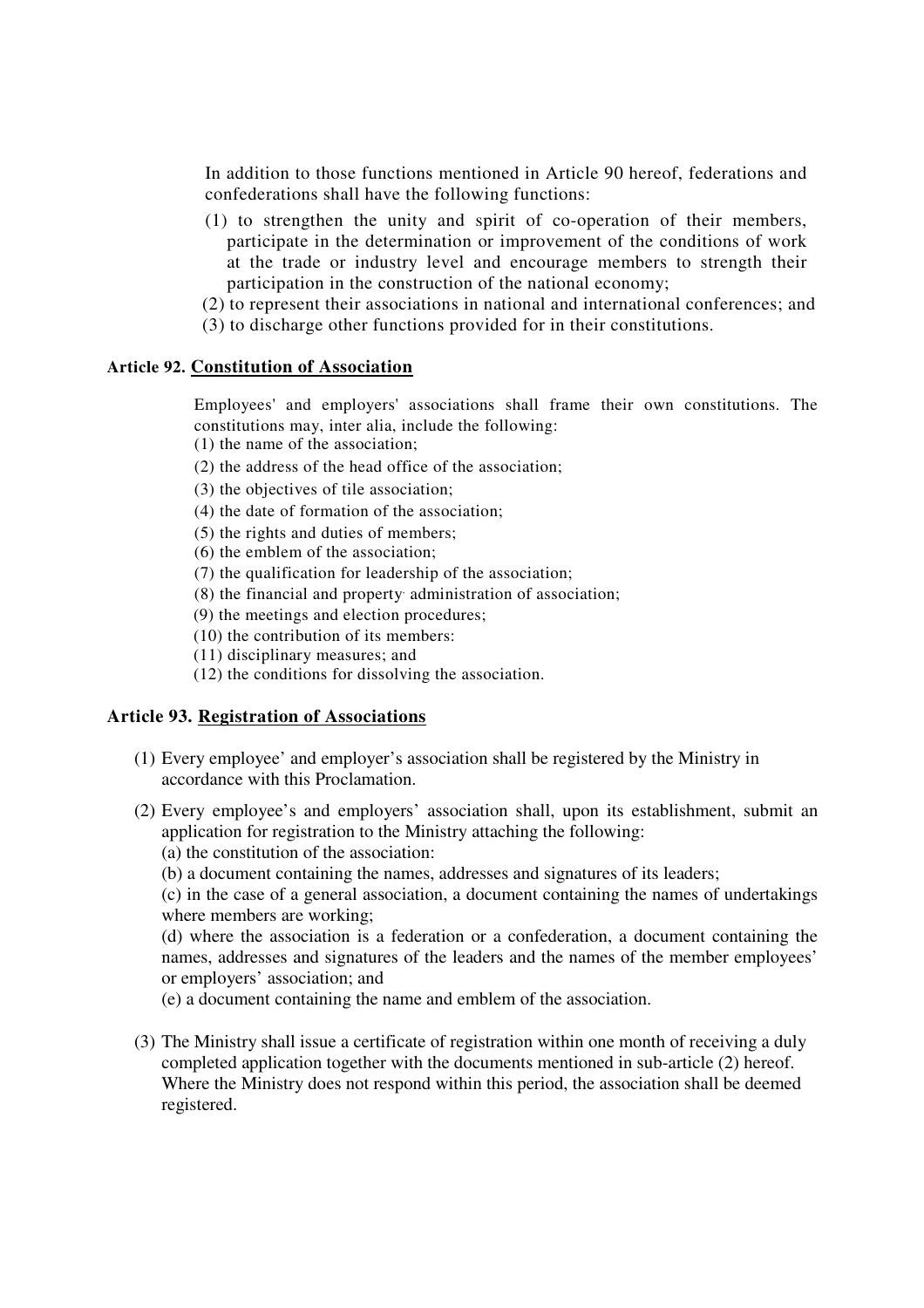- (4) Employees' and employers' associations registered by the ministry in accordance with this Proclamation shall have the capacity to undertake the following activities;
	- (a) to enter in to contracts;
	- (b) to sue and be sued;
	- (c) to own, use and dispose of movable and immovable property;
	- (d) to represent members at any level; and
	- (e) to perform any legal act necessary for the attainment of its purpose.
- (5) An association which elects a new leadership shall submit a document with the names, addresses and signatures of the new leaders to the Ministry.
- (6) An association which is not registered in accordance with the provisions of this Proclamation may not perform activities provided for in this Proclamation.

### **Article 94. Refusal to Register**

The Ministry may refuse registration of an association on any one of the following grounds: -

- (1) were the association fails to fulfill the requirements for registration laid down in this Proclamation;
- (2) where one of the objects of the constitution of the association is contrary to law; and
- (3) where the name of the associations is identical with or so closely similar to the name of another association established prior to it as to confuse its members and the general public.

### **Article 95. Cancellation of Registration**

- (1) The Ministry may cancel the certificate of registration of an association on any one of the following grounds:
	- (a) where the certificate of registration is obtained by deceit or given by mistake;
	- (b) where any one of the objectives of the constitution of the association is found to be contrary to this Proclamation and the association is not willing to remedy or correct it;
	- (c) where the association engages in activities prohibited under this Proclamation and is not willing to cease, remedy or eliminate such activities or acts; and
	- (d) where the number of members of the association decreases below the minimum required by this Proclamation and continues to be so for more than a year.
- (2) The Ministry may, upon request by an association, ensure that the association is dissolved in such manner as it deems appropriate.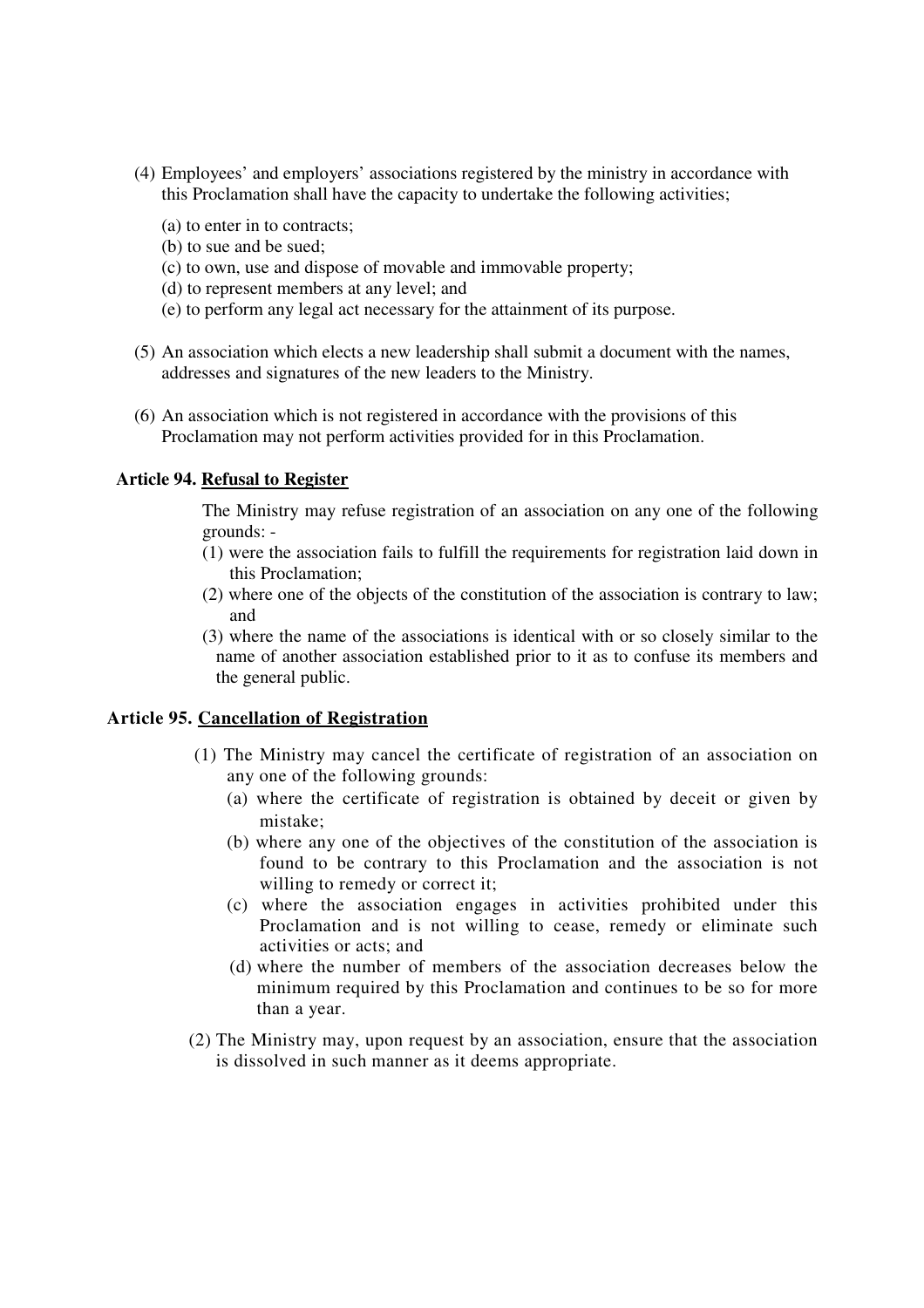## **Article 96. Notice for Cancellation of Registration**

- (1) The Ministry shall, before canceling the registration of an association, give to the concerned association one month's prior notice, specifying the reason for the cancellation and providing the opportunity to oppose it. The Ministrymay not specify any reason other than those enumerated in Article 95 hereof.
- (2) Where the one month period of notice provided for in sub-article (1) of this Article expires and the association does not oppose the notice or opposes it but is rejected by the Ministry, the Ministry may cancel the registration.

# **Article 97. Appeal**

- (1) Where the Ministry refuses registration or cancels a registered association, the association may appeal to the high Court within fifteen days from the date of the receipt of the decision in writing. During the hearing the Ministry shall be given the opportunity to appeal before the court and present its reasons for refusal or cancellation of registration.
- (2) Where the High Court rejects the refusal to register by the Ministry, the association shall forthwith be registered by an order of the court, and where it rejects the cancellation of a registration by the Ministry, the registration shall be confirmed.

# **Article 98. Consequence of Cancellation of Registration**

- (1) An association shall be deemed cancelled effective as of the date of the Ministry's refusal to register or cancellation of registration, if no timely appeal has been taken there from to the High Court, or effective as of the date that an appeal having been taken, is denied or dismissed by the court.
- (2) An association the registration of which has been canceled pursuant to subarticle (1) of this Article shall be dissolved on the basis of the procedures of its constitution.

# **Chapter 2. Collective Agreement**

# **Article 99. Collective Bargaining**

- (1) An employees'association shall have the right to bargain a collective agreement with one or more employers or their associations in matters provided for in Article 102 hereof.
- (2) An employer or employers' association shall have the right to bargain a collective agreement with an employees' association or representatives of employees.

### **Article 100. Representation**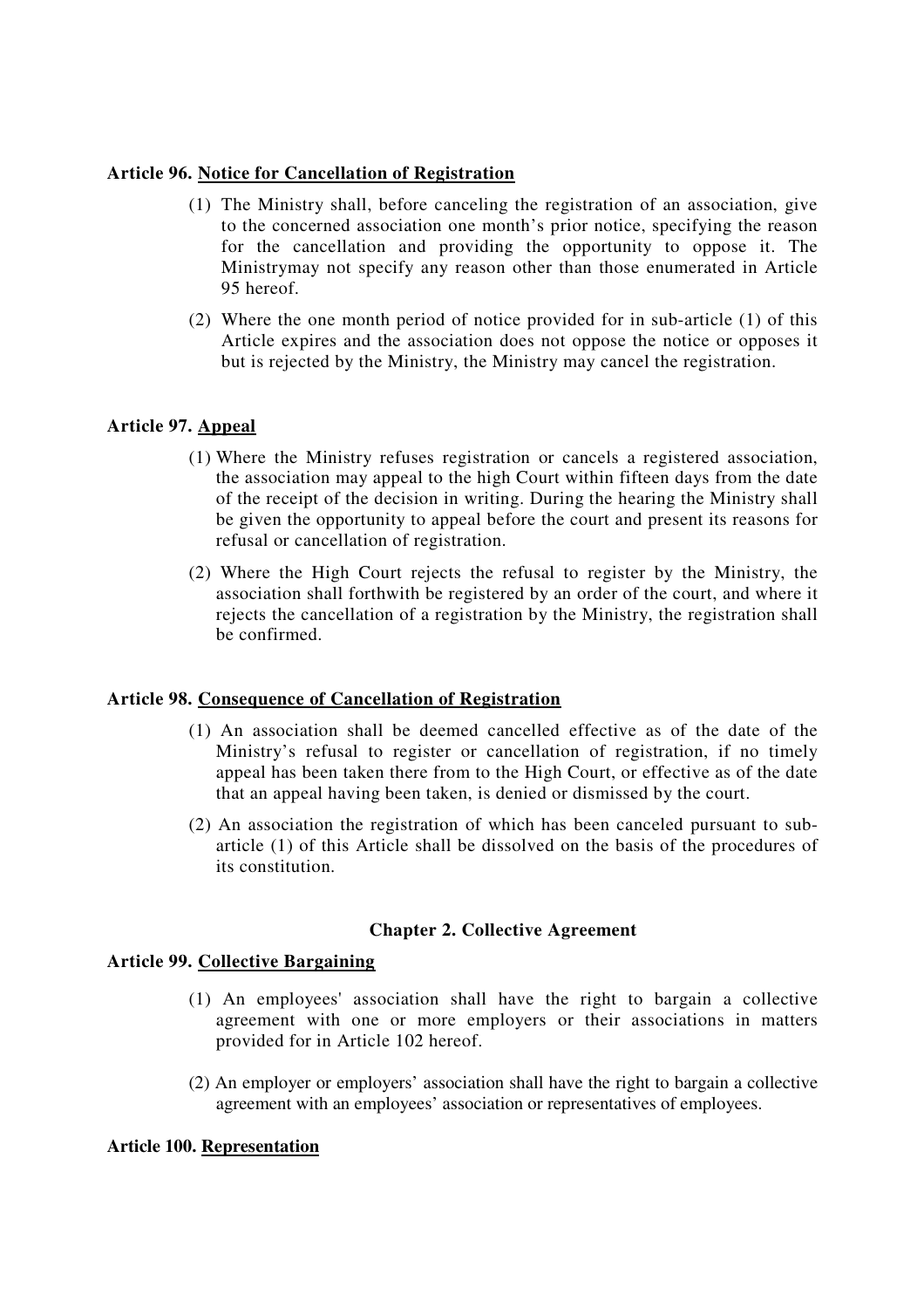- (1) The following shall have the right to represent employees during collective bargaining:
	- (a) where there is an association there is an association of employees, the leaders of the association who are empowered to represent the employees in collective bargaining ; or
	- (b) where there is a general association of employees the leaders of the association who are authorized in accordance with the constitution of the association; or
	- (c) where the undertaking has no association of employees, the employees delegated by the employees of the undertaking.
- (2) The persons who represent the employer shall be the concerned employer or employers, their representatives or those who are delegated by one or more employers' associations.

## **Article 101. Advisors**

A brgaining party to collective agreement may appear with an advisor to assist him.

## **Article 102. Contents of Collective agreement**

The following may, inter alia, be determined by collective agreements:

- (1) matters left by the provisions of this Proclamation or other laws to be regulated by collective agreements;
- (2) the conditions for the protection of occupational safety and health of employees;
- (3) employees' participation, particularly in matters regarding promotion, wages, transfer, reduction and discipline;
- (4) conditions of work and the procedure for making work rules and resolving grievances;
- (5) arrangement of working hours and break intervals during working hours;
- (6) the introduction of ways and means for the promotion of production;
- (7) improvement of the employees' educational standard and vocational skills; and
- (8) the use of arbitration where a dispute arises between the parties on the interpretation of the collective agreement.

### **Article 103. Procedure for Collective Bargaining**

(1) A party wishing to conclude a collective agreement shall request the other party in writing. It shall also prepare and submit a draft necessary for the negotiation.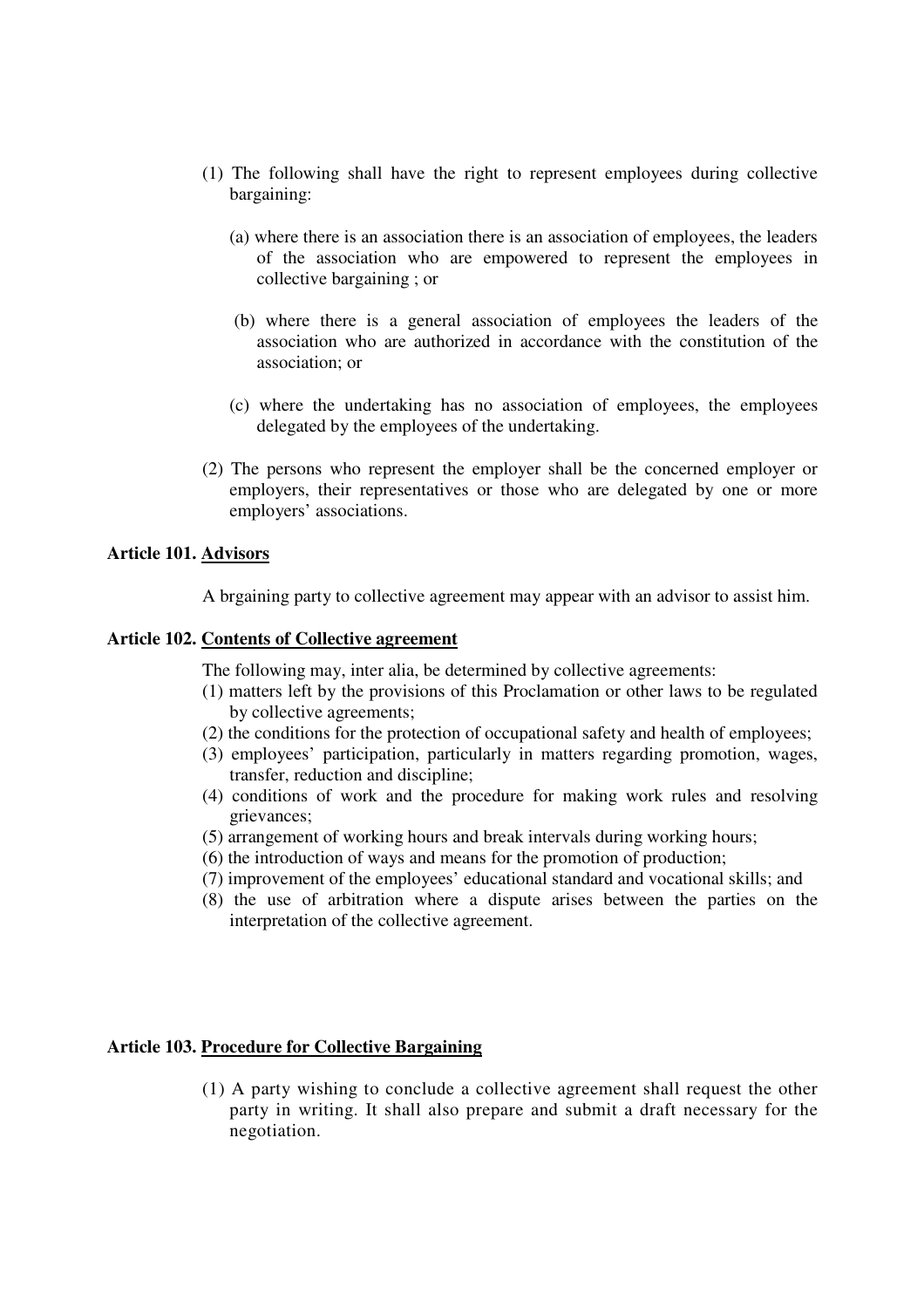- (2) The invited party shall, within fifteen days of receiving the invitation, appear for collective bargaining.
- (3) The parties shall, before commencing collective bargaining, draw up the rules of procedure.
- (4) Each party shall have the duty to bargain in good faith.
- (5) Issues on which the parties cannot reach agreement by negotiation shall be submitted to conciliation, arbitration or to the competent labour dispute settlement body.

### **Article 104. Form of Collective Agreement**

- (1) Every collective agreement shall be in writing and shall specify the parties.
- (2) Collective agreements shall, where there is format prepared by the Ministry, adopt the format of such model.
- (3) Every collective agreement shall specify the date and place of the signature.

## **Article 105. Registration of Collective Agreement**

- (1) The Ministry shall register any collective agreement.
- (2) After the signing of the collective agreement the parties shall submit two singed copies thereof to the Ministry for registration.
- (3) Where the collective agreement has a purpose or content contrary to law or does not fulfill the requirements of Article 104 hereof, the Ministry shall have the Authority to refuse its registration.
- (4) Parties to collective agreement have the right to jointly or severally appeal to the High Court where they are refused the registration of their collective agreement. The provisions of Article 97 hereof shall apply mutates to such an appeal.
- (5) The Ministry shall, after the registration of the collective agreement, verify the authenticity of the agreement, affix its seal on it and give copies to each of the parties to the collective agreement.
- (6) Where the Ministry fails, within one month from the date of receipt of the collective agreement, to notify parties to the collective agreement in writing whether it has registered it or not, the collective agreement shall be deemed registered.

## **Article 106. Accession**

A collective agreement which has already been signed and registered may be acceded to by others.

#### **Article 107. Duration of Collective Agreement**

The Duration of a collective agreement may not be for less than one year or more than three years.

#### **Article 108. Applicability of collective Agreement**

(1) A collective agreement shall be effective after its registration according to article 105 hereof.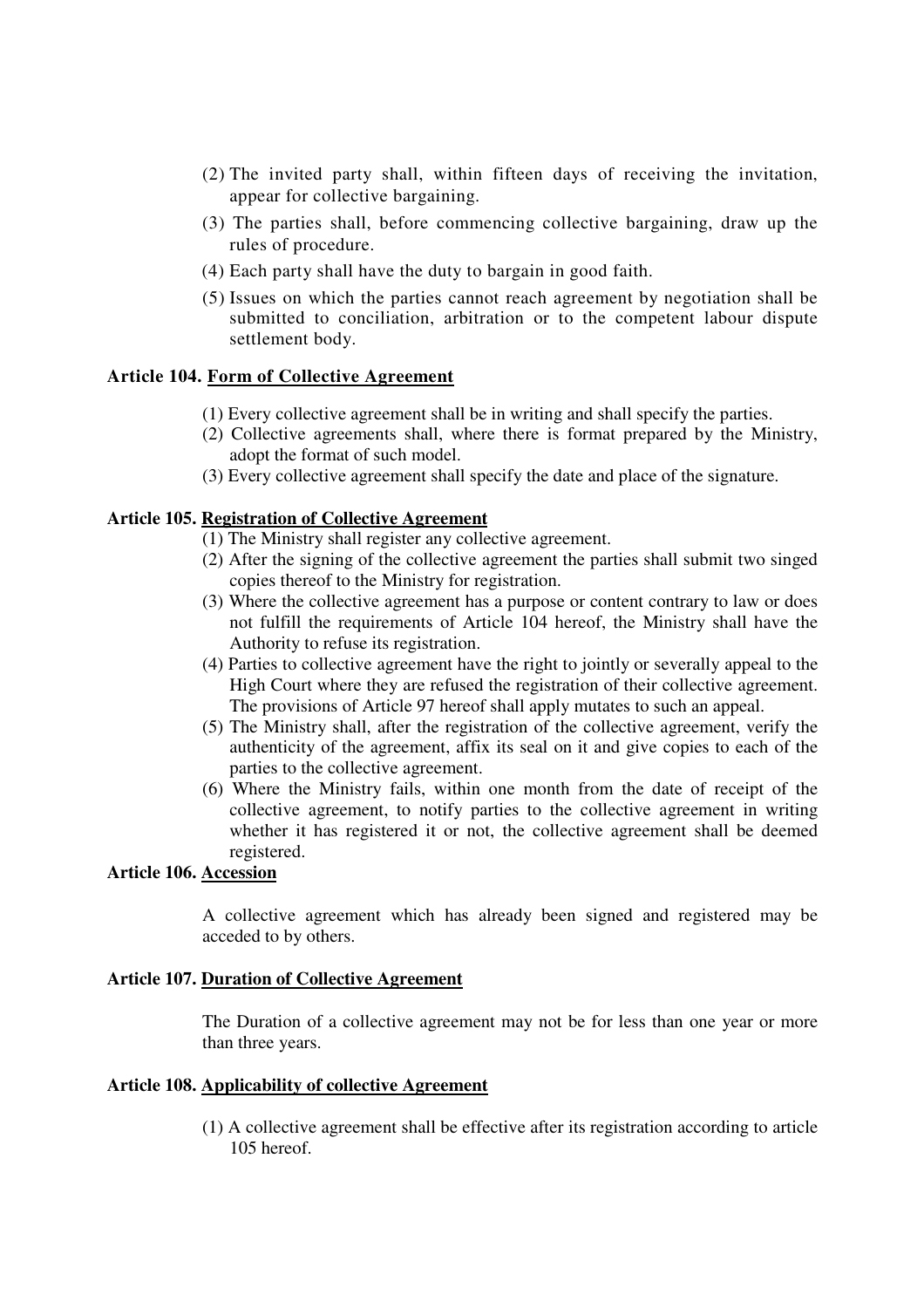- (2) A collective agreement shall apply to all parties covered by it and to those other employees of the undertaking who are not members of the association.
- (3) Unless otherwise replaced by another collective agreement, the conditions of work, benefits and rights stipulated in the collective agreement shall apply.
- (4) Where the collective agreement is more favourable to the employees than those provided for by law in similar matters, collective agreement shall prevail, provided, however, that where the law is more favourable than the collective agreement, the law shall be applicable.

## **Article 109. Challenge to the Collective Agreement**

- (1) No party may challenge the collective agreement or request for its amendment or termination before the expiry of its agreed duration, provided, however, that upon the occurrence of a major financial change in an undertaking, a challenge to the collective agreement or a request for its amendment or termination may be initiated by either party and submitted to the Minister.
- (2) Where the Minister is convinced that a major financial change has occurred in an undertaking, he may propose that the two parties bargain on a challenge or request submitted to him under sub-article (1) of this Article.
- (3) Where the Minister proposes that the two parties bargain under sub-article (2) of this Article and they accept the proposal, the collective agreement shall remain in force until the parties arrive at a settlement.
- (4) An amendment made under sub-article (1) and (2) of this Article shall not alter the duration of the collective agreement.
- (5) The parties to a collective agreement may, at any time, mutually agree to amend or modify it.
- (6) Any amendment or modification of a collective agreement effected under this Article shall be registered in accordance with Article 105 hereof.

### **Article 110. Labour Dispute Arising out of a Collective Agreement**

Labour disputes which arise from the interpretation of the provisions of a collective agreement shall be resolved in accordance with the provisions of this Proclamation, provided, however, that where a grievance procedure has been stipulated in the collective agreement, such grievances procedure may be applied.

# **Article 111. Renewal of Collective Agreement**

(1) Unless otherwise provided in the collective agreement, a party desiring to amend, modify or renew the collective agreement shall notify the other party in writing, three months prior to the expiry of the duration of the collective agreement.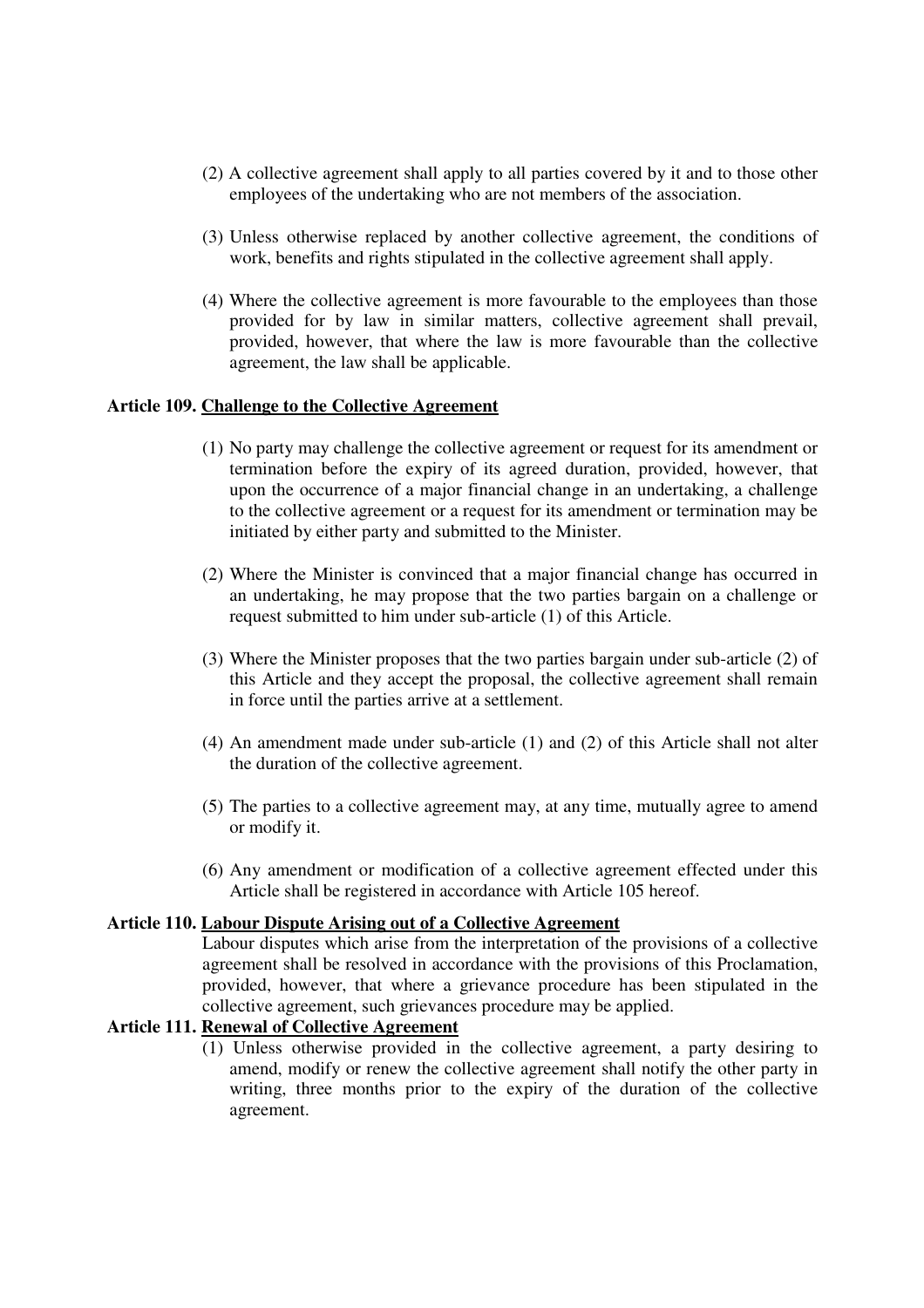(2) The party notified according to sub-article (1) of this Article shall appear for collective bargaining within fifteen days after receipt of the notice.

## **Article 112. Obligation of an Employer on the Bargaining and Implementation of a Collective Agreement**

Every undertaking or an employer shall have the following obligations on the bargaining and implementation of a collective agreement:

- (1) to appear for bargaining when so required;
- (2) to submit all essential evidence and documents required during bargaining ;
- (3) without prejudice to the provisions of Article 115 hereof, to refrain, during bargaining, from making any unilateral change on work rules, working conditions and any other conditions related to the employees' benefit and interest which may have a harmful effect on the employees;
- (4) in cooperation with the employees' association, to make every effort to help the employees understand the interpretation and application of the provisions of the collective agreement; and
- (5) unless the collective agreement provides for a lesser period, to meet with the employees' representatives every six months to evaluate the collective agreement.

# **Article 113. Obligations of an Association of Employees on the Bargaining and Implementation of Collective Agreement**

Every association of employees shall have following obligations on the bargaining and implementation of a collective agreement:

- (1) to appear for bargaining hen so required ;
- (2) to entertain the opinions of the member employees on a draft collective agreement before submitting it for bargaining;
- (3) to make effort to help the employees understand the interpretation and application of the provisions of the collective agreement in cooperation with the employer:
- (4) unless he collective agreement provides for a lesser period, to meet every six months with the employer or his representatives to evaluate the collective agreement; and
- (5) without prejudice to the provisions of Article 115 hereof, to refrain during the bargaining, from making changes which adversely affect the undertaking.

### **Article 114. Exceptions**

- (1) Where an association of employees which is party to a collective agreement is dissolved, the collective agreement is dissolved, the collective agreement shall continue to be valid between the employer and the employees.
- (2) In the case of amalgamation of two or more undertakings, unless otherwise decided by the concerned parties: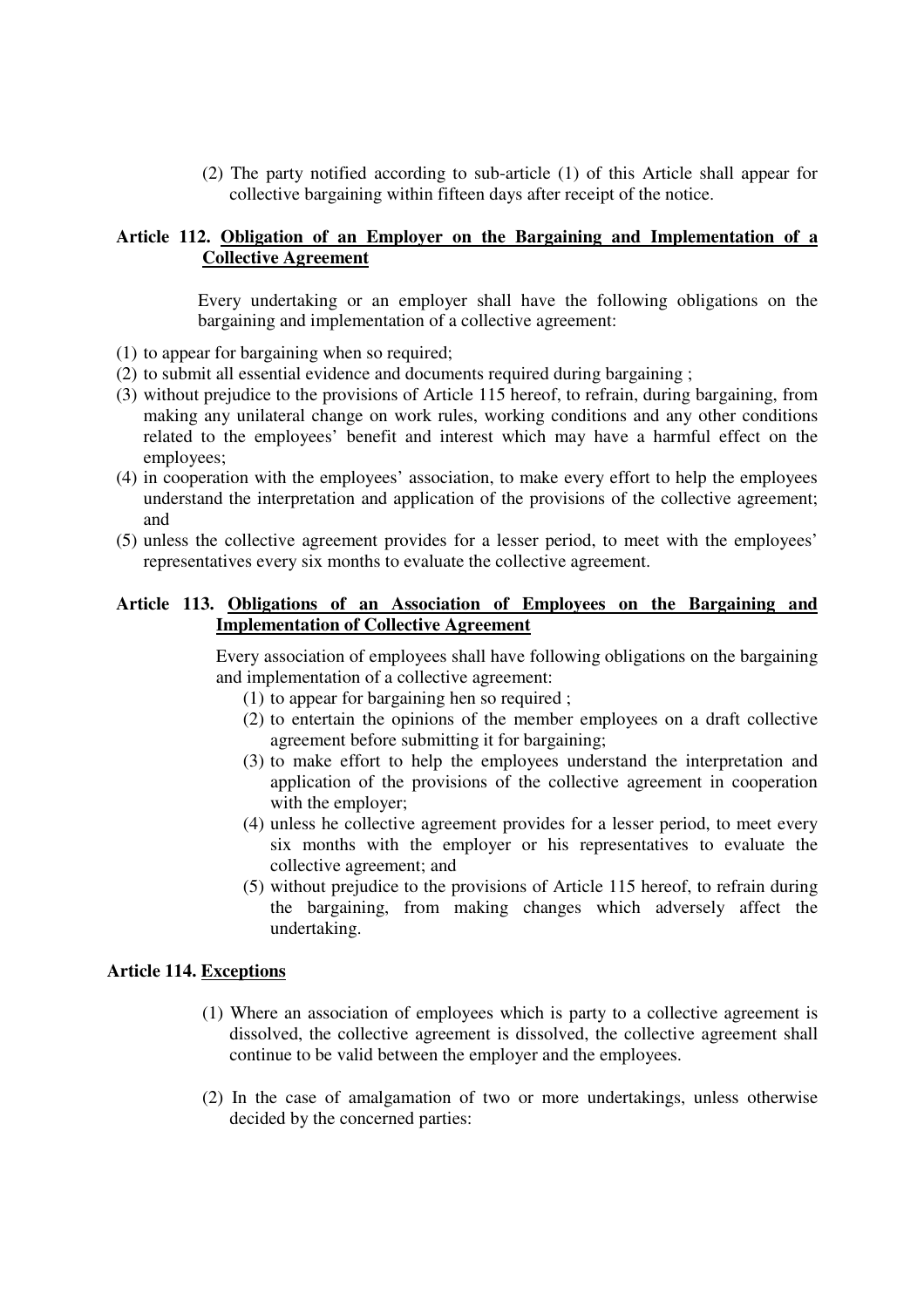- (a) the collective agreement of the undertaking with more employees shall be applicable where undertakings which have their own collective agreements are amalgamated; or
- (b) where only one of the undertakings had a collective agreement, that collective agreement shall be applicable to the undertaking which results from the amalgamation; or
- (c) where the number of employees of all the undertakings is equal and each undertaking had its own collective agreement, the one more favourable to the employees in general shall be applicable to the amalgamated undertaking.
- (3) Where an undertaking is divided, each one of its divided parts shall be governed by the collective agreement of the undertaking until each one of them concludes a new collective agreement.

# **Title IX**

# **Strike and Lockout and Unfair Labour Practices**

## **Chapter 1. Strike and Lockout**

### **Article 115. Strike and Lockout**

- (1) Employees shall have the right to strike based on a labour dispute initiated to safeguard their rights and benefits recognized by this Proclamation or a collective agreement, while an employer, on his part, shall have the right to prevent all or part of his employees from working by way of a lockout based on a labour dispute, provided, however, there shall be no strike or lockout for the employees or the employer, respectively, in the following conditions:
	- (a) in undertakings which provide essential services; or
	- (b) in instances where conciliation or arbitration is in process to resolve a labour dispute between an employer and employees; or
	- (c) within fifteen days after the failure of conciliation or an arbitration awarded being rendered; or
	- (d) in instances where a labour dispute between an employer and employees has been submitted to the Labour Relations Board or the High Court and thirty-one days have not lapsed without a decision being given thereon; or
	- (e) if the labour dispute has been decided upon by the Labour Relations Board or the High Court.
- (2) Without prejudice to the provisions of sub-article (1) (a) to (e) hereof, employees or an employer shall, respectively, notify five days in advance: (a) the Ministry;
	- (b) the other concerned party; and
	- (c) the concerned Authority;

that they will strike or lockout.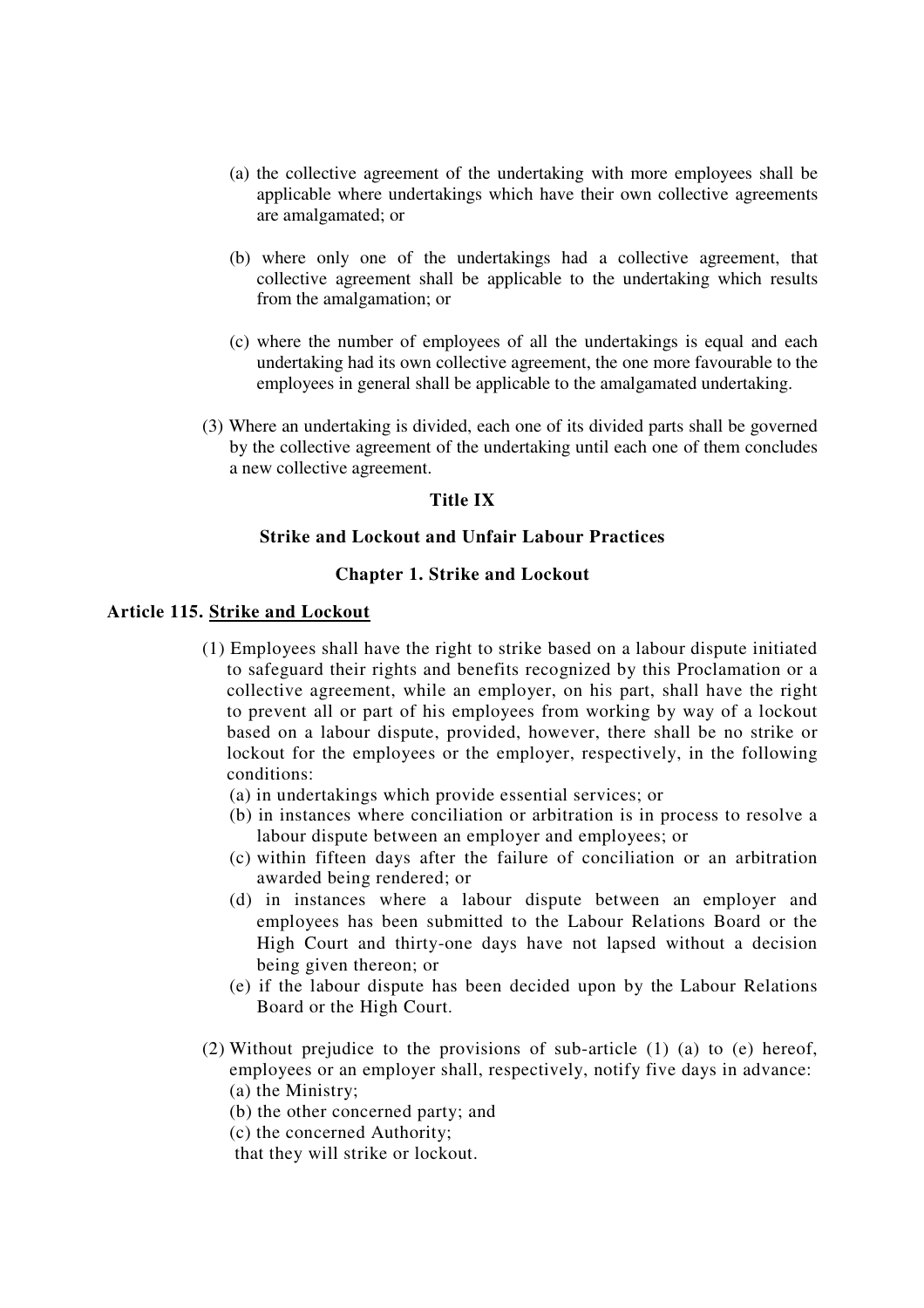# **Article 116. The Legality of a Strike**

Without prejudice to the provisions of Article 118 hereof, the following conditions must be fulfilled to hold a strike:

- (1) the strike must be called and supported by an association; or
- (2) in an undertaking where there is no association, more than half of the employees must be in agreement to hold strike; or
- (3) in an undertaking where there is an association but the majority of the employees are not members of the association, the agreement of more than half of the employees of the undertaking to hold the strike.

## **Article 117. Labour Dispute Resolution in Undertakings which Supply Essential Services**

- (1) Labour dispute that lead to a lockout or strike in undertakings which supply essential services shall be resolved by a committee which shall be established by the Minister.
- (2) The committee to be established by the Minister under sub-article (1) hereof shall be composed of members from the government, associations of employees and associations of employees and associations of employers.
- (3) Any part dissatisfied with the decision of the committee established under sub-article (1) and (2) hereof may appeal to the Labour Relations Board within fifteen days from the date of the decision of the committee.

### **Chapter 2. Unfair Labour Practices**

### **Article 118. Unfair Labour Practice on the Part of an Employer or Undertaking**

It shall be unfair labour practice for an employer or undertaking to commit any one of the following acts:

- (1) to change existing conditions of work to the detriment of the other party while labour dispute or collective agreement bargaining is in process in accordance with this Proclamation;
- (2) to apply pressure with the intent of coercing or urging the representatives of employees in a collective agreement bargaining to accept the proposal of the employer or undertaking;
- (3) to discriminate between employees as to conditions of work on the grounds of membership or involvement in an association of employees;
- (4) to induce employees by promise of benefit to refrain from being or ceasing to be members of an association of employees;
- (5) to interfere with the affairs of an employees' association;
- (6) to show lack of good faith in collective bargaining;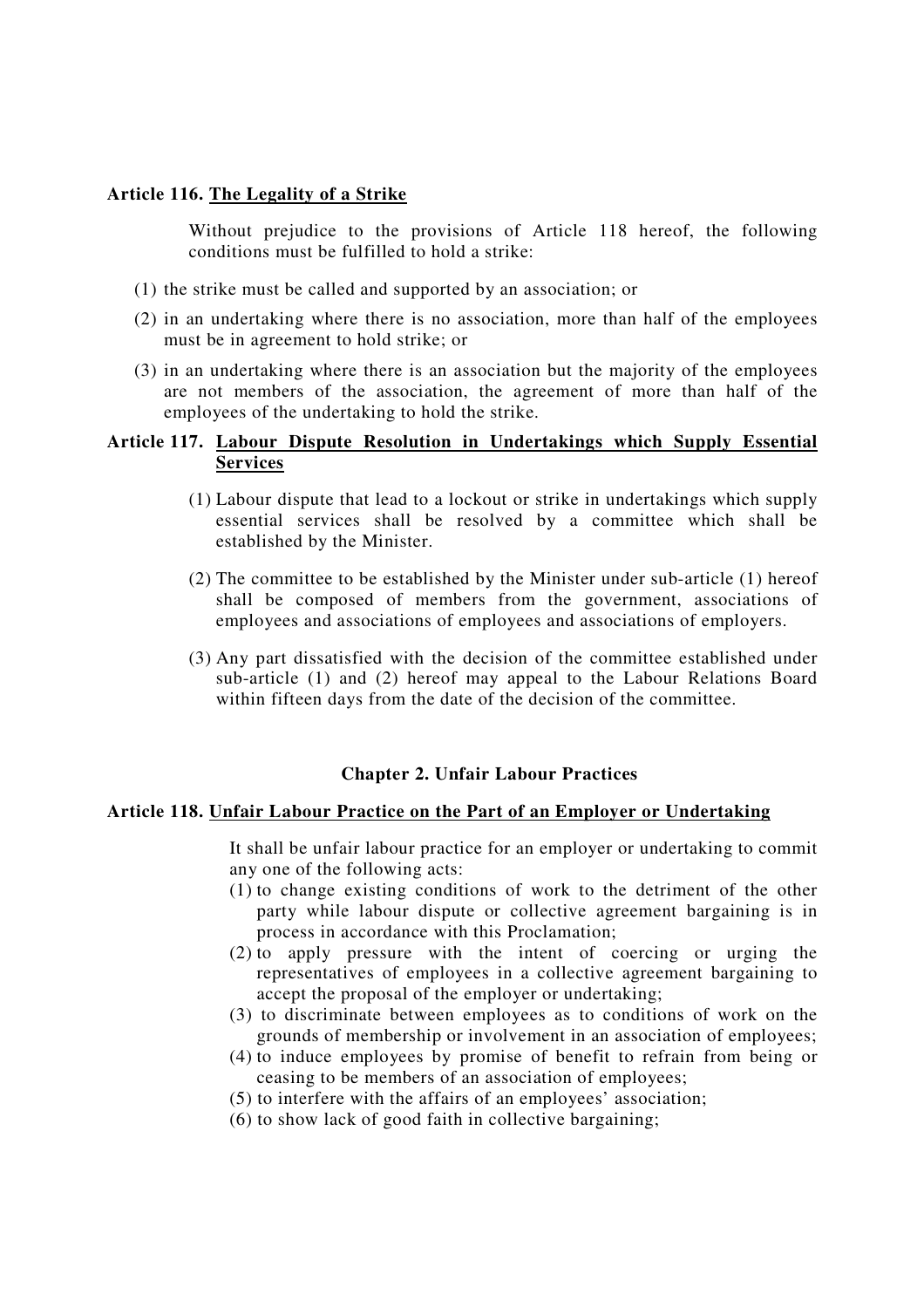- (7) to discriminate on grounds of race, colour, social origin, nationality, sex, political orientation or religion;
- (8) to fail to execute immediately any agreement, decision or order;
- (9) to fail to procure any required evidence;
- (10) to obstruct or be a cause of delay for the smooth settlement of a labour dispute; or
- (11) to undertake an unlawful lockout.

#### **Article 119. Unfair Labour Practice on the Part of Employees**

It shall be unfair labour practice for an association of employees to commit any one of the following acts:

- (1) to use undue influence or promise of benefit in an attempt to induce any employees to become a member of an association of employees;
- (2) to intimidate, threaten or unduly influence an employee not to become or to cease from being a leader of an association of employees;
- (3) to apply pressure with the intent of coercing or urging an employee or the representative of an undertaking in a collective agreement bargaining to accept the proposal of the association of employees;
- (4) to show lack of good faith in collective bargaining;
- (5) to fail to execute immediately an agreement, decision or order;
- (6) to fail to produce any required evidence;
- (7) to obstruct or be cause for the delay of the smooth settlement of a labour dispute; or
- (8) to go on an unlawful strike.

#### **Title X**

#### **Labour Dispute**

### **Chapter 1. Types of Labour Dispute**

#### **Article 120. Collective Labour Dispute**

Collective Labour Dispute may, inter alia, include the following:

(1) wages and other benefits;

- (2) the introduction of new labour conditions;
- (3) collective agreement bargaining, its re-negotiation, duration and dissolution;
- (4) dispute on the interpretation of this Proclamation, collective agreement or work rules;
- (5) procedure for promoting employees;
- (6)matters generally affecting the employees and the viability of an undertaking;
- (7) complaints directed against steps taken by the employer on promotion, job transfer and training of employees; and
- (8) complaints raised on the issue of the reduction employees.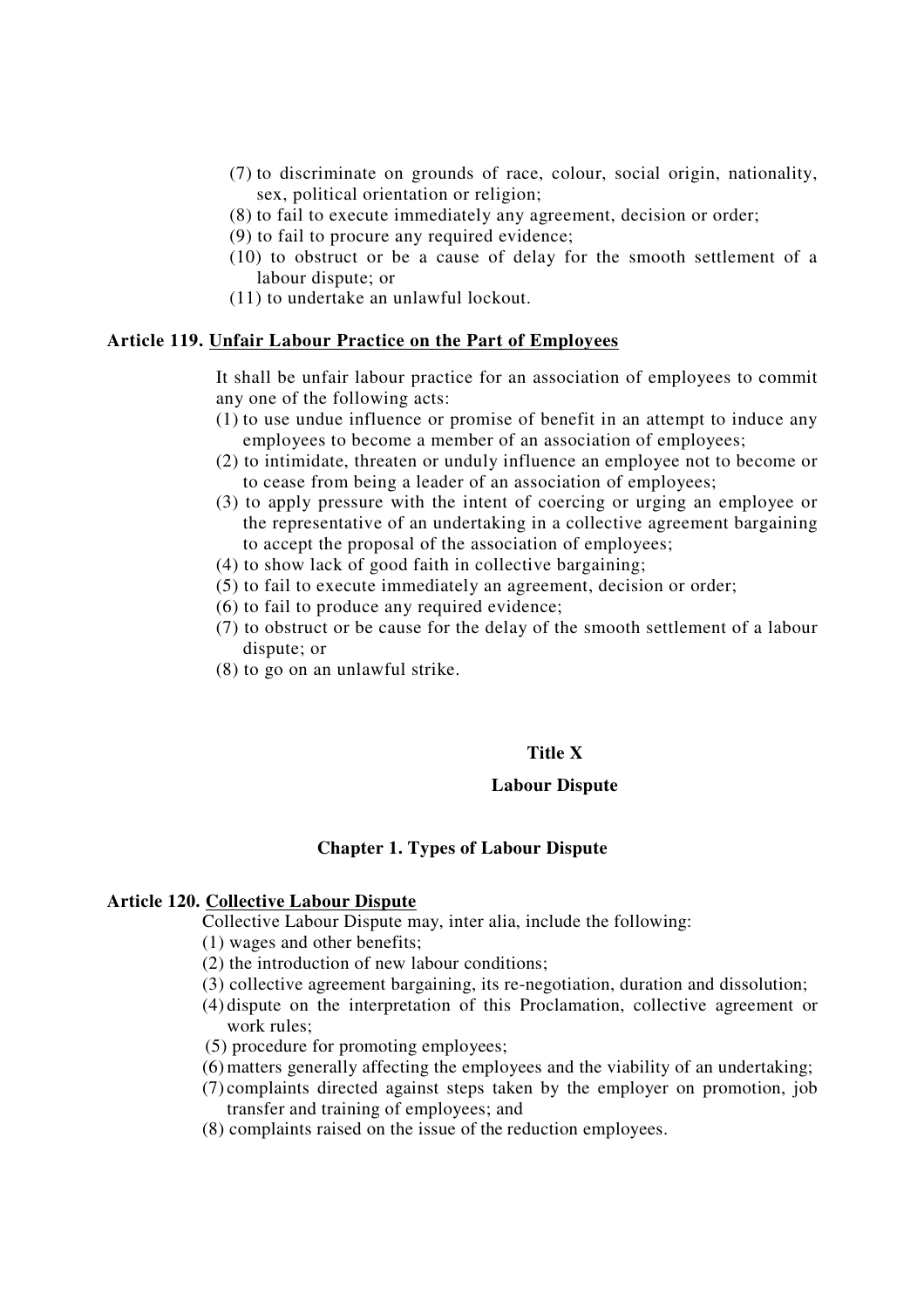## **Article 121. Individual Labour Dilute**

Individual labour dispute may, inter alia, relate to the following:

- (1) claims in relation to dismissal from employment and other disciplinary measures;
- (2) claims in relation to the termination of an employment contract;
- (3) claims in relation to working hours, wages and other remuneration and leave;
- (4) claims in relation to the issuance of a certificate of employment; and
- (5) claims in relation to employment injuries.

## **Chapter 2. Labour Dispute Resolution**

## **Section 1. Conciliation or Arbitration of Labour Disputes**

## **Article 122. General Principles**

Since any labour dispute which is prolonged and assumes undesirable features is harmful to the interests of employees and employers and to the economy of the country, every representative of employee or employer should assume responsibility for striving to resolve labour disputes in good faith, expeditiously and in a spirit of understanding.

## **Article123. Conciliation at the level of an Undertaking**

- (1) Where any labor dispute arises, the parties or their representatives have the responsibility to meet at the place of work and make a serious preliminary effort to resolve the dispute in a spirit of understanding through conciliation.
- (2) The process of conciliation shall be carried out by establishing a conciliating body. The conciliating body shall comprise an equal number of representatives appointed by the parties and an extra chairperson appointed in turn by the representatives.
- (3) Notwithstanding the provisions of sub-article (2) of this Article, the mode of conciliation at the level of an undertaking may be determined by a collective agreement.
- (4)Where a dispute is resolved by conciliation at the level of an undertaking, the parties shall submit to the Ministry for registration, a document signed by them and the conciliators with a short resume explaining the case.

### **Article 124. Conciliation by the Ministry**

- (1) The Conciliation Branch shall examine a labour dispute submitted to it for conciliation and attempt to resolve it through conciliation by conciliatory bodies, which it establishes.
- (2) Where a labour dispute is resolved through conciliation, the Conciliation Branch shall register the conciliation agreement signed by both parties.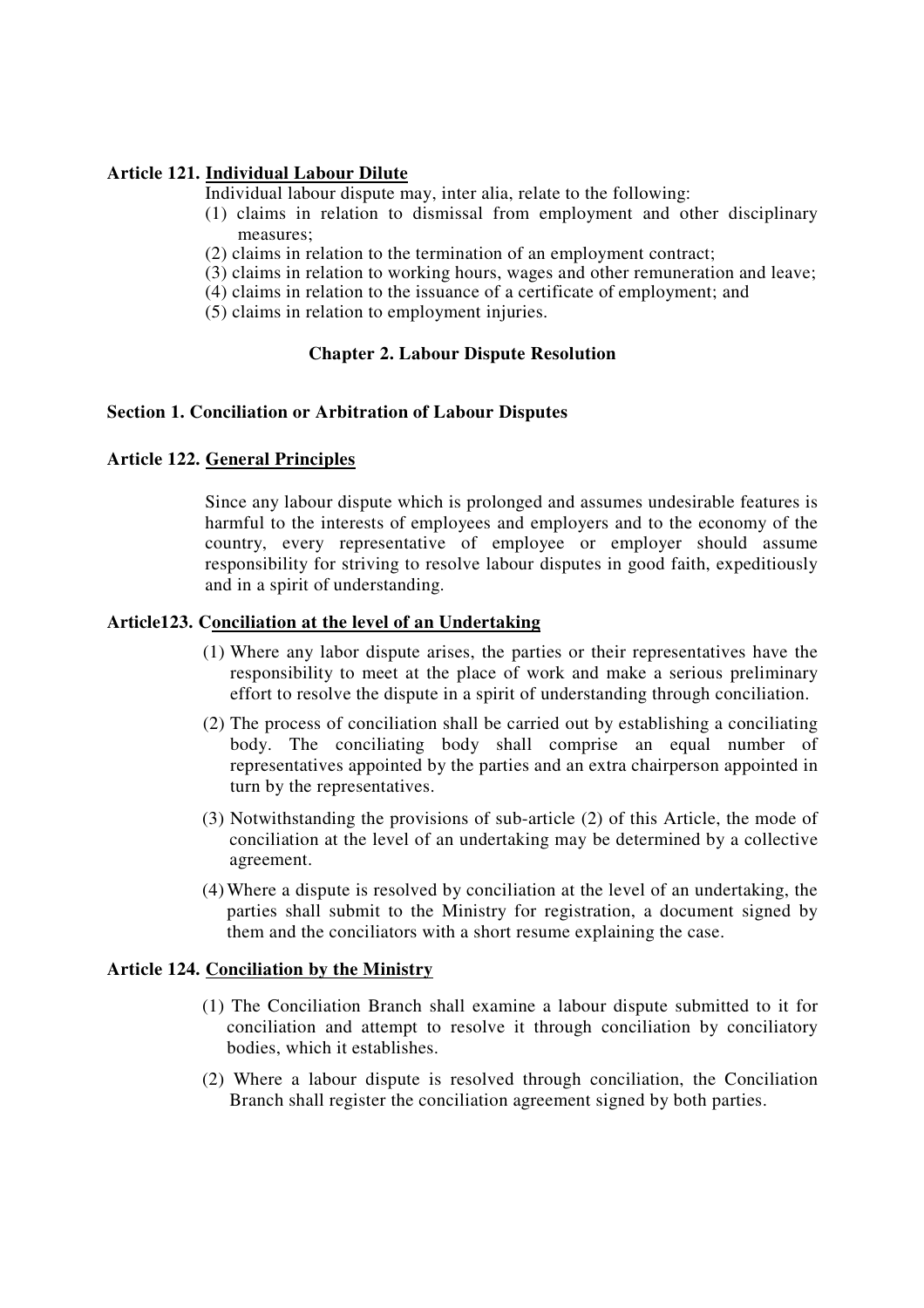(3) Where a labour dispute is not resolved through conciliation, the Conciliation Branch shall keep a detailed account of the dispute and supply verified copies to the parties upon request.

## **Article 125. Arbitration**

Where the labour dispute of the parties is heard and decided by arbitration based on their collective agreement or an agreement or an agreement reached after the occurrence of the dispute:

- (1) notwithstanding any law to the contrary, any party dissatisfied with the arbitral award or decision shall, within fifteen (15) days from the date the arbitral award or decision is given in writing, be entitled to appeal to the Labour Division of the Zonal Court where the cae involves an individual labour dispute, or to the Labour Relations Board where the case involves a collective labour dispute dispute;
- (2) the grounds of appeal shall be limited to those provided for appeal against arbitral decisions in the civil Procedure Code;
- (3) an individual labour dispute heard and decided by arbitration shall be deemed to have been heard and decided by the first Instance Labour Court; and
- (4) a labour dispute resolved by arbitration shall be registered by the interested party with the Ministry within five days after the arbitral award or decision.

### **Section 2. Judicial Jurisdiction in Labour Disputes**

## **Article 126. The First Instance Labour Court**

- (1) The First Instance Labour Court shall have first instance jurisdiction over the following:
	- (a) suits involving individual labour dispute except a labour dispute involving the termination of the contract of employment of an employees' association leader;
	- (b) suits involving employment injury; and
	- (c) offences which are punishable under this Proclamation.
- (2) The First Instance Labour Court shall give its decision within thirty days from the date on which the claim or charge is submitted to it.
- (3) Any party dissatisfied with the decision of the First Instance Labour Court may, within thirty days from the date on which the decision is delivered, appeal to the Labour Division of the Zonal Court.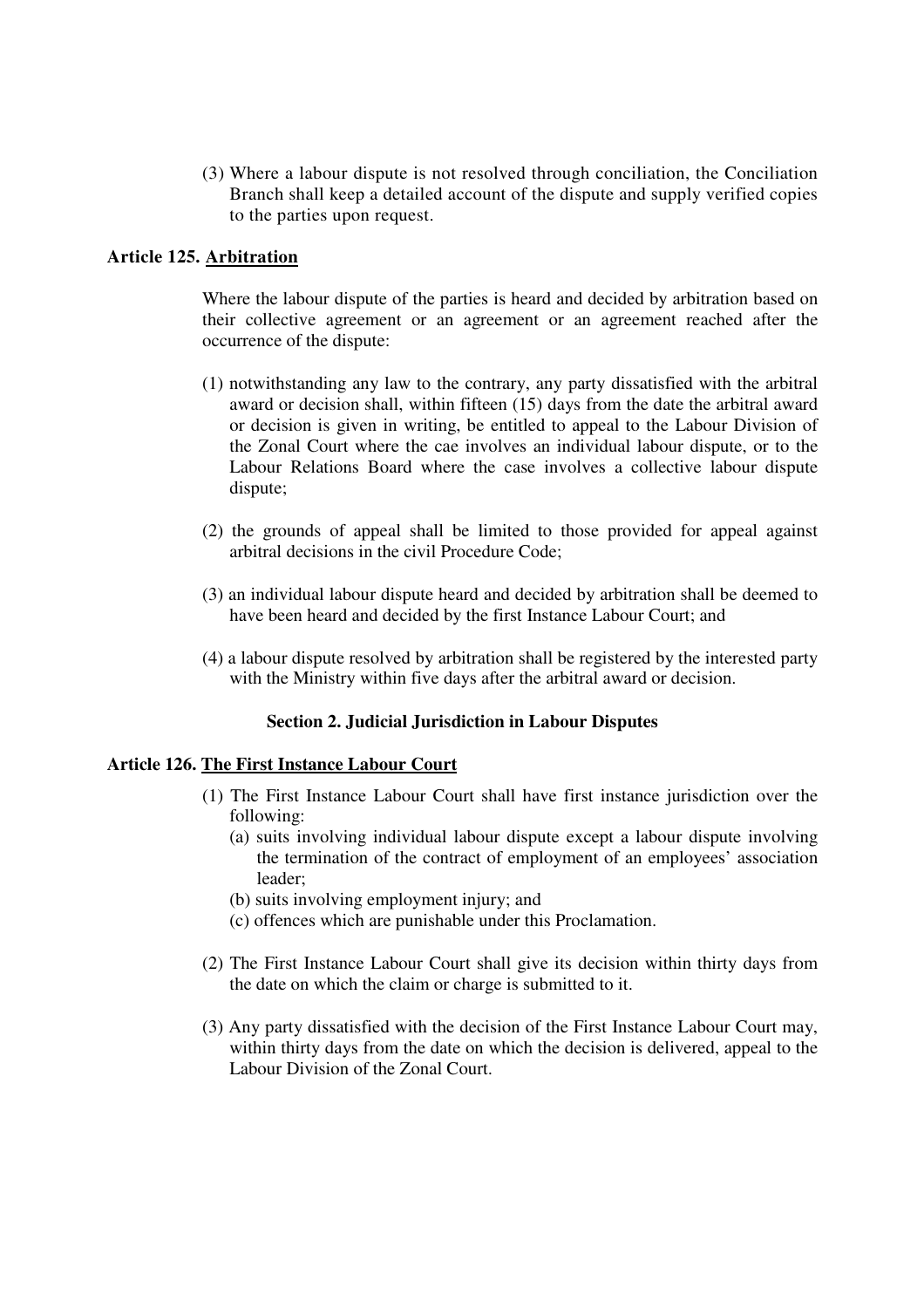### **Article 127. The Labour Relations Board**

- (1) The Labour Relations Board shall have the first instance jurisdiction over the following cases:
	- (a) labour disputes relating to unfair labour practices;
	- (b) collective labour disputes; and
	- (c) a suit involving the dismissal by an employer of an employees' association leader.
- (2) The Labour Relations Board shall have appellate jurisdiction over the following cases:
	- (a) appeals against arbitral award on a collective labour dispute;
	- (b) appeals against the decision of the committee established by the Minister under Article 117 hereof; and
	- (c) appeals by an employer against an order given by an Inspector or measures taken by the Minister pursuant to article 144(3) hereof.
- (3) Prior to the examination and decision of a dispute under sub-article (1) (a) and (b) hereof, the Labour Relations Board may try a reconciliation of the parties by assigning persons it believes to be competent and neutral within fifteen days after the case is submitted to it.
- (4) All findings of facts made by the Labour Relations Board in the process of hearing disputes shall be conclusive and final.
- (5) Except for decision under Article 145(3) hereof, an appeal from a decision of the Labour Relations Board may be made to the High Court by an aggrieved party solely on questions of law which materially affect the Board's decision within thirty days from the date the decision is served upon the parties.

# **Article 128. The High Court**

- (1) The High Court shall have jurisdiction over appeals from the Labour Relations Board only on issues of law which materially affect the Board's Decision.
- (2) Basing itself on the issues of the law, the High Court shall give its opinion on how the case should have been resolved and return the case to the Labour Relations Board so it can give its decision based on the opinion.
- (3) The High Court shall, within thirty days from the day the appeal is submitted to it, return an appeal to the Labour Relations Board with its opinion based on sub-article (2) of this Article.
- (4) The decisions which the High Court renders on appeals pursuant to Articles 64(3), 65(3), 97 and 105(4) shall be final and subject to no appeal.

# **Chapter 3. Establishment, Process and Powers of the First Instance Labour Court and the Labour Relations Board.**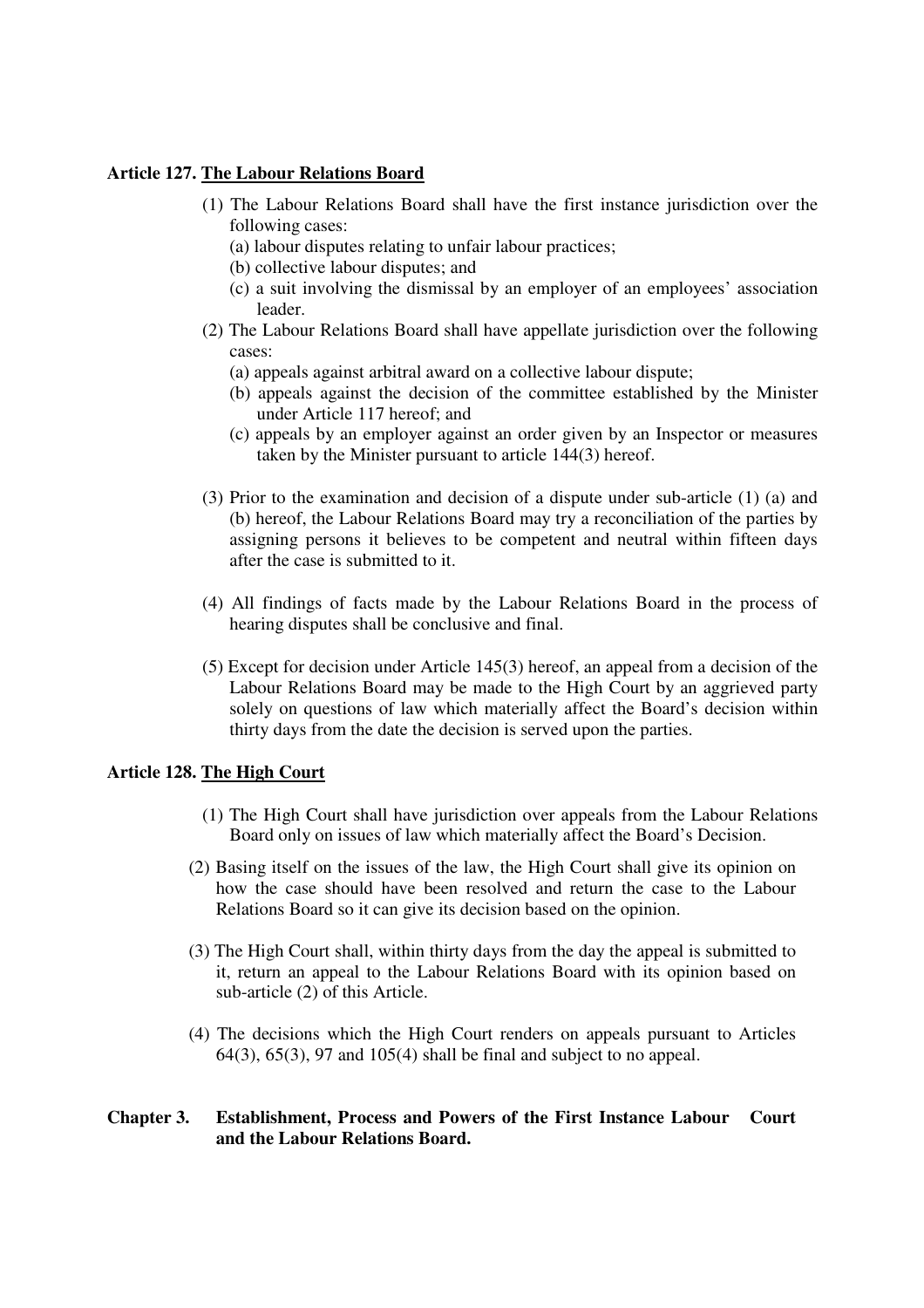### **Section 1. First Instance Labour Court**

## **Article 129. Structure and Organization of the First Instance Labour Court**

(1) The Minister shall establish the First Instance Labour Court.

- (2) The Minister shall, in consultation with the Ministry ff Justice, appoint the judges for the First Instance Labour Court.
- (3) While the judicial independence of the First Instance Labour Court shall be respected like any other court of the country, it shall be administered as part of the Ministry.
- (4) The First Instance Labour Court may comprise either three judges or one judge as the circumstances may require.
- (5) A First Instance Labour Court may be set up to one or two or more than two sub-regions and may as a circuit court.
- (6) In places where labour dispute caseloads are excessive numerous First Instance Labour Court benches may be set up and may be staffed by one of more registrars and assistant registrars.
- (7) The Minister shall assign the required registrars and assistant registrars for the First Instance Labour Court.
- (8) the First Instance Labour Court shall submit its annual work report to the Minister.

#### **Article 130. Procedure and Powers of the First Instance Labour Court**

- (1) The First Instance Labour Court shall follow court procedures observed by civil courts.
- (2) The First Instance Labour Court shall have powers similar to civil courts in the process of adjudication.
- (3) The First Instance Labour Court shall have the power to penalize by fine offenses punishable under Proclamation.
- (4) First Instance Labour Courts shall have the power to order the execution of conciliations registered by the Ministry.
- (5) Labour decisions shall follow the format observed by civil courts.

#### **Article 131. Execution of Decisions of the First Instance Labour Courts.**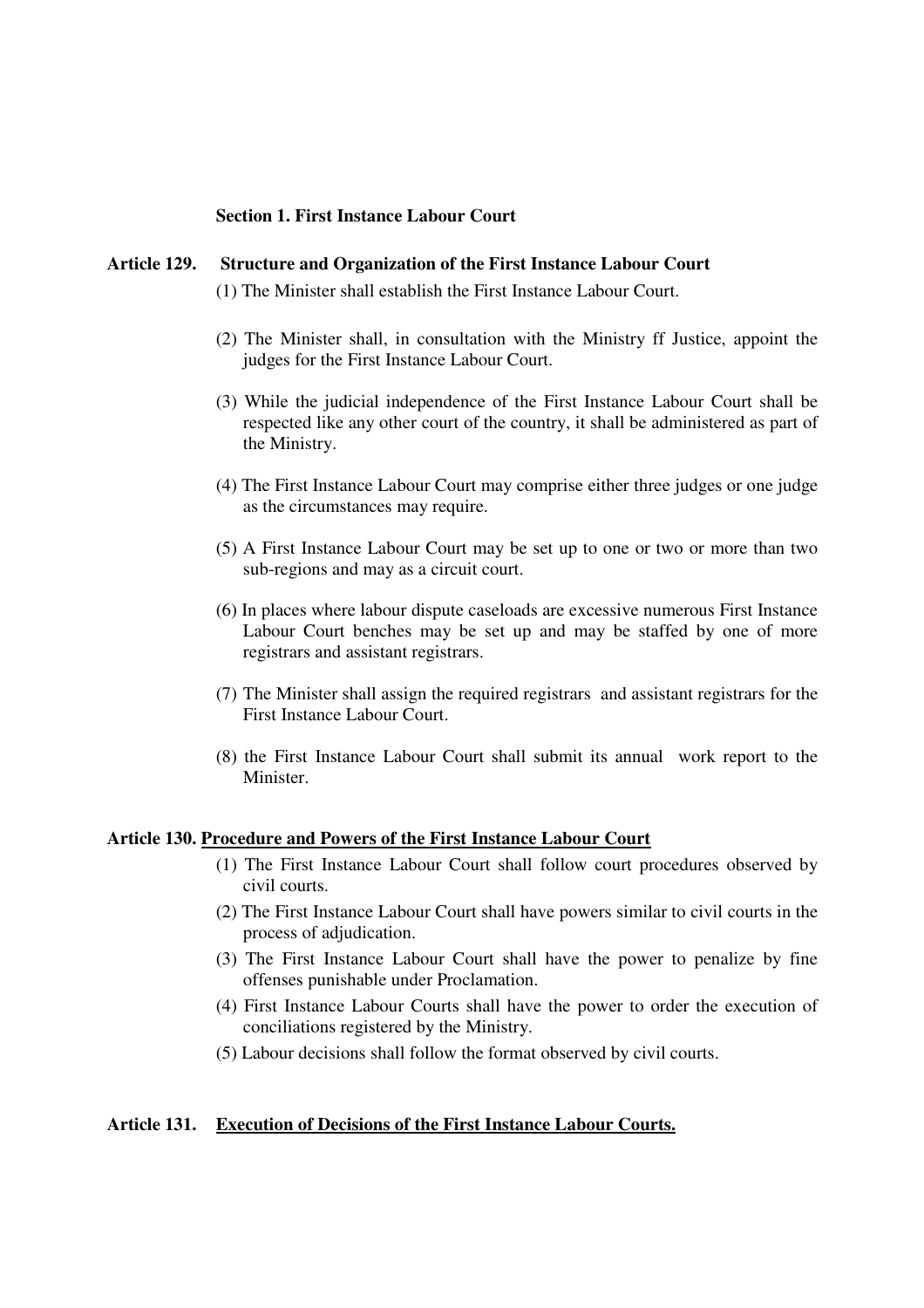First Instance Labour Court decisions shall be executed by the judgement execution office of the civil courts.

#### **Section 2. The Labour Relation Board**

## **Article 132. Establishment and Organization of the Labour Relations Board**

- (1) The Labour Relations Board shall be composed of a chairman appointed by the Minister, two members representing the employees'associations, two members representing the employers'associations, as well as two alternate members each representing the employees'associations and the employers' associations.
- (2) A Labour Relations Board may be established by the Minister to serve one or two or, more regions or instead only one Labour Relations Board may be established at the national level.
- (3) The appointment procedure for the representatives of the employees'and employers'associations to the Labour Relations Board shall be jointly formulated and issued by the Minister and the leaders of the highest levels of employees' and employers' associations.
- (4) The Minister shall assign a secretary and other necessary staff to the Labour Relations Board.
- (5) Members and alternate members of the Labour relations Board shall serve on part-time basis without remuneration. The Minister shall fix an expense allowance for attendance at meetings of the Labour Relations Board.
- (6) Members and alternate members of the Labour Relations Board shall be appointed for a term of three years, provided, however, that in making the initial appointments, the terms of one, two and three years, respectively, shall be specified such that in each subsequent year the terms of not more than one-third of the members and alternate members then serving shall expire in any one calendar year.
- (7) The Minister shall dismiss a Board member in case of negligence of duty or malfeasance in office and shall arrange for the appointment of a substitute for remaining unexpired term based on sub-article (3) of this Article.

#### **Article 133. Powers of the Labour Relations Board**

The Labour Relations Board shall have the following powers:

- (1) to hear and decide claims and appeals based on Article 127 hereof;
- (2) to order any concerned person or organization to submit to it information and documents required by it while carrying out its duties;
- (3) to summon parties and witnesses to appear and to hear their testimony;
- (4) to administer oaths or take affirmations of persons appearing before it and examine any such persons upon such oath or affirmation; and
- (5) to enter the premises of any working hours in order to obtain relevant information, hear witnesses or require the submission of documents or other articles for inspection from any person in the premises, provided that, except in case of emergency, it shall give adequate advance notice to the undertaking or its representative.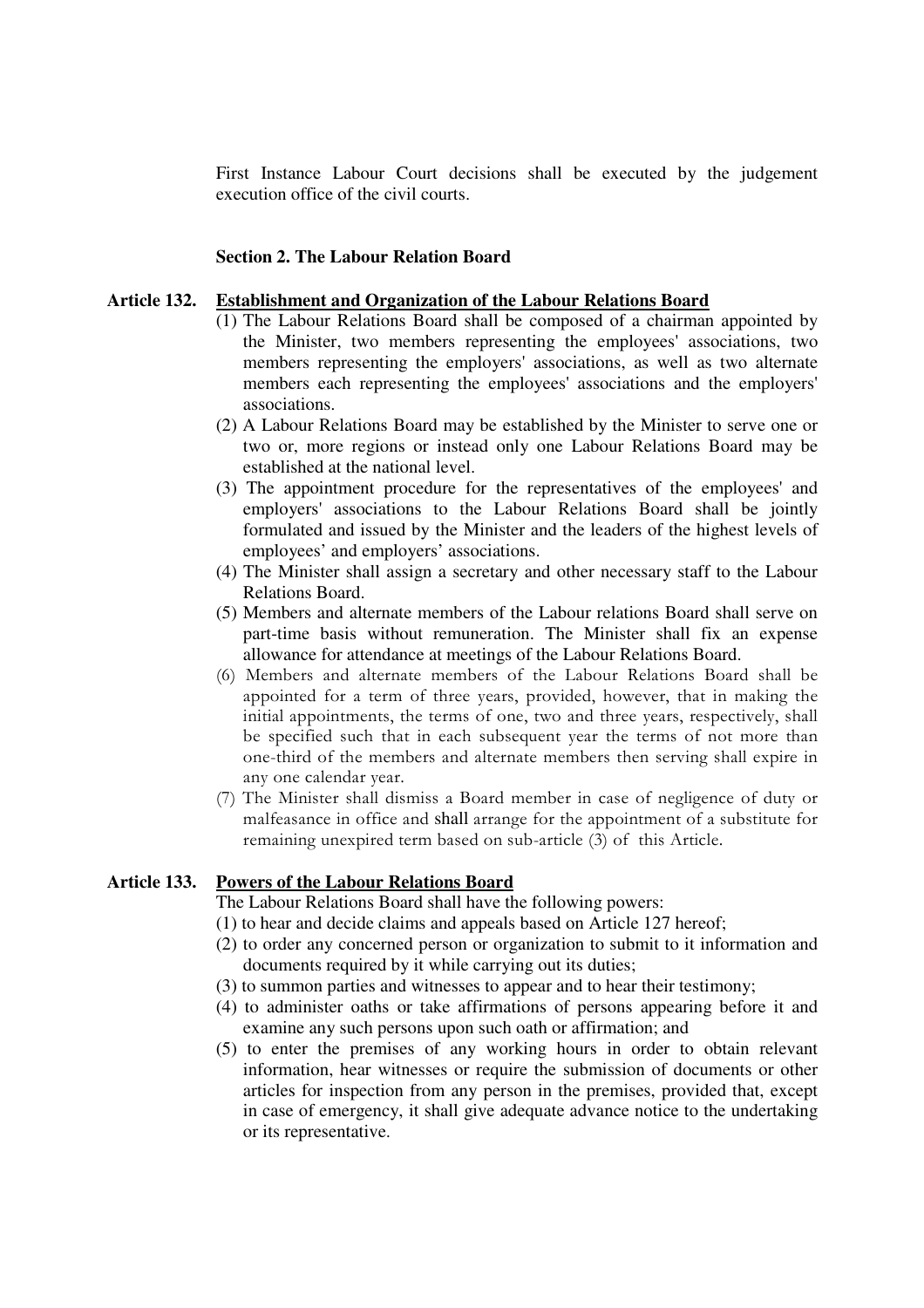## **Article 134. Work Directives**

The Labour Relations Board shall issue its own internal working procedures and rules of evidence.

## **Article 135. Hearings**

- (1) Before giving decisions, the Labour Relations Board shall afford the parties involved opportunity to present their cases and be heard. It shall give at least three working days'advance notice of the hearing to the parties and the notice shall contain the date and place of hearing.
- (2) The Labour Relations Board may proceed with the hearing where any one of the parties or any other person properly summoned to appear at hearing fails to appear at the fixed time and place.If failure to appear was for good cause or was not the fault of the person involved, the Labour Relations Board shall grant that person a second opportunity to appear before it.
- (3) The Labour Relations Board shall not be bound by laws of evidence and procedure followed by the civil courts, provided, however, that it may use them whenever it deems them necessary.
- (4) Employers'and employees'associations and other parties notified to appear at a hearing may be represented by a rational number of their duly authorized representatives or appointed legal counsels as the Board may decide.
- (5) In reaching any decision, the Labour Relations Board shall take into account the substantial merits of the case, and need not follow strictly the principles substantive law as followed by the courts.

## **Article 136. Decisions of the Labour relations Board**

- (1) The Labour Relation Board shall give its decision within thirty days from the date on which an appeal is lodged.
- (2) Decisions of the Labour Relations Board shall be in writing and signed by the majority of the Board members who concur therein. Dissenting opinions shall also be made in writing and signed by the dissenting member.
- (3) A copy of a decision of the Labour Relations Board shall be delivered to each of the parties involved within five days from the date of the decision.

### **Article 137. Execution of The Decisions of the Labour Relations Board**

(1) Decisions of the Labour Relations Board shall be executed by the judgment execution office of the civil courts.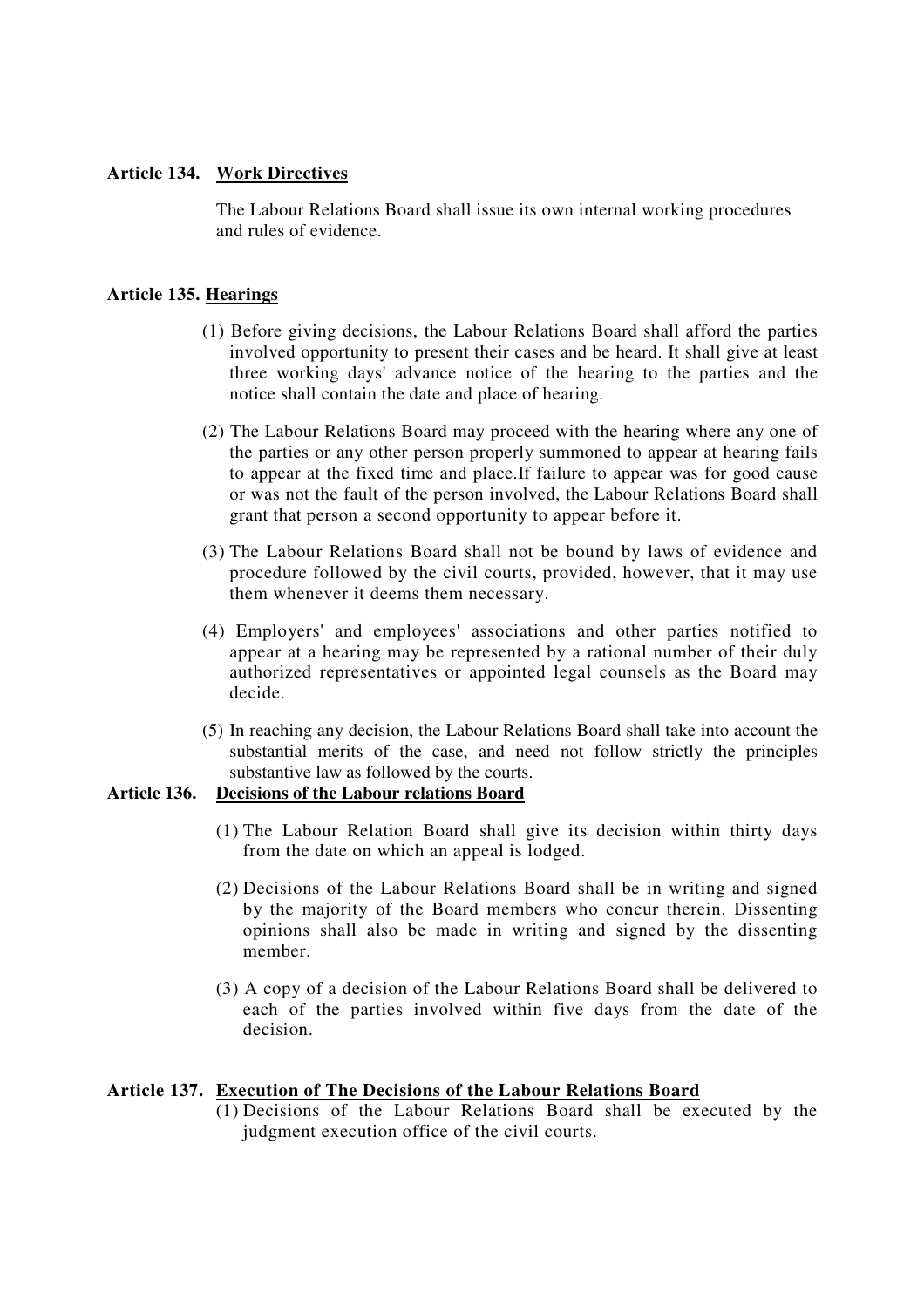(2) Where a judgment of the Labour Relations Board relates to working conditions, shall be part of the contract of employment, and the contract of employment shall be adjusted to that effect.

## **Article 138. Annual Report**

The Labour Relations Board shall submit its annual report to the Minister.

### **Chapter 4. Court Fees**

#### **Article 139. Exemption from Fees**

Claims or appeals submitted to a court by an association of employees or by an employee relating to labour disputes or unfair labour practices shall be exempt from court fees.

## **Title XI Labour Administration**

#### **Chapter 1. Powers of the Minister**

## **Article 140. The power to Issue Regulations**

The Minister may issue regulations or directives necessary for the implementation of this Proclamation. He may, in particular, issue regulations or directives on the following:

- (a) occupational safety. health and the protection of the working environment;
- (b) standards of working conditions;
- (c) classification of hazardous occupations;
- (d) types of occupations which are particularly arduous and dangerous to the health and to the reproductive system of female employees;
- (e) the procedure for the reduction of employees;
- (f) unemployment insurance;
- (g) details of conditions of work for young employees, pregnant women and disabled persons;
- (h) types, programmes and tests of vocational training;
- (i) the working conditions of construction employees;
- (j) the method of classification of management and employees in governmentowned undertakings; and
- (k) the requirements for the establishment and operation of private employment agencies.

### **Article 141. The Power to Administer and Organize**

The Minister shall, in order to organize, coordinate, follow up and implement the labour administration system, among others, establish: (a) an employment service;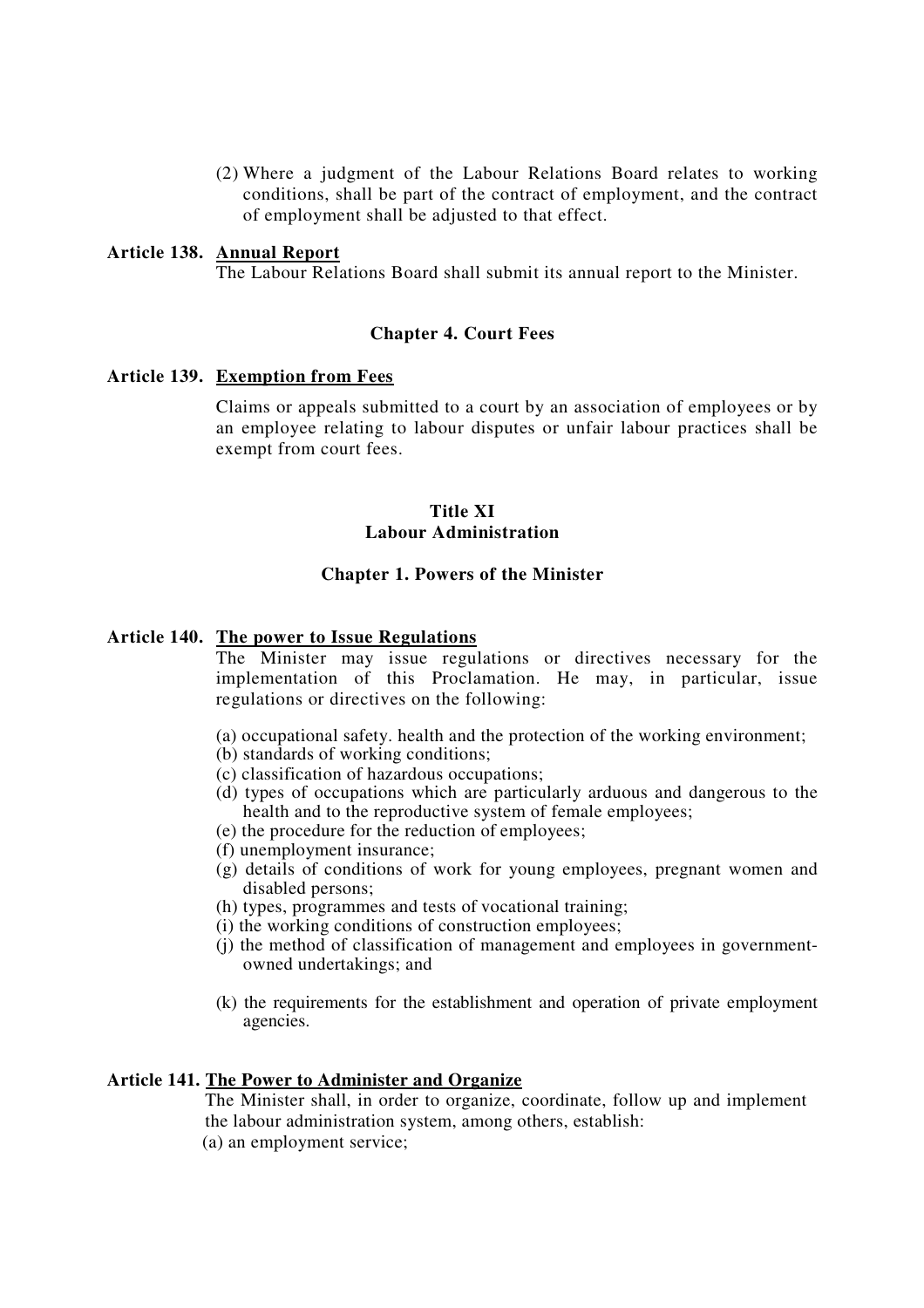- (b) a labour inspection service;
- (c) a labour relations service; and
- (d) an advisory board.

## **Article 142. Power of the Minister in the Case of a Discriminated Employee**

- (1)The Minister shall decide on any complaint submitted to him pursuant to Articles 64(2) and 65(2) hereof, after considering the complaint through a committee which he authorizes.
- (2) Subject to the provisions of Articles 64(3) and 65(3) hereof, a decision given by the Minister cinder sub article (1) of this Article shall be executed by the execution office of the civil courts.

## **Chapter 2. The Labour Inspection Service**

## **Article 143. The Labour Inspection Service**

- (1) The Labour Inspection Service shall ensure the implementation of the provisions of this Proclamation and of regulations and directives issued in accordance with this Proclamation, other laws relating to labour relations, collective agreements and the decisions or orders given by the authorities responsible to determine labour disputes.
- (2) Labour Inspection Service shall include the supervision, execution. conducting of studies and research and preparation in accordance with this Proclamation and other laws, of working conditions, occupational safety, health and standards of work.
- (3) The Labour Inspection Service shall, in cooperation with concerned government bodies, supervise to ensure that a new undertaking under construction (foes not pose danger to the safety and health of workers.

### **Article 144. Powers and Duties of Inspectors**

- (1) The Minister shall assign Labour Inspectors to carry out the duties of the Labour Inspection Service specified in hereof.
- (2) To implement the provisions of this Proclamation any inspector shall have the power to enter, during working hours after identifying himself to the employer or his representative and carry on whatever inspection he deems necessary and, in particular:
	- (a) to question any person alone or in the presence of any witness;
	- (b) to check, copy or extract any paper, file or other document
	- (c) to ensure that relevant notices appropriate place of work;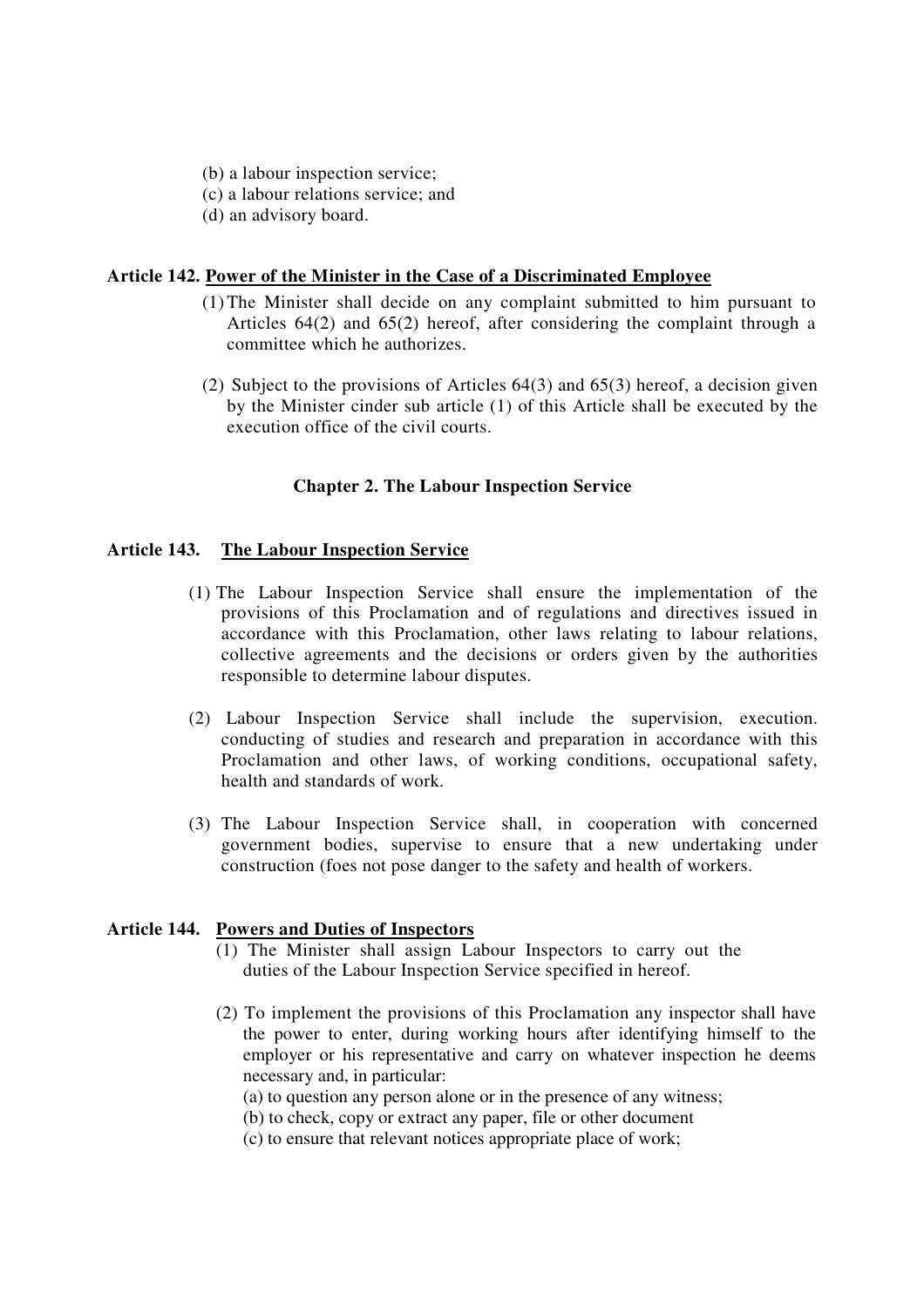- (d) to take any sample of any matter in a work place and to test it to ensure that is does not cause injury to employees; and
- (f) to photograph, measure, draw or test premises where employees work, tools or any other objects he deems essential and see or copy any document pertaining to premises or working tools in order to ensure the safety and health of employees.
- (3) Where the inspector finds that there is present, in or on the premises, plant, installations, machinery or equipment or in the working methods being followed therein, any condition which threatens the health, safety or welfare of the employees of such undertaking, he shall order the employer to take measures to correct such condition within a given period of time, provided, however. that where the danger is imminent and requires urgent measures, he shall inform the Minister and measures shall be taken immediately to avert it.
- (4) A Labour Inspector shall, at any time, whether during or after he leaves his employment, keep any secret of manufacturing, commercial or other working process which may come to his attention in the course of performing his duties under this Proclamation.
- (5) A Labour Inspector shall perform his functions diligently and impartially. He shall take into account any reasonable suggestion given to him by employers and employees.
- (6) No Labour Inspector may supervise any undertaking which he owns or in which he has a vested interest.
- (7) No Labour Inspector may participate in a labour dispute or collective bargaining as a conciliator or an arbitrator.

# **Article 145. Appeal**

- (1) Where an employer disagrees with the order given to him or measures undertaken according to Article 144(3) hereof, he shall be entitled to appeal to the Labour Relations Board within five working days. An appeal by the employer shall not of itself, suspend the execution of an order given or measures undertaken by the Inspector or Minister according to Article 144(3) to protect the health and safety of employees.
- (2) Where the period for an appeal to be submitted according to sub-article (1) of this Article lapses, an order given by an Inspector or measures undertaken by the Minister according to Article 144(3) hereof shall be executed by order of the Labour Relations Board.
- (3) The decision of the Labour Relations Board on an appeal pursuant to sub-article (1) of this Article shall be final and subject to no further appeal.

### **Article 146. Obstructions to an Inspector**

An employer who obstructs an inspector from accomplishing his duties by the following actions shall be answerable for an offense:

(a) Preventing the inspector from entering a work place or from staying in the premises;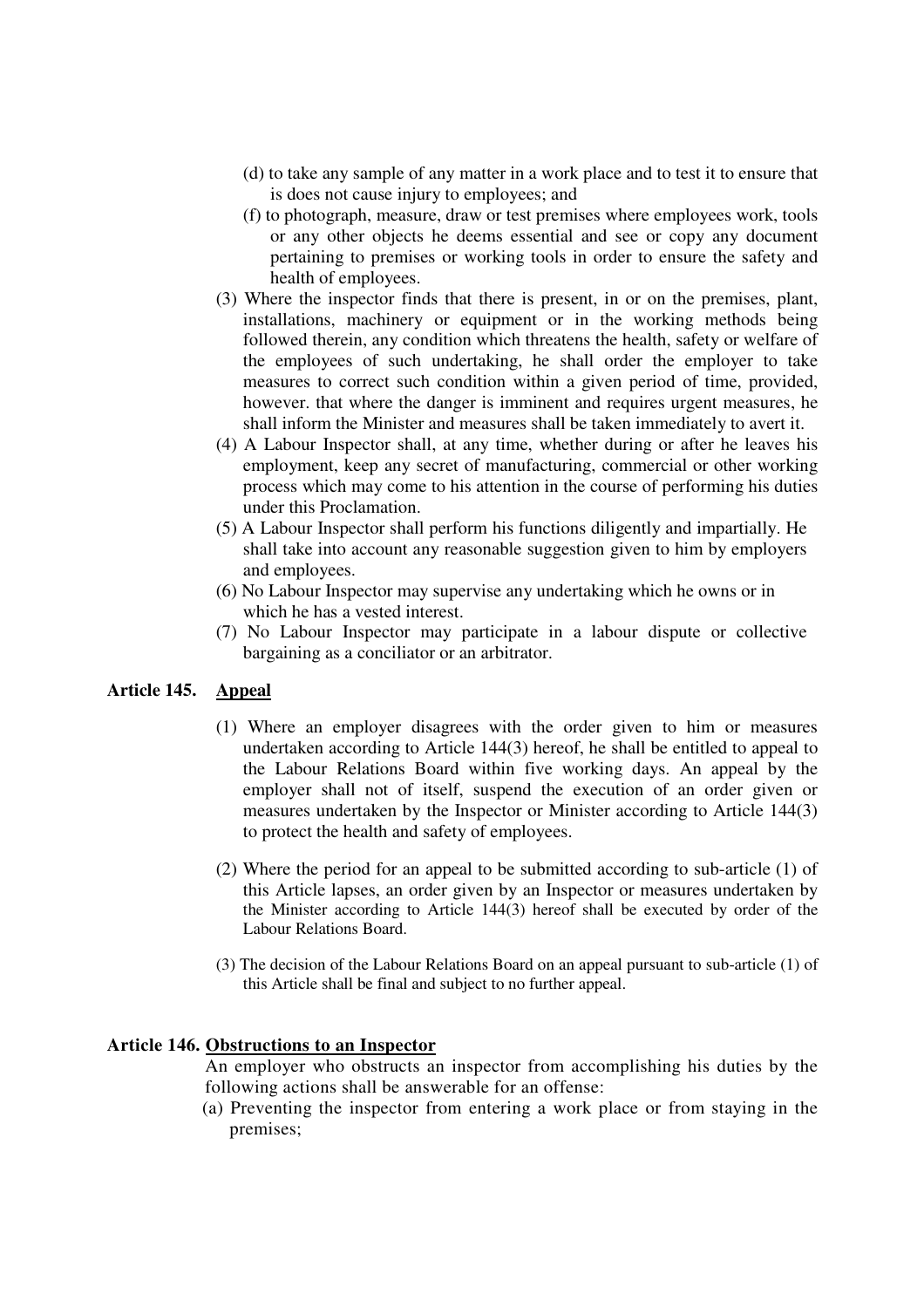- (b) refusing to let the inspector examine records or documents necessary for his functions;
- (c) concealing data relating to employment accidents and the circumstances in which they occur; or
- (d) performing an act or omission which inappropriately delays or interferes with the discharge of the Labour Inspector's functions.

### **Chapter 3. Advisory Board**

### **Article 147. Advisory Board**

- (1) The Ministry shall issue directives to determine the structure and working procedure of the Advisory Board and the assignment of its members and their term of service.
- (2) The Advisory Board shall comprise members from the Ministry and the associations of employees and employers.
- (3) The Advisory Board shall, basing itself on studies, advise the Minister on developing labour policies, the implementation of this Proclamation, proposals for laws and regulations, developing labour relations and other essential matters for the administration of labour.

## **Title XII**

### **Period of Limitation and Priority of Claims**

### **Chapter 1. Period of Limitation**

## **Article 148. Period of Limitation**

- (1) Unless provided otherwise in this Proclamation or other relevant law, an action arising from an employment contract shall be barred by limitation after one year from the date on which the claim becomes actionable.
- (2) The relevant law oil periods of limitation shall apply to matters for which a period of limitation has not been provided for in this Proclamation.

# **Article 149. Calculation of Period of Limitation**

(1) The period of limitation shall begin to run from the day following the day when the right may be exercised.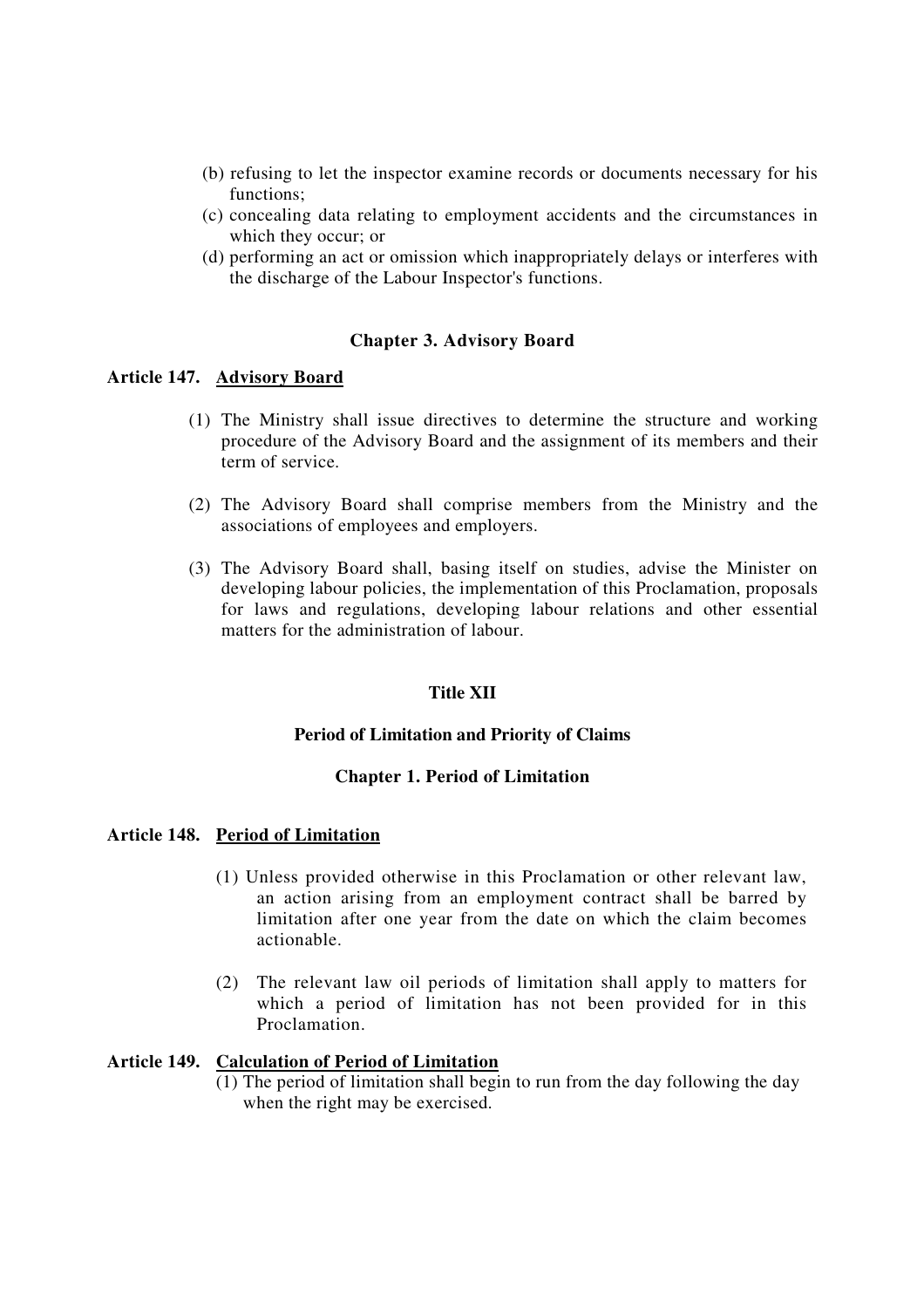- (2) Whenever the last day of a period of limitation falls on a non-working day, it shall expire on the next working day.
- (3) Where a period of limitation has been interrupted, it shall start to run afresh as provided in sub-articles (1) and (2) of this Article.
- (4) Any party may waive his right to raise period of limitation as a defence after it has become effective.

## **Article 150. Interruption of Period of Limitation**

A period of limitation shall be interrupted by:

- (1) an action taken before an authority responsible for the determination of labour disputes until a final decision is given thereon: or
- (2) a compliant taken before the competent authority responsible for the enforcement and application of this Proclamation until a final decision is given thereon in writing; or
- (3) a written admission or partial execution of the other party's right.

### **Article 151. Discretion of the Competent Authority**

- (1) The authority responsible for the determination of labour disputes may accept an action after the expiry of a period of limitation, if it ascertains that the delay is due to force majeure, provided, however, that the action is submitted to it within fifteen days from the date the force majeure ceases to exist.
- (2) Without affecting the generality of the provisions of sub-article (1) of this Article, the following shall be good cause for disregarding a period of limitation:
	- i. the illness of the concerned employee; or
	- ii. the participation of an employee in a national call; or
	- iii. the transfer of an employee upon the order of an officially recognized authority to a place other than his residence; or
	- iv. the death of an employee.

### **Chapter 2. Priority of Claims**

### **Article 152. Priority Over Other Debts**

Unless otherwise provided by law, any claim of payment of an employee arising from an employment contract shall have priority over other payments or debts.

### **Article 153. Procedure of Payment of claims**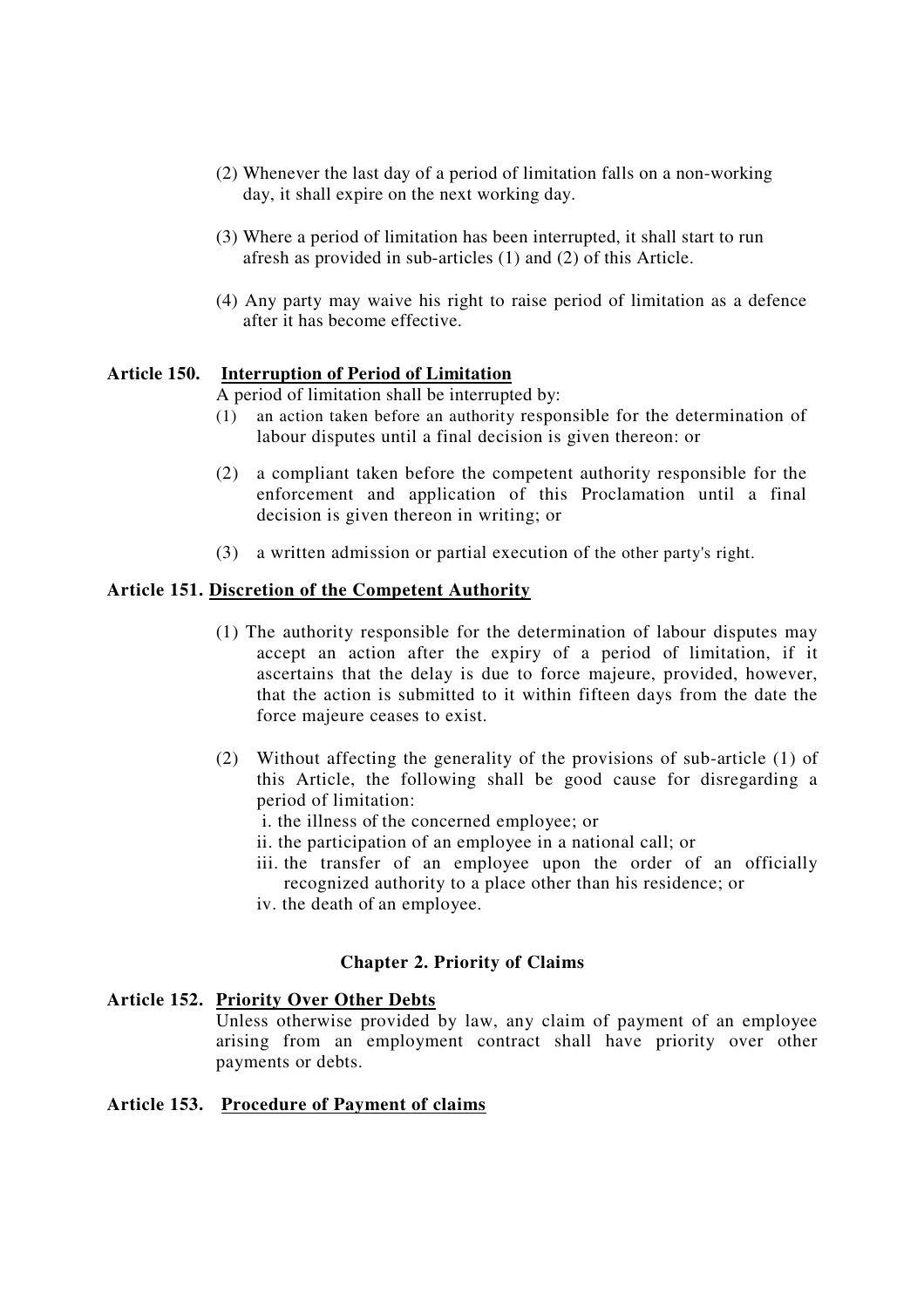- (1) Where an undertaking is liquidated or declared bankrupt, execution officers or agencies authorized by law or the court to execute such decision shall have the duty to pay the claims of the employees referred to in Article 152 hereof within thirty days following the decision of the competent authority.
- (2) Where the said claims are not met within the time set forth in subarticle (1) of this Article due to lack of funds, they shall be paid as soon as the funds become available.

## **Title XIII**

#### **Penalty and Transitory Provisions**

#### **Chapter 1. Penalties**

## **Article 154. General**

Unless the provisions of the Penal Code provide for more severe penalties, the penalties laid down in this Chapter shall apply.

## **Article 155. Offenses by an Employer**

- (1) An employer who:
	- (a) causes an employee to work beyond the maximum working hours set forth in this Proclamation or contravenes in any manner the provisions relating to working hours; or
	- (b) infringes the provisions of this Proclamation regulating weekly rest days, public holidays or leave;

shall be liable to a fine up to five hundred (500.00) Nakfa.

- (2) An employer who:
	- (a) fails to fulfill the obligations laid down in Article 20(4) of this Proclamation; or
	- (b) fails to keep records required by this Proclamation; shall be liable to a fine up to one thousand (1,000.00) Nakfa.

#### **Article 156. Common Offenses**

An employers'or employees'association which:

- (1) violates regulations or directives issued in accordance with this Proclamation relating to the safety and health of employees and exposes an employee to serious danger; or
- (2) fails to fulfill its obligations in accordance with the provisions of Articles 103, 112 and 113 of this Proclamation; or
- (3) contravenes the provisions of Articles 118 and 119 of this Proclamation; or
- (4) contravenes the provisions of Article 146 of this Proclamation; or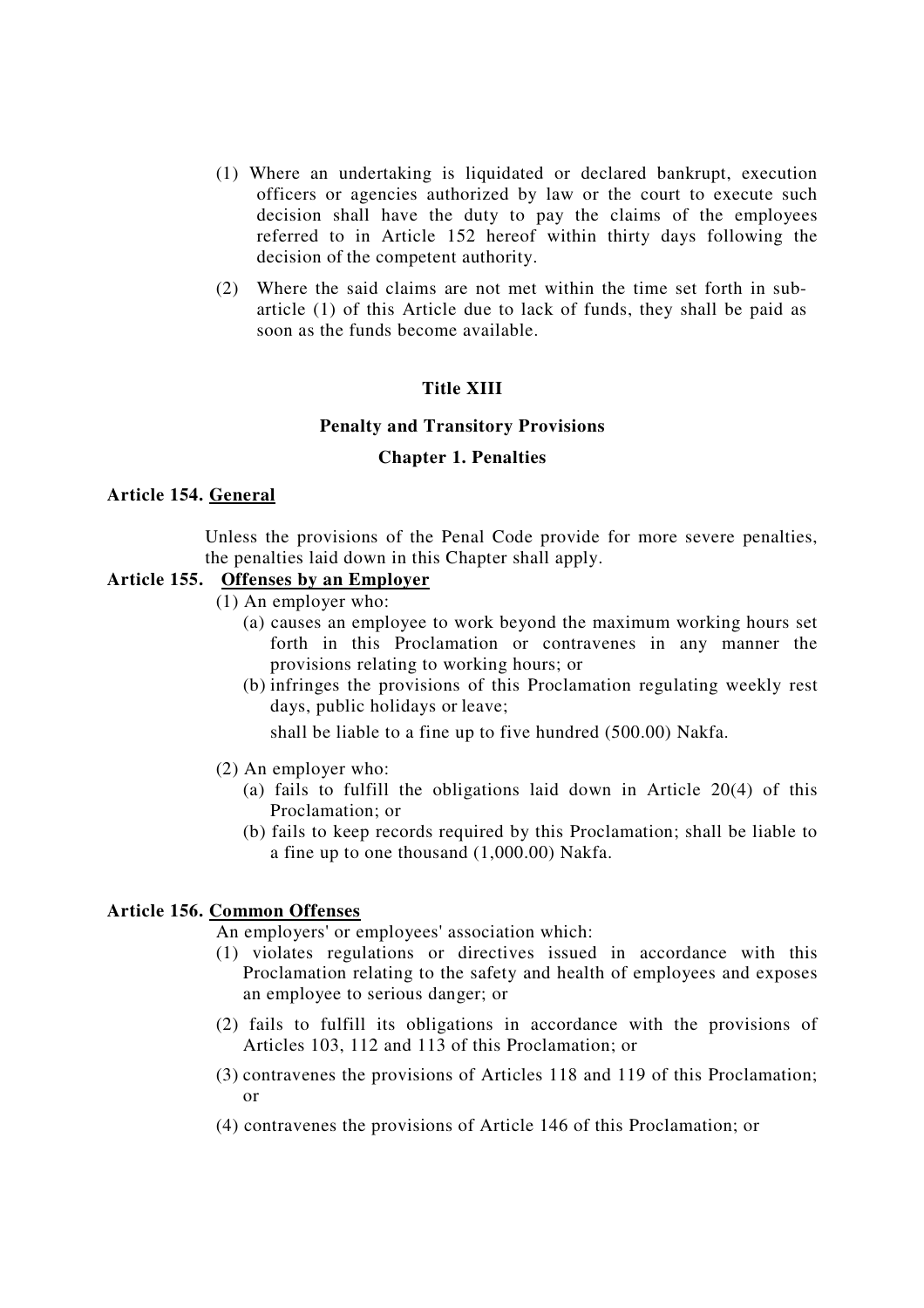(5) fails to comply with an order given by an inspector pursuant to this Proclamation or other relevant laws or intentionally gives false information or explanation to the competent authorities;

shall be liable to a fine not exceeding one thousand two hundred (1200.00) Nakfa, or where the offense is committed by an employee or a representative of the employer, a fine not exceeding five hundred (500.00) Nakfa.

## **Article 157. Offenses and Crimes Committed in Violation of this Proclamation**

- (1) Offenses committed under this Proclamation (Articles 155 and 156) or under regulations issued pursuant to this Proclamation shall be heard and decided by the First Instance Labour Court. The complainant or his representative or an Inspector shall have the right to submit their complaints on the offenses committed to the First Instance Labour Court.
- (2) Penal Code offenses committed in violation of this Proclamation or regulations or directives issued under this Proclamation shall be brought before the competent criminal courts.

## **Article 158. Period of Limitation**

No offense proceedings under Article 157(1) hereof shall be instituted where one year has elapsed from the date on which the offense was committed.

# **Chapter 2. Transitory Provisions**

### **Article 159. Labour Disputes**

Labour disputes pending before the Ministry or any other authorities competent to adjudicate labour disputes prior to the coming into force of this Proclamation shall be decided by those bodies in accordance with the law in force before the coming into effect of this Proclamation.

### **Article 160. Collective Agreements**

Without prejudice to the provisions of Articles 109, 110 and 111 hereof, collective agreements in force prior to the entry into force of this Proclamation shall continue to be effective, unless amended or replaced in accordance with the provisions of this Proclamation.

## **Article 161. Association of Employees and Employers**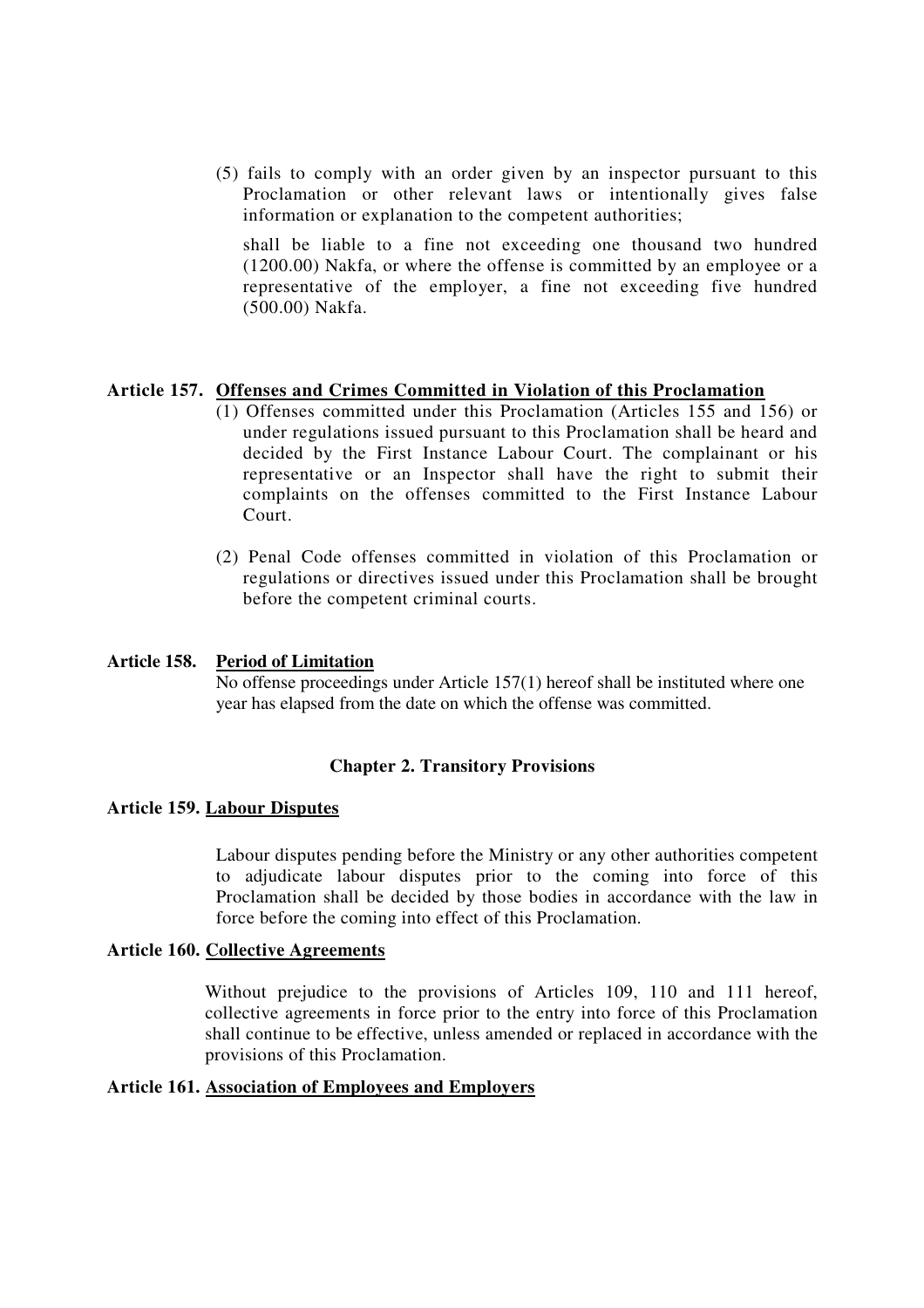Associations of employees and employers established legally prior to the entry into force of this Proclamation shall continue to possess legal personality until reestablished on the basis of this Proclamation.

## **Article 162. Effective Date**

This Proclamation shall enter into force as of the date of its publication in the Gazette of Eritrean Laws.

> Done at Asmara, this 15<sup>th</sup> day of November 2001, Government of Eritrea.

## **Table No. 1**

# **Disability Chart**

| Injury                            | Disability in percentage |
|-----------------------------------|--------------------------|
| 1. Loss of two eyes               | 100%                     |
| Loss of one eye<br>2.             | 50%                      |
| 3. Loss of one eye of a person    |                          |
| who had only one eye              | 75%                      |
| 4. Loss of one ear                | 30%                      |
| 5. Loss of two ears               | 60%                      |
| 6. Loss of one ear of a person    |                          |
| who had only one ear              | 45%                      |
| 7. Loss of two arms               | 100%                     |
| 8. Loss of two hands or all       |                          |
| fingers plus two thumbs           | 100%                     |
| 9. Loss of feet                   | 100%                     |
| 10. Total body paralysis          | 100%                     |
| 11. Injury which entails being    |                          |
| bedridden or subjected to the     |                          |
| use of a wheel chair              | 100%                     |
| 12. Other injuries that result in |                          |
| indefinite total disability       | 100%                     |
| 13. Loss of arm shoulder down     | 75%                      |
| 14. Loss of arm between           |                          |
| shoulder and elbow                | 75%                      |
| 15. Loss of arm at elbow          | 75%                      |
| 16. Loss of arm below elbow       | 75%                      |
| 17. Loss of arm between           |                          |
| elbow and wrist                   | 70%                      |
| 18. Loss of arm at wrist          | 70%                      |
| 19. Loss of four fingers plus     |                          |
| one thumb                         | 70%                      |